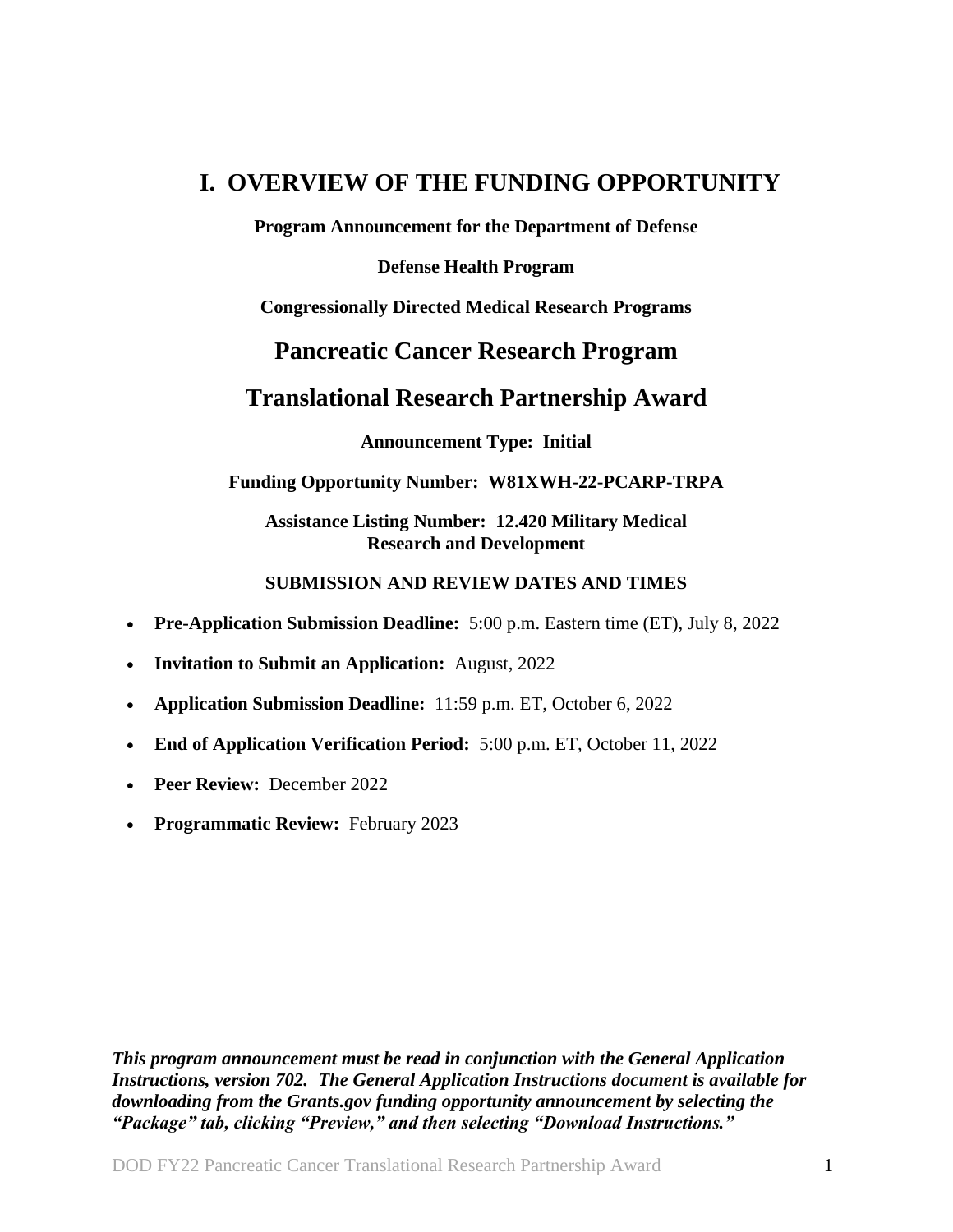## **TABLE OF CONTENTS**

| I. |                                                                                  |  |
|----|----------------------------------------------------------------------------------|--|
| П. | DETAILED INFORMATION ABOUT THE FUNDING OPPORTUNITY  3                            |  |
|    |                                                                                  |  |
|    |                                                                                  |  |
|    |                                                                                  |  |
|    |                                                                                  |  |
|    |                                                                                  |  |
|    |                                                                                  |  |
|    |                                                                                  |  |
|    |                                                                                  |  |
|    |                                                                                  |  |
|    |                                                                                  |  |
|    |                                                                                  |  |
|    | II.D.3. Unique Entity Identifier (UEI) and System for Award Management (SAM)  31 |  |
|    |                                                                                  |  |
|    |                                                                                  |  |
|    |                                                                                  |  |
|    |                                                                                  |  |
|    |                                                                                  |  |
|    |                                                                                  |  |
|    |                                                                                  |  |
|    |                                                                                  |  |
|    |                                                                                  |  |
|    |                                                                                  |  |
|    |                                                                                  |  |
|    |                                                                                  |  |
|    |                                                                                  |  |
|    |                                                                                  |  |
|    |                                                                                  |  |
|    |                                                                                  |  |
|    | II.H.1. Program Announcement and General Application Instructions Versions 41    |  |
|    |                                                                                  |  |
|    |                                                                                  |  |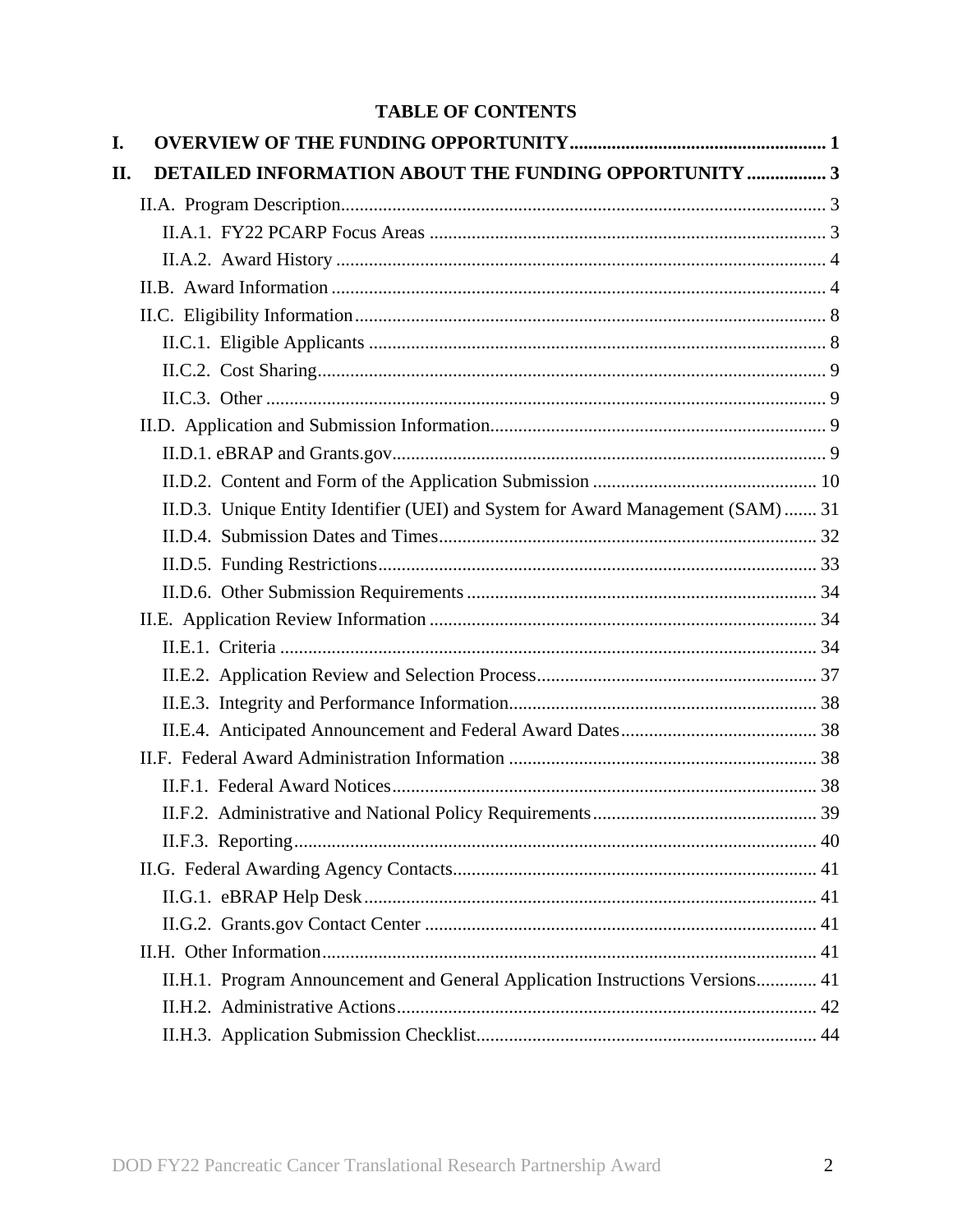# <span id="page-2-0"></span>**II. DETAILED INFORMATION ABOUT THE FUNDING OPPORTUNITY**

## <span id="page-2-1"></span>**II.A. Program Description**

Applications to the Fiscal Year 2022 (FY22) Pancreatic Cancer Research Program (PCARP) are being solicited by the U.S. Army Medical Research Acquisition Activity (USAMRAA) using delegated authority provided by United States Code, Title 10, Section 4001 (10 USC 4001). The execution management agent for this program announcement is the Congressionally Directed Medical Research Programs (CDMRP) at the U.S. Army Medical Research and Development Command (USAMRDC). The PCARP was initiated in FY20 to provide support for research of exceptional scientific merit. Appropriations for the PCARP from FY20 through FY21 totaled \$21 million (M). The FY22 appropriation is \$15M.

#### *The proposed research must be relevant to active-duty Service Members, Veterans, military beneficiaries, and/or the American public.*

The goal of the PCARP is to reduce the burden of pancreatic cancer among Service Members, Veterans, their families, and the American public. The mission of the PCARP is to promote rigorous, innovative, high-impact research that leads to earlier pancreatic cancer diagnosis and new therapeutic tools through collaboration*.*

## <span id="page-2-2"></span>**II.A.1. FY22 PCARP Focus Areas**

To be considered for funding, applications for the FY22 PCARP Translational Research Partnership Award *must* address at least one of the FY22 PCARP Focus Areas:

- Early detection research for pancreatic cancer, including the prevalence in individuals with pre-diabetes and diabetes and/or those in underserved ethnic and minority communities
- Supportive care interventions, patient-reported outcomes, quality of life, and perspectives during treatment and survivorship
- Understanding the relationship between metabolic disruptions in pancreatic cancer and their systemic effects, including diabetes and cachexia
- Understanding precursors, origins, and early progression of pancreatic cancer
- Understanding the events that promote pancreatic cancer metastasis
- Understanding the relationship between oncogenic signaling and the tumor microenvironment that drives drug resistance and therapeutic response
- New drug development targeted toward cancer sensitivity and resistance mechanisms including immune mechanisms of resistance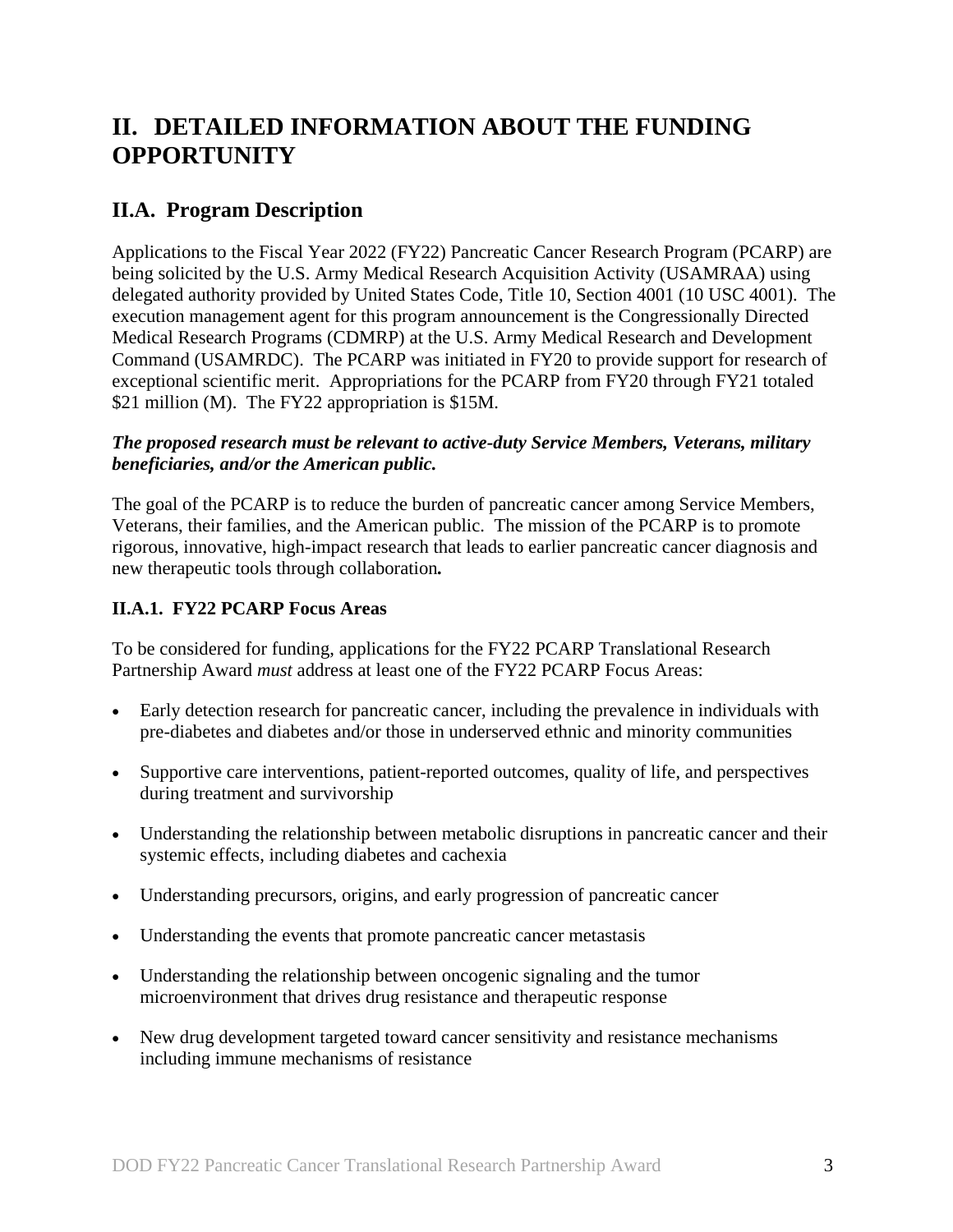*Research in the above Focus Areas that include or address pancreatic cancer in minorities and underserved communities is encouraged.*

## <span id="page-3-0"></span>**II.A.2. Award History**

The PCARP Translational Research Partnership Award mechanism was first offered in FY20. Since then, 32 Translational Research Partnership Award applications have been received, and 5 have been recommended for funding.

## <span id="page-3-1"></span>**II.B. Award Information**

The FY22 PCARP Translational Research Partnership Award supports partnerships between clinicians and research scientists that will accelerate the movement of promising ideas in pancreatic cancer toward clinical applications. This award supports the development of translational research collaborations between two independent investigators to address a central problem or question in pancreatic cancer in a manner that would be less readily achievable through separate efforts. One partner in the collaboration *must* function as a research scientist and the other partner as a clinician investigator. It should be clear that both have had equal intellectual input in the design of the research project. *Projects involving convergence science partnerships are strongly encouraged.* At least one partner *must* have expertise either in pancreatic cancer research or pancreatic cancer patient care. Inclusion of experts from outside the pancreatic cancer field is encouraged. A proposed project in which the clinical partner merely supplies tissue samples or access to patients will not meet the intent of this award mechanism. Full support for large-scale clinical trials is not expected; retrospective tissue analysis, correlative studies, or small pilot clinical trials are permitted.

### *Significant features of the Translational Research Partnership Award:*

- **Partnership:** The success of the project should depend on the unique skills and contributions of each partner.
- **Translation:** The application should provide evidence for the reciprocal transfer of information between basic and clinical science, or vice versa, in developing and implementing the research plan. Translational research may include correlative studies and/or development of or use of annotated biorepositories. The application should demonstrate how the study will leverage clinical information to address knowledge gaps in resulting outcomes, validate key research findings, expand upon potentially transformative results, and/or investigate novel findings.
- **Impact:** The proposed research should indicate the potential to have a significant impact on pancreatic cancer research and/or patient care and have the potential to accelerate the movement of promising ideas (in prevention, diagnosis, detection, prognosis, treatment, and/or survivorship) into clinical applications.
- **Feasibility:** The application should demonstrate that the investigators have access to the necessary specimens, data, and/or intervention, as applicable.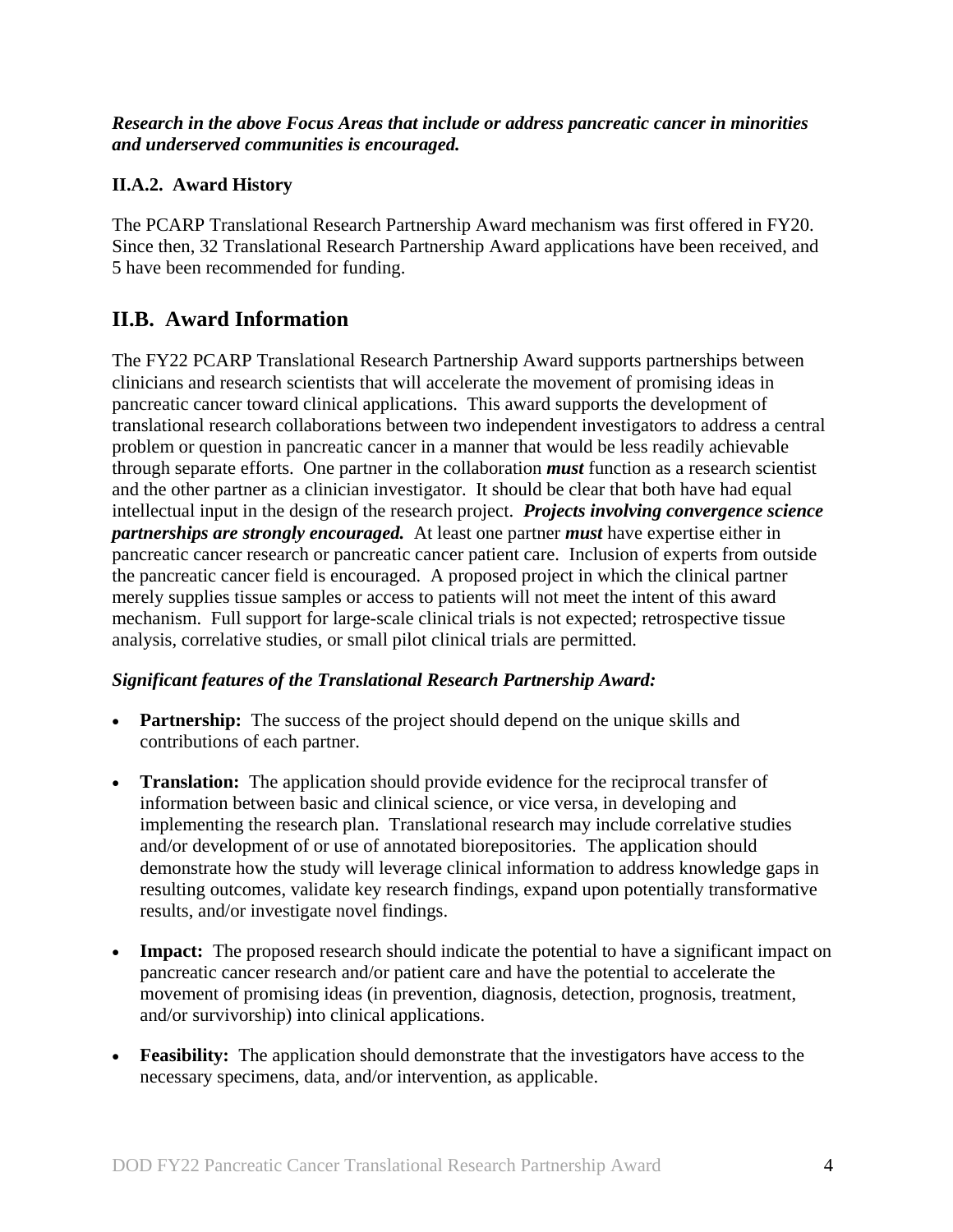• **Preliminary Data:** Published and/or unpublished results from the laboratory of the Principal Investigators (PIs) or collaborators named on the application that are relevant to pancreatic cancer and the proposed research project, *are required***.**

### *Preliminary data to support the feasibility of the research hypothesis(es) and research approaches are required; however, these data do not necessarily need to be derived from studies of pancreatic cancer.*

Observations that drive a research idea may be derived from a laboratory discovery, populationbased studies, or a clinician's firsthand knowledge of patients and anecdotal data. The ultimate goal of translational research is to move a concept or observation forward into clinical application that is relevant to active duty Service Members, Veterans, other military beneficiaries, and the American public. However, translational research should not be viewed as a one-way continuum from bench to bedside. The research plan must involve a reciprocal flow of ideas and information between basic and clinical science. There should be an intellectual synergistic partnership between the clinic and the laboratory.

The success of the project must be supported by the unique skills and contributions of each partner. The proposed study must include clearly stated plans for interactions between the PIs and the institutions involved. The plans must include communication, coordination of research progress and results, and data transfer. Additionally, multi-institutional applications must provide an intellectual property plan to resolve potential intellectual and material property issues and to remove institutional barriers that might interfere with achieving high levels of cooperation to ensure the successful completion of this award.

*The Translational Research Partnership Award requires two PIs*. One will be identified as the Initiating PI and will be responsible for the majority of the administrative tasks associated with application submission. The other will be identified as a Partnering PI. Both PIs should contribute significantly to the development of the proposed research project, including the Project Narrative, Statement of Work (SOW), and other required components. If recommended for funding, each PI will be named to an individual award within the recipient organization. For individual submission requirements for the Initiating and Partnering PIs, refer to [Section II.D.2,](#page-9-0)  [Content and Form of the Application Submission.](#page-9-0) It is the responsibility of the PIs to describe how their combined expertise will better address the research question and explain why the work should be done together rather than through separate efforts.

A congressionally mandated Metastatic Cancer Task Force was formed with the purpose of identifying ways to help accelerate clinical and translational research aimed at extending the lives of advanced state and recurrent patients. As a member of the Metastatic Cancer Task Force, the CDMRP encourages applicants to review the recommendations and submit research ideas to address these recommendations, provided they are within the limitations of this funding opportunity and fit within the FY22 PCARP priorities. Please copy and paste the link below in your web browser to review the recommendations: [https://health.mil/Reference-](https://health.mil/Reference-Center/Congressional-Testimonies/2018/05/03/Metastatic-Cancer-Research)[Center/Congressional-Testimonies/2018/05/03/Metastatic-Cancer-Research](https://health.mil/Reference-Center/Congressional-Testimonies/2018/05/03/Metastatic-Cancer-Research)

Collaborations between researchers at military or Veteran institutions and non-military institutions are strongly encouraged. These relationships can leverage knowledge, infrastructure,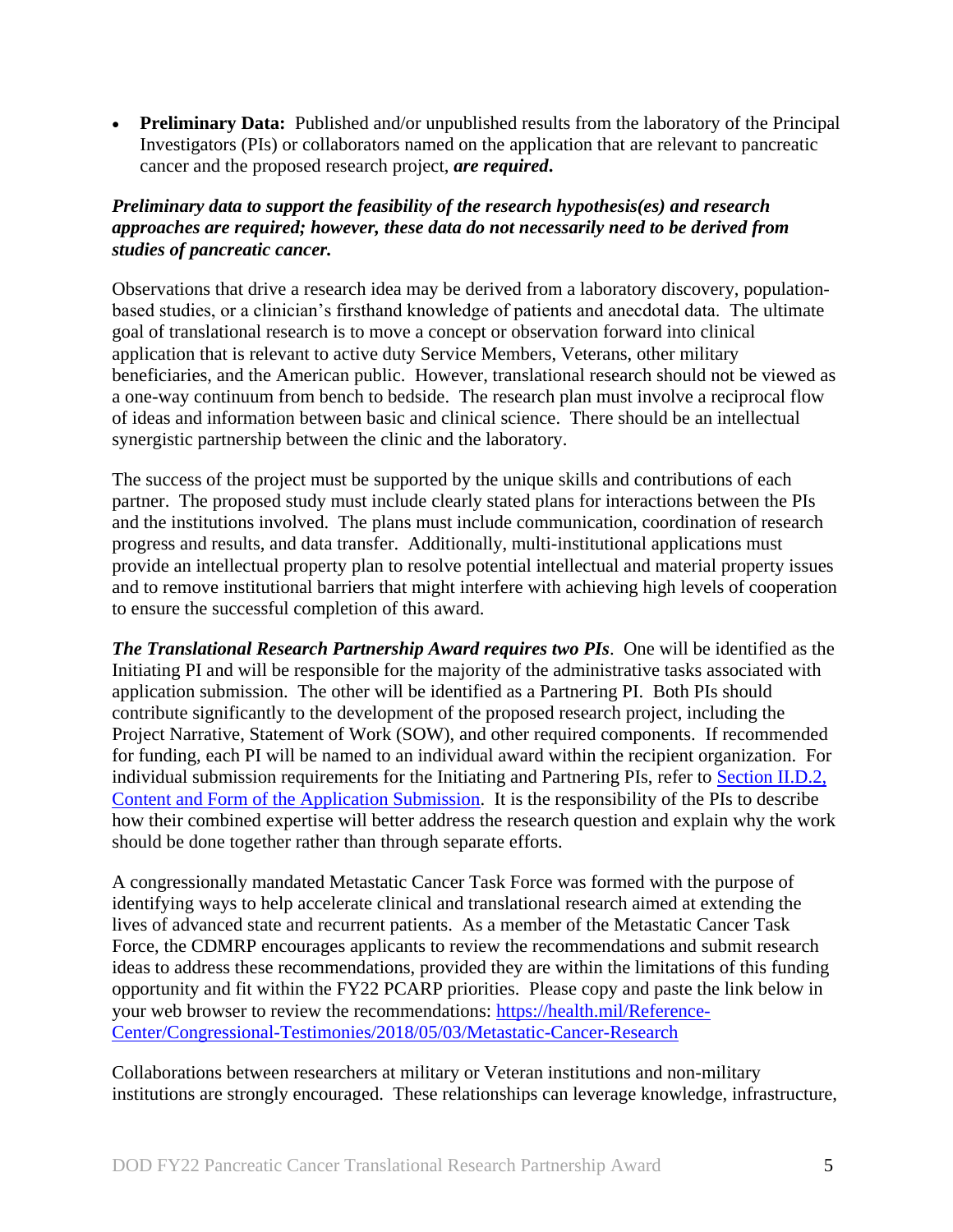and access to unique clinical populations that the partners bring to the research effort, ultimately advancing cancer research that is of significance to the Warfighter, military families, and the American public.

The types of awards made under the program announcement will be assistance agreements. An assistance agreement is appropriate when the federal government transfers a "thing of value" to a "state, local government," or "other recipient" to carry out a public purpose of support or stimulation authorized by a law of the United States instead of acquiring property or service for the direct benefit and use of the U.S. government. An assistance agreement can take the form of a grant or cooperative agreement. The level of involvement on the part of the Department of Defense (DOD) during project performance is the key factor in determining whether to award a grant or cooperative agreement. If "no substantial involvement" on the part of the funding agency is anticipated, a grant award will be made (31 USC 6304). Conversely, if substantial involvement on the part of the funding agency is anticipated, a cooperative agreement will be made (31 USC 6305), and the award will identify the specific substantial involvement. Substantial involvement may include, but is not limited to, collaboration, participation, or intervention in the research to be performed under the award. The award type, along with the start date, will be determined during the negotiation process.

The anticipated direct costs budgeted for the entire period of performance for an FY22 Pancreatic Cancer Translational Research Partnership Award will not exceed **\$750,000**. Refer to Section [II.D.5, Funding Restrictions,](#page-32-0) for detailed funding information.

Awards will be made no later than September 30, 2023. For additional information refer to [Section II.F.1, Federal Award Notices.](#page-37-3)

*The CDMRP expects to allot approximately \$4.8M to fund approximately four Translational Research Partnership Award applications. Funding of applications received is contingent upon the availability of federal funds for this program as well as the number of applications received, the quality and merit of the applications as evaluated by scientific and programmatic review, and the requirements of the government. Funds to be obligated on any award resulting from this funding opportunity will be available for use for a limited time period based on the fiscal year of the funds. It is anticipated that awards made from this FY22 funding opportunity will be funded with FY22 funds, which will expire for use on September 30, 2028.*

#### **Research Involving Human Anatomical Substances, Human Subjects, or Human**

**Cadavers:** All DOD-funded research involving new and ongoing research with human anatomical substances, human subjects, or human cadavers must be reviewed and approved by the USAMRDC Office of Research Protections (ORP), Human Research Protection Office (HRPO), prior to research implementation. This administrative review requirement is in addition to the local Institutional Review Board (IRB) or Ethics Committee (EC) review. Local IRB/EC approval at the time of submission is *not* required. Allow up to 3 months to complete the HRPO regulatory review and approval process following submission of *all required and complete* documents to the HRPO. Refer to the General Application Instructions, Appendix 1, and the HRPO Resources and Overview document available on the electronic Biomedical Research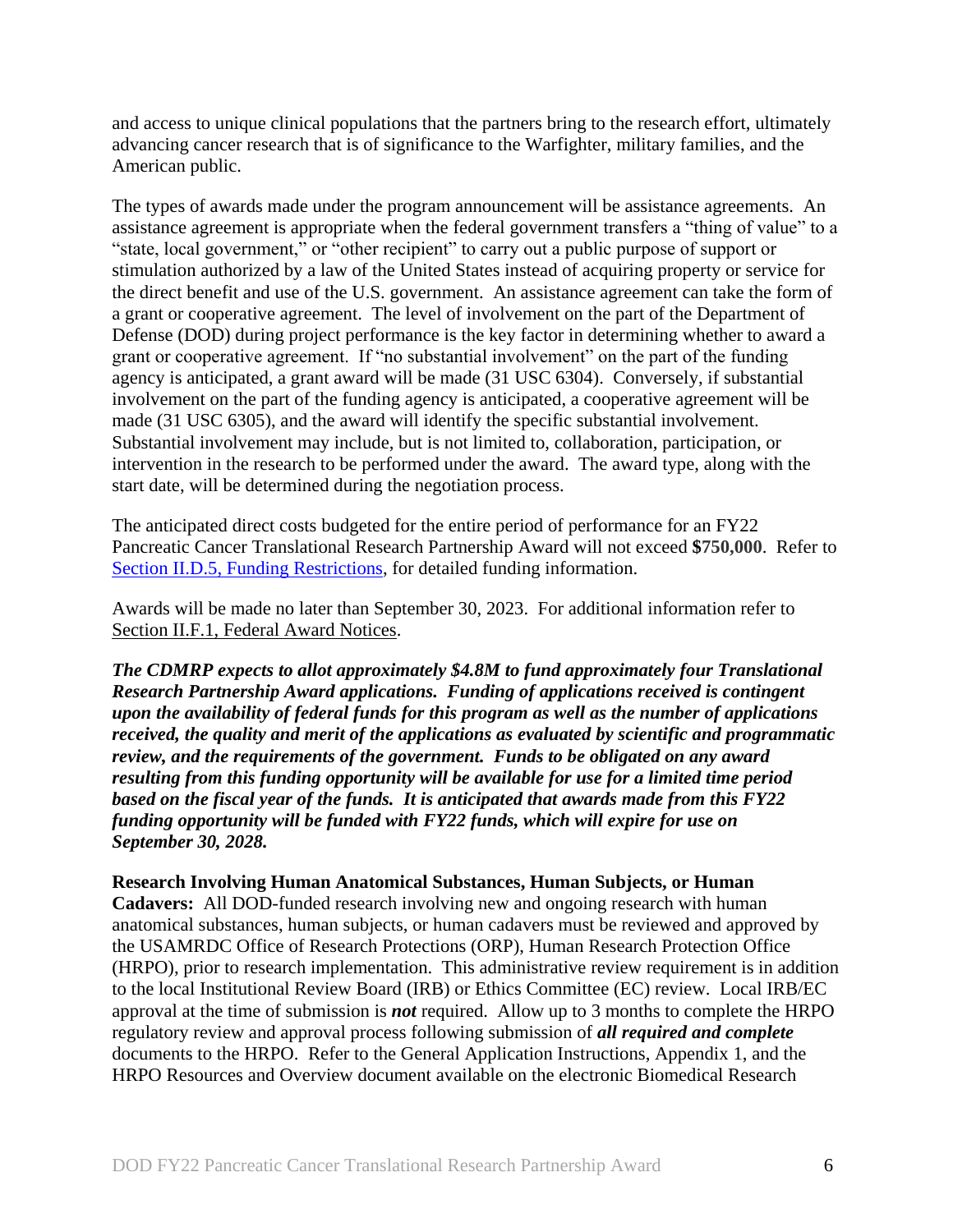Application Portal (eBRAP) "Funding Opportunities & Forms" web page [\(https://ebrap.org/eBRAP/public/Program.htm\)](https://ebrap.org/eBRAP/public/Program.htm) for additional information.

If the proposed research involves more than one institution, a written plan for single IRB review arrangements must be provided at the time of application submission or award negotiation. The lead institution responsible for developing the master protocol and master consent form should be identified and should be the single point of contact for regulatory submissions and requirements.

*Full support for large-scale clinical trials is not expected; however, small pilot clinical trials are allowed. A clinical trial is defined* as a research study in which one or more human subjects are prospectively assigned to one or more interventions (which may include a placebo or other control) to evaluate the effects of the interventions on biomedical or behavioral health-related outcomes.

Funded trials are required to post a copy of the IRB-approved informed consent form used to enroll subjects on a publicly available federal website in accordance with federal requirements described in the Code of Federal Regulations, Title 32, Part 219 (32 CFR 219).

*Clinical research is defined* as: (1) Patient-oriented research. Research conducted with human subjects (or on material of human origin such as tissues, specimens, and cognitive phenomena) for which an investigator (or colleague) directly interacts with human subjects. Excluded from this definition are in vitro studies that utilize human tissues that cannot be linked to a living individual. Patient-oriented research includes: (a) mechanisms of human disease, (b) therapeutic interventions, (c) clinical trials, and (d) development of new technologies. (2) Epidemiologic and behavioral studies. (3) Outcomes research and health services research. *Note:* Studies that meet the requirements for IRB Exemption 4 are not considered CDMRP-defined clinical research. IRB Exemption 4 refers to research involving the collection or study of existing deidentified specimens or data if these sources are publicly available.

**Use of DOD or Department of Veterans Affairs (VA) Resources:** If the proposed research involves access to active-duty military patient populations and/or DOD or VA resources or databases, the application must describe the access at the time of submission and include a plan for maintaining access as needed throughout the proposed research. Refer to Section [II.D.2.b.ii,](#page-16-0)  [Full Application Submission Components,](#page-16-0) for detailed information. Refer to the General Application Instructions, Appendix 1, for additional information.

**Research Involving Animals:** All research funded by the FY22 PCARP Translational Research Partnership Award involving new and ongoing research with animals must be reviewed and approved by the USAMRDC ORP Animal Care and Use Review Office (ACURO), in addition to the local Institutional Animal Care and Use Committee (IACUC) of record. IACUC approval at the time of submission is *not* required. *Allow at least 3 to 4 months for ACURO regulatory review and approval processes for animal studies.* Refer to the General Application Instructions, Appendix 1, for additional information.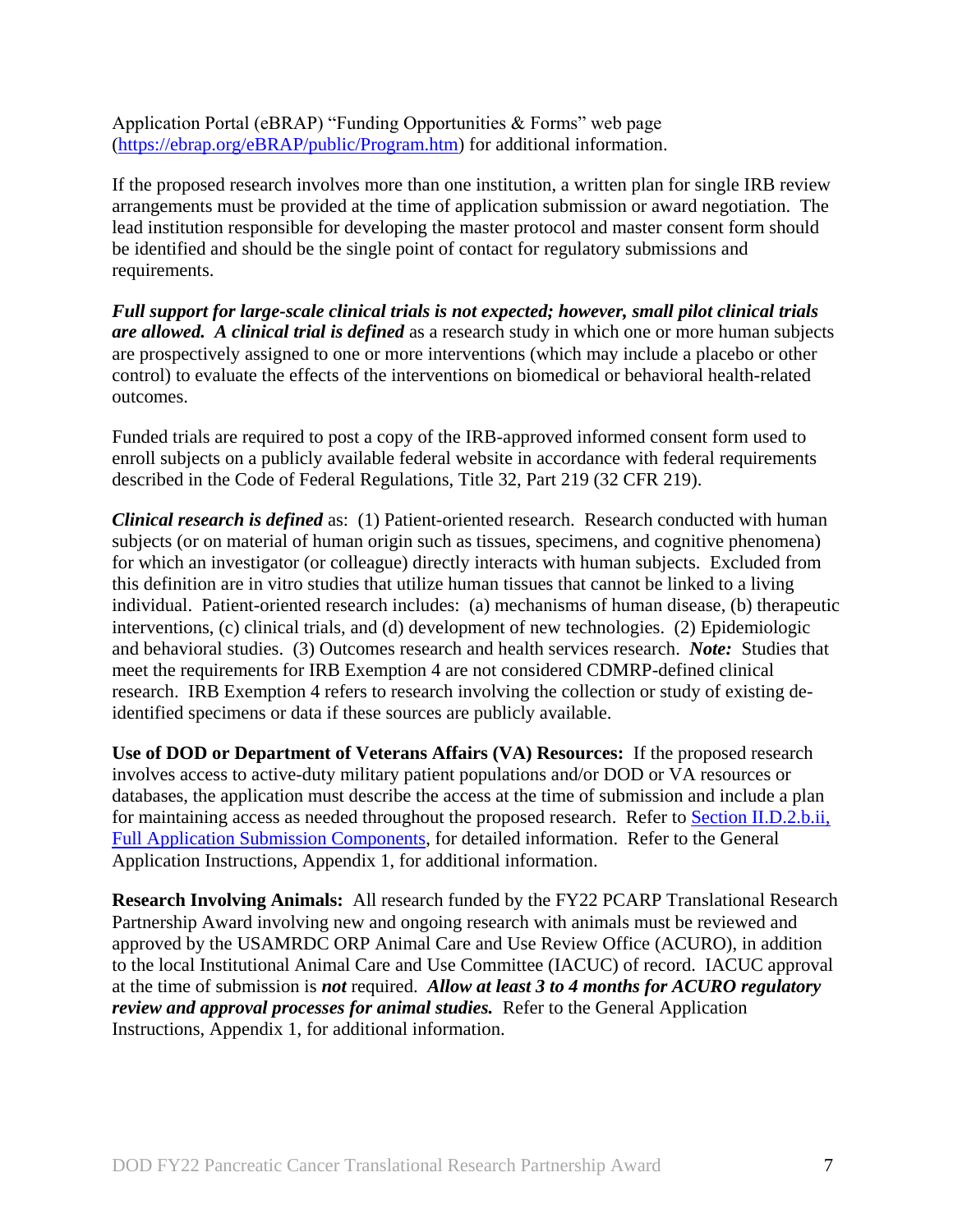## <span id="page-7-0"></span>**II.C. Eligibility Information**

### <span id="page-7-1"></span>**II.C.1. Eligible Applicants**

<span id="page-7-2"></span>**II.C.1.a. Organization: All organizations, including foreign organizations, foreign public entities, and international organizations, are eligible to apply.** 

**Government Agencies Within the United States:** Local, state, and federal government agencies are eligible to the extent that applications do not overlap with their fully funded internal programs. Such agencies are required to explain how their applications do not overlap with their internal programs.

As applications for this program announcement may be submitted by extramural and intramural organizations, these terms are defined below.

**Extramural Organization:** An eligible non-DOD organization. Examples of extramural organizations include academic institutions, biotechnology companies, foundations, federal government organizations other than the DOD, and research institutes.

**Intramural DOD Organization:** A DOD laboratory, DOD military treatment facility, and/or DOD activity embedded within a civilian medical center. *Intramural Submission:* **An**  *application submitted by a DOD organization for an intramural investigator working within a DOD laboratory or military treatment facility or in a DOD activity embedded within a civilian medical center.*

#### **The USAMRAA makes awards to eligible organizations, not to individuals.**

### **II.C.1.b. Principal Investigator**

- PIs must be at or above the level of Assistant Professor or equivalent.
- One partner in the collaboration must function as a research scientist and the other as a clinician investigator.
- Clinician investigators must be an M.D., M.D./Ph.D., or equivalent with clinical duties.
- Postdoctoral and clinical fellows are not eligible.
- At least one member of the partnership *must* have expertise either in pancreatic cancer research or pancreatic cancer patient care.

An eligible PI, regardless of ethnicity, nationality, or citizenship status, must be employed by, or affiliated with, an eligible organization.

The CDMRP strongly encourages all PIs to participate in a digital identifier initiative through Open Researcher and Contributor ID, Inc. (ORCID). Registration for a unique ORCID identifier can be done online at [https://orcid.org/.](https://orcid.org/)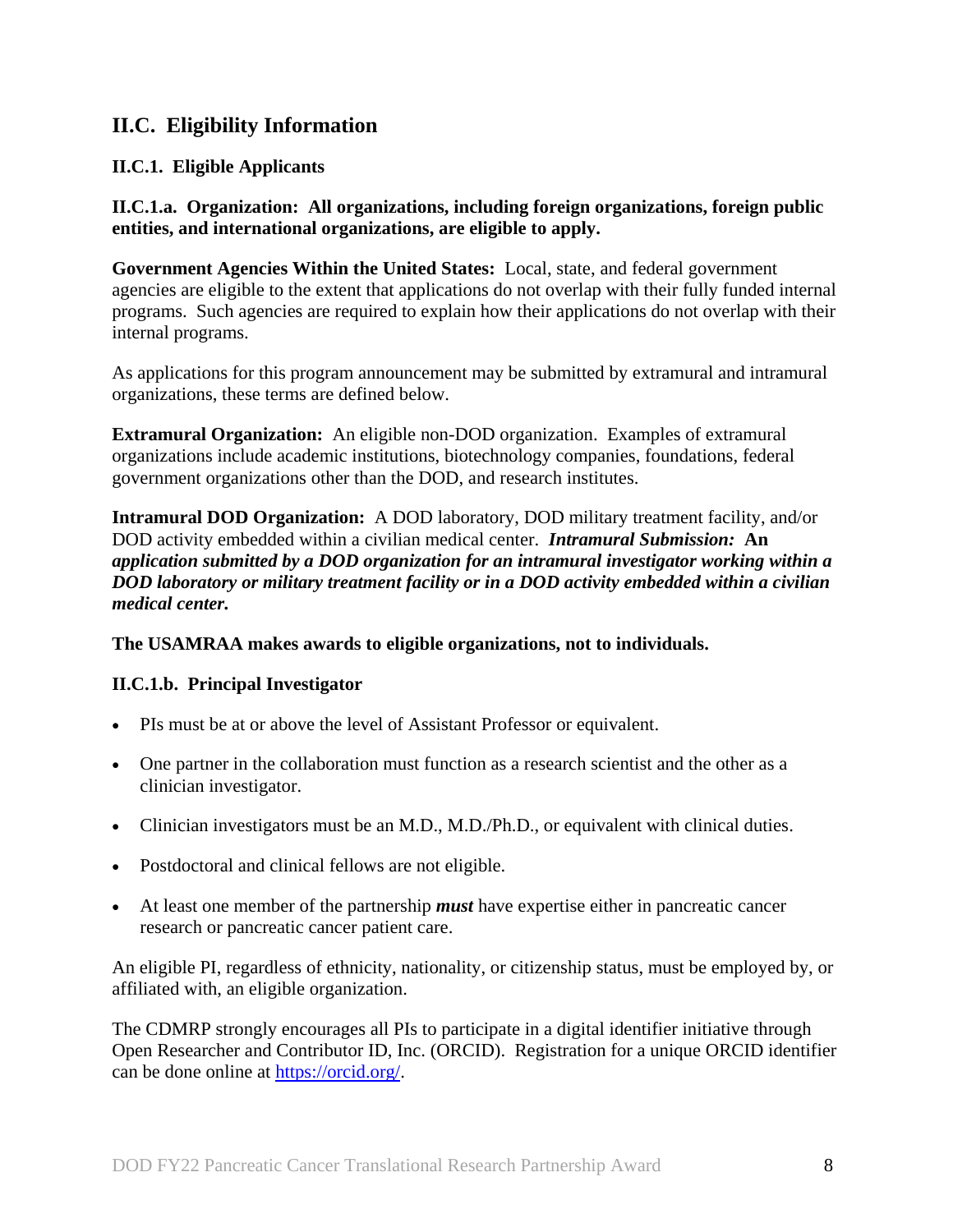## <span id="page-8-0"></span>**II.C.2. Cost Sharing**

Cost sharing/matching is not an eligibility requirement.

### <span id="page-8-1"></span>**II.C.3. Other**

Organizations must be able to access **.gov** and **.mil** websites in order to fulfill the financial and technical deliverable requirements of the award and submit invoices for payment.

For general information on required qualifications for award recipients, refer to the General Application Instructions, Appendix 3.

Refer to [Section II.H.2, Administrative Actions,](#page-41-0) for a list of administrative actions that may be taken if a pre-application or application does not meet the administrative, eligibility, or ethical requirements defined in this program announcement.

## <span id="page-8-2"></span>**II.D. Application and Submission Information**

*Submission of applications that are essentially identical or propose essentially the same research project to different funding opportunities within the same program and fiscal year is prohibited and will result in administrative withdrawal of the duplicative application(s).*

#### <span id="page-8-3"></span>**II.D.1. eBRAP and Grants.gov**

**eBRAP** [\(https://ebrap.org\)](https://ebrap.org/) is a secure web-based system that allows PIs to submit their preapplications, view and verify extramural full applications submitted to Grants.gov [\(https://grants.gov\)](https://grants.gov/), receive communications from the CDMRP, and submit documentation during award negotiations and throughout the period of performance. eBRAP also allows intramural organizations to submit full applications following pre-application submission.

Grants.gov is a federal system required to be utilized by agencies to receive and process extramural grant applications. Full applications may only be submitted to Grants.gov after submission of a pre-application through eBRAP.

Contact information for the eBRAP Help Desk and the Grants.gov Contact Center can be found in [Section II.G, Federal Awarding Agency Contacts.](#page-40-0)

#### *Extramural Submission:*

- Pre-application content and forms must be accessed and submitted at eBRAP.org.
- Full application packages must be accessed and submitted at Grants.gov.

#### *Intramural DOD Submission:*

- Pre-application content and forms must be accessed and submitted at eBRAP.org.
- Full application packages must be accessed and submitted at eBRAP.org.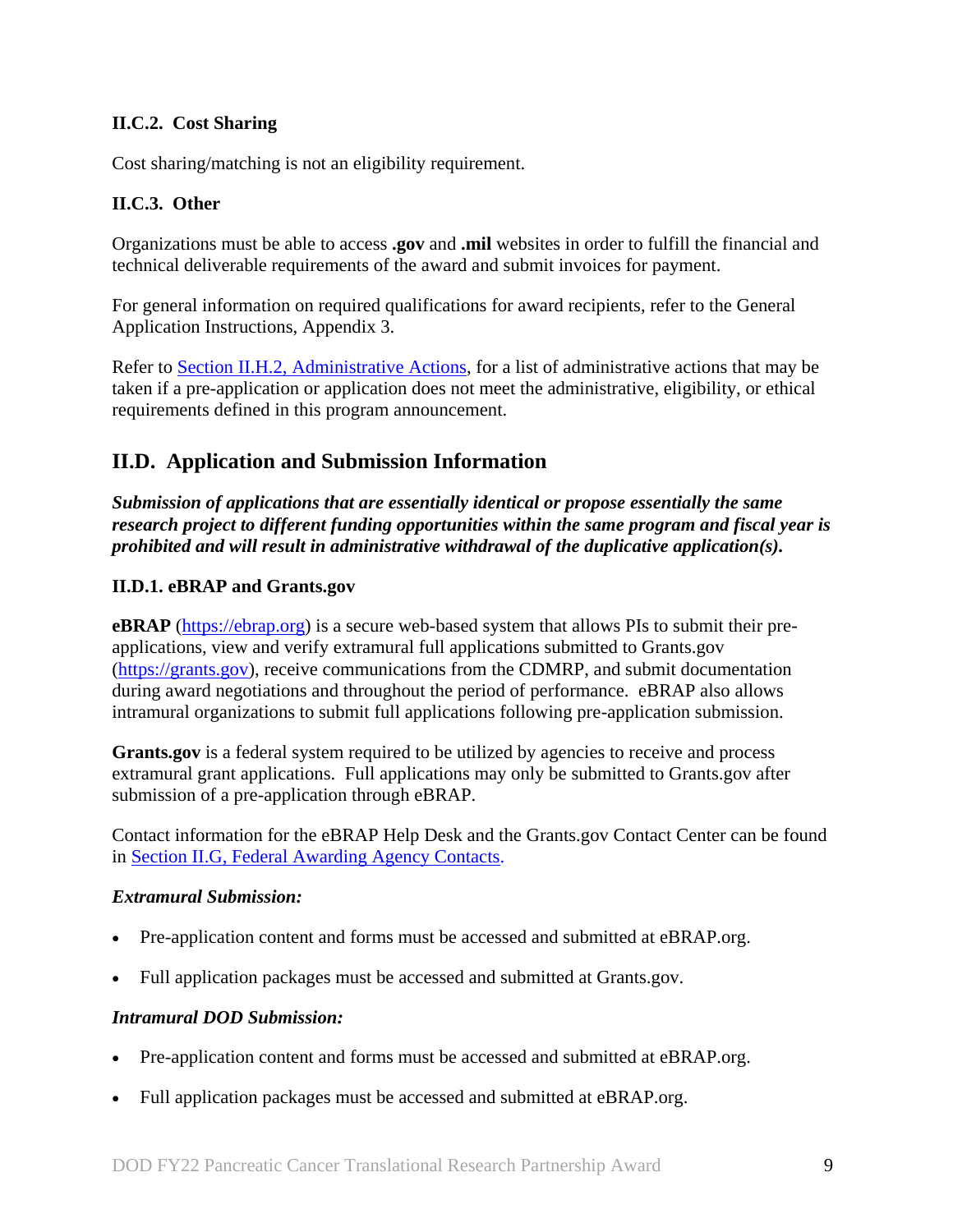#### *Note: Applications from an intramural DOD organization or from an extramural federal government organization may be submitted to Grants.gov through a research foundation.*

## <span id="page-9-0"></span>**II.D.2. Content and Form of the Application Submission**

Submission is a two-step process requiring both *pre-application* (eBRAP.org) and *full application* (eBRAP.org or Grants.gov) as indicated below. The submission process should be started early to avoid missing deadlines. There are no grace periods. Full application submission guidelines differ for extramural (Grants.gov) and intramural (eBRAP.org) organizations (refer to [Table 1, Full Application Guidelines\)](#page-13-0).

*The application title, eBRAP log number, and all information for the PI(s), Business Official(s), performing organization, and contracting organization must be consistent throughout the entire pre-application and full application submission process.* Inconsistencies may delay application processing and limit or negate the ability to view, modify, and verify the application in eBRAP. If any changes need to be made, the applicant should contact the eBRAP Help Desk at [help@eBRAP.org](mailto:help@eBRAP.org) or 301-682-5507 prior to the application submission deadline.

The Initiating PI must complete the pre-application submission process and submit the contact information for each Partnering PI. The Partnering PI will then be notified of the pre-application submission separately by email. *The Partnering PI must follow the link in the notification email in order to associate their full application package with that of the Initiating PI. After following the link, the Partnering PI must verify their contact information, organization, and designation as an extramural or intramural submission within eBRAP***.** If not previously registered, the Partnering PI must register in eBRAP. A new pre-application based on this research project should not be initiated by the Partnering PI. Applicants are urged to complete these steps as soon as possible. If they are not completed, the Partnering PI will not be able to view and modify their application during the verification period in eBRAP. If these steps are not completed, an intramural partner will not be able to submit the Partnering PI's required full application package components to eBRAP.

All pre-application components must be submitted by the Initiating PI through eBRAP [\(https://eBRAP.org/\)](https://ebrap.org/).

The applicant organization and associated PIs identified in the pre-application should be the same as those intended for the subsequent application submission. If any changes are necessary after submission of the pre-application, the applicant must contact the CDMRP Help Desk at [help@eBRAP.org](mailto:help@eBRAP.org) or 301-682-5507.

PIs with an ORCID identifier should enter that information in the appropriate field in the "My Profile" tab in the "Account Information" section of eBRAP.

#### **When starting the pre-application, PIs should ensure that they have selected the appropriate application category in eBRAP:**

- TRPA Translational Research Partnership Award
- TRPA-PCT Translational Research Partnership Award with Pilot Clinical Trial Option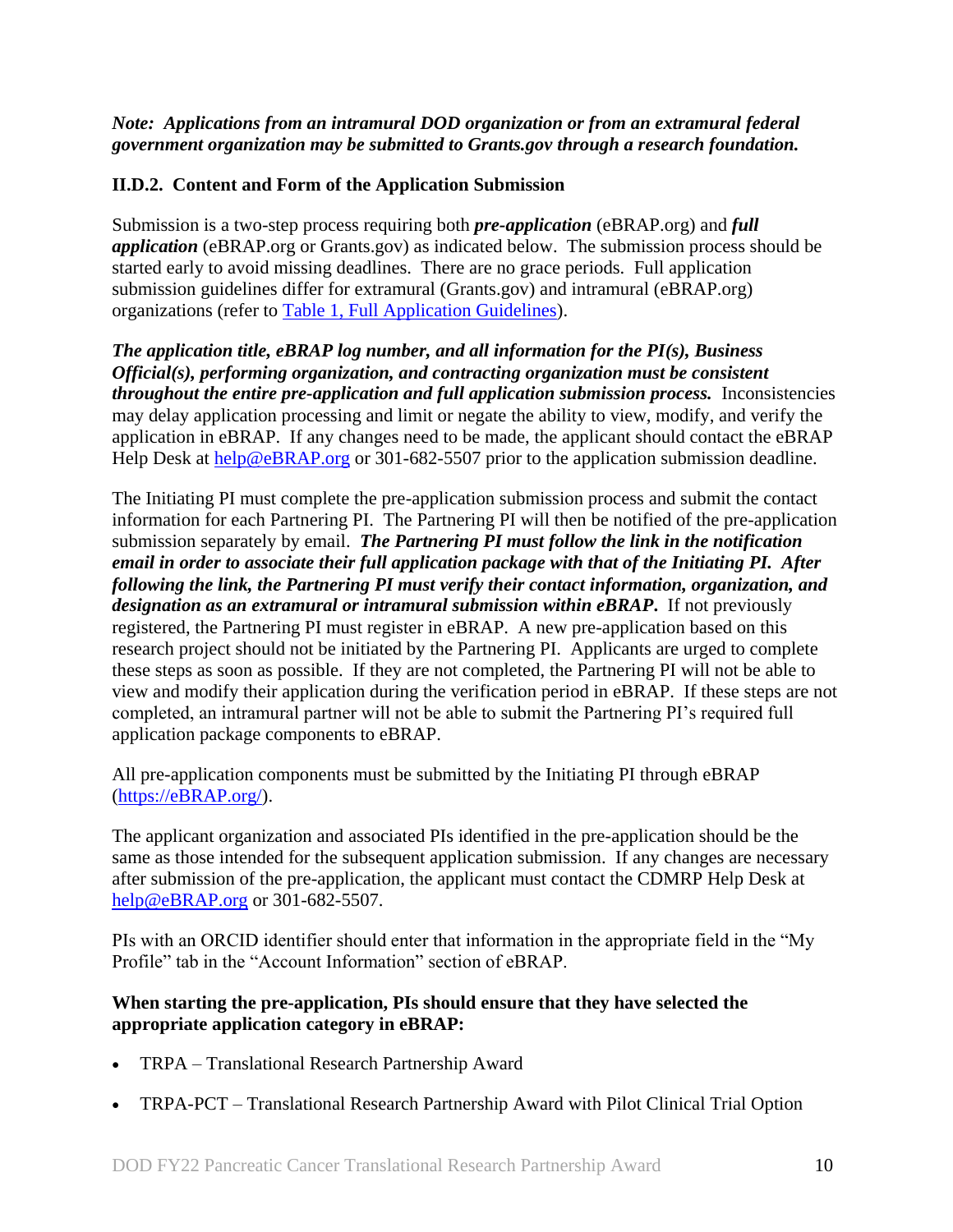The pre-application consists of the following components, which are organized in eBRAP by separate tabs (refer to the General Application Instructions, Section II.B, for additional information on pre-application submission):

### **Tab 1 – Application Information**

Submission of application information includes assignment of primary and secondary research classification codes, which may be found at [https://ebrap.org/eBRAP/](https://ebrap.org/eBRAP/public/Program.htm) [public/Program.htm.](https://ebrap.org/eBRAP/public/Program.htm) Applicants are strongly encouraged to review and confirm the codes prior to making their selection.

## **Tab 2 – Application Contacts**

Enter contact information for the Initiating PI. Enter the organization's Business Official responsible for sponsored program administration (the "person to be contacted on matters involving this application" in Block 5 of the Grants.gov SF424 Research & Related Form). The Business Official must be either selected from the eBRAP list or invited in order for the pre-application to be submitted.

Select the performing organization (site at which the PI will perform the proposed work) and the contracting organization (organization submitting on behalf of the PI, which corresponds to Block 5 on the Grants.gov SF424 Research & Related Form), and click on "Add Organizations to this Pre-application." The organization(s) must be either selected from the eBRAP drop-down list or invited in order for the pre-application to be submitted.

It is recommended that applicants identify an Alternate Submitter in the event that assistance with pre-application submission is needed.

### **Tab 3 – Collaborators and Key Personnel**

Enter the name, organization, and role of all collaborators and key personnel associated with the application.

[FY22 PCARP Programmatic Panel members](https://cdmrp.army.mil/pcarp/panels/panels22) should not be involved in any pre-application or application. For questions related to panel members and pre-applications or applications, refer to [Section II.H.2.c, Withdrawal,](#page-41-1) or contact the CDMRP Help Desk at [help@eBRAP.org](mailto:help@eBRAP.org) or 301-682-5507.

The Initiating PI must enter the contact information for the Partnering PI in the Partnering PI section.

### **Tab 4 – Conflicts of Interest**

List all individuals other than collaborators and key personnel who may have a conflict of interest in the review of the application (including those with whom the PI has a personal or professional relationship).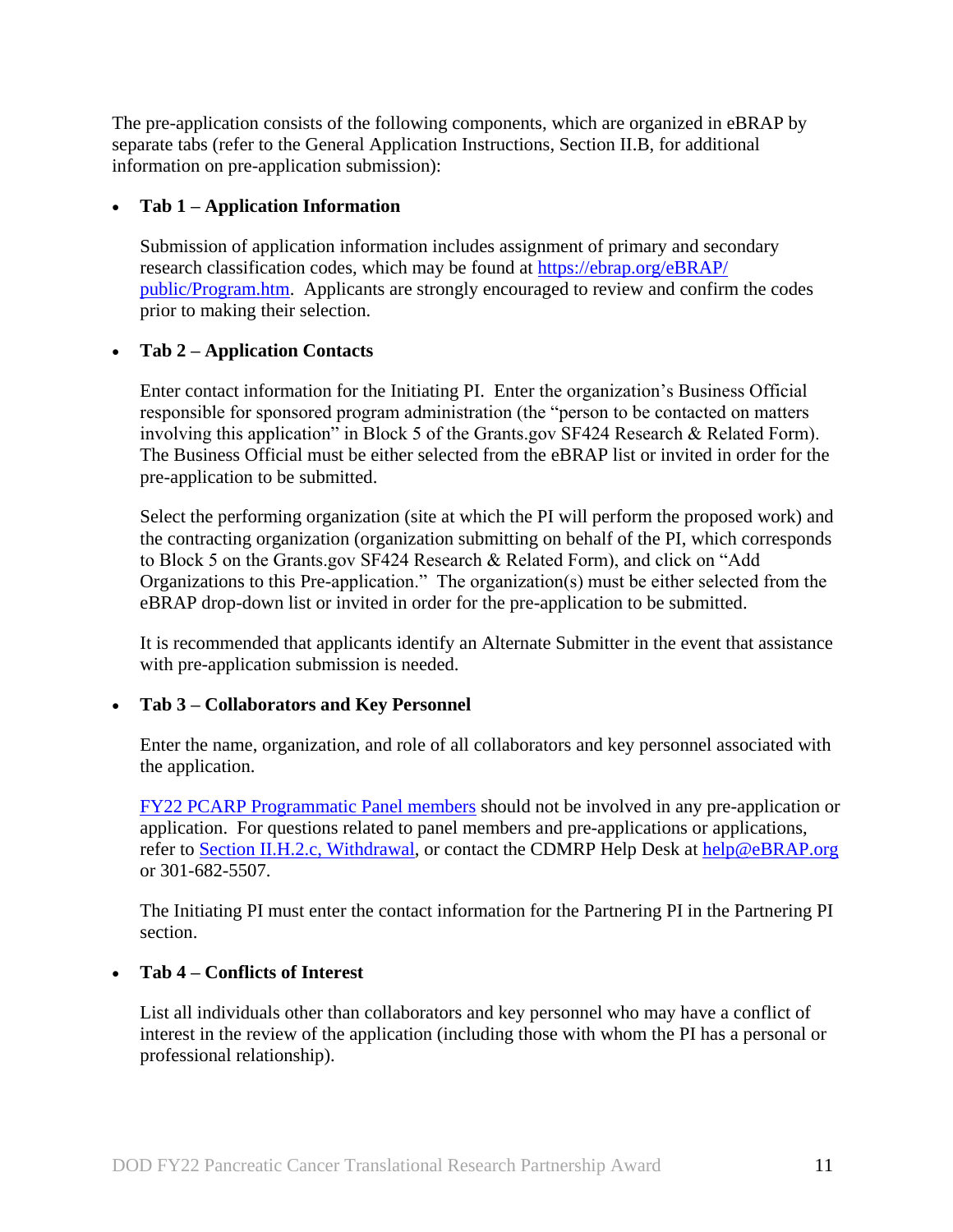#### **Tab 5 – Pre-Application Files**

### *Note: Upload documents as individual PDF files unless otherwise noted. eBRAP will not allow a file to be uploaded if the number of pages exceeds the limit specified below.*

○ **Preproposal Narrative (two-page limit):** The Preproposal Narrative page limit applies to text and non-text elements (e.g., figures, tables, graphs, photographs, diagrams, chemical structures, drawings) used to describe the project. Inclusion of URLs that provide additional information to expand the Preproposal Narrative and could confer an unfair competitive advantage is prohibited and may result in administrative withdrawal of the pre-application.

The Preproposal Narrative should include the following:

- **Research Idea:** State the hypothesis(es) to be tested or the objective(s) to be reached. State the [FY22 PCARP Focus Area\(s\)](#page-2-2) that will be addressed. Detail the scientific rational on which the proposed project is based and briefly describe relevant preliminary data. Concisely state the specific aims and provide a brief overview of the study design. If the proposed research includes a clinical trial, briefly state the clinical intervention, subject population(s), and phase of the clinical trial.
- **Partnership:** Describe how the collaborative efforts of the PIs will result in a level of productivity that will be greater than that achievable by each PI working independently. Describe how the combined efforts are centered on a unified objective and how the PIs will work together to achieve that objective from different perspectives. Briefly describe the PIs' histories of collaborative study with each other or with other investigators, including the PIs' abilities to function synergistically in a project among equals.
- **Impact:** Describe the potential impact of this study on the outcomes of individuals with pancreatic cancer, their families/caregivers, and/or the understanding of pancreatic cancer.
- **Pre-Application Supporting Documentation:** The items to be included as supporting documentation for the pre-application *must be uploaded as individual files* and are limited to the following:
	- **References Cited (one-page limit):** List the references cited (including URLs if available) in the Preproposal Narrative using a standard reference format that includes the full citation (i.e., author[s], year published, reference title, and reference source, including volume, chapter, page numbers, and publisher, as appropriate).
	- **List of Abbreviations, Acronyms, and Symbols:** Provide a list of abbreviations, acronyms, and symbols used in the Preproposal Narrative.
	- **Key Personnel Biographical Sketches (five-page limit per individual):** *All biographical sketches should be uploaded as a single combined file.* Biographical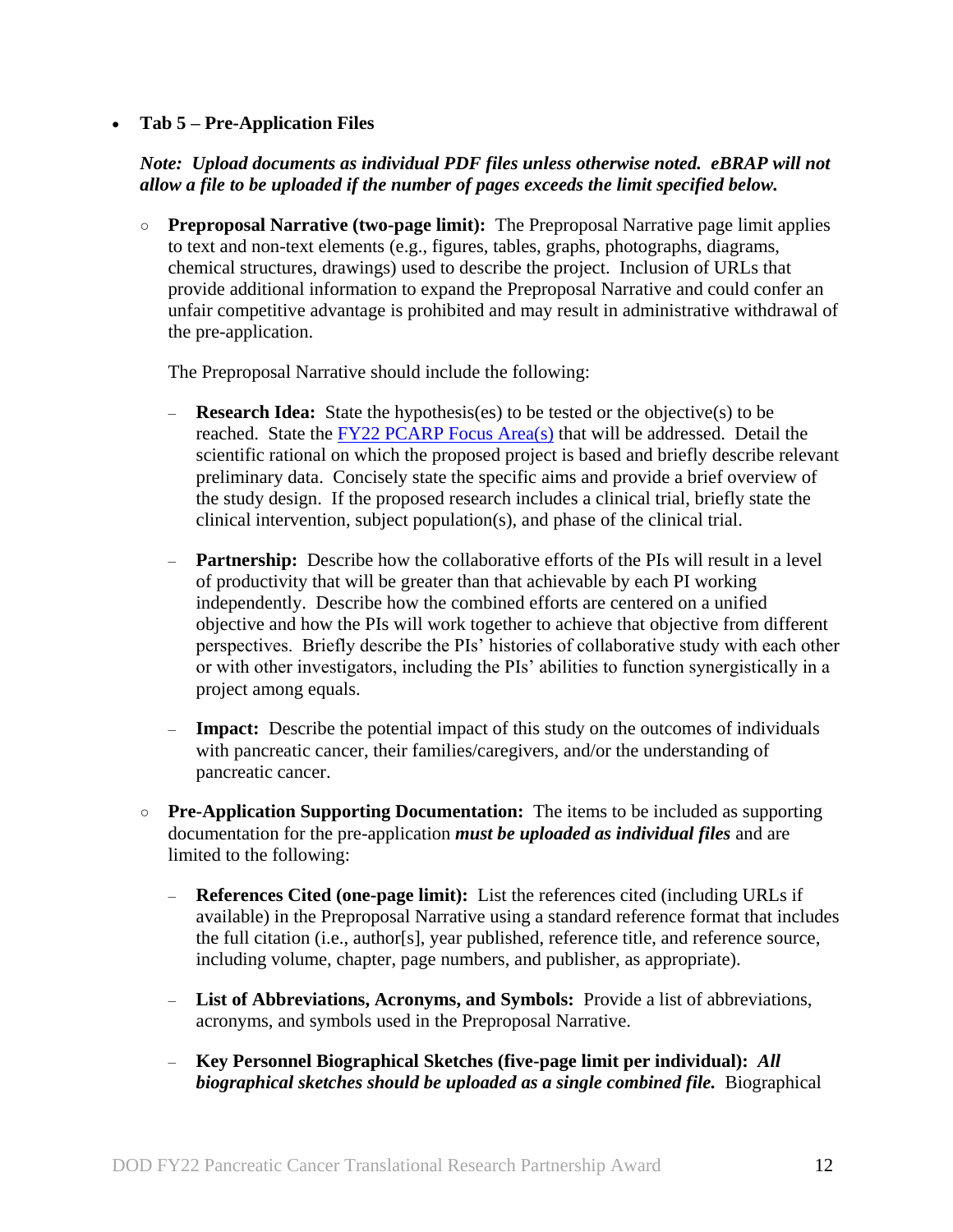sketches should be used to demonstrate background and expertise through education, positions, publications, and previous work accomplished.

#### **Tab 6 – Submit Pre-Application**

This tab must be completed for the pre-application to be accepted and processed.

#### **Pre-Application Screening**

#### **Pre-Application Screening Criteria**

To determine the technical merits of the pre-application and the relevance to the mission of the Defense Health Program (DHP) and FY22 PCARP, pre-applications will be screened based on the following criteria:

- **Research Idea:** Whether the proposed research addresses one or more of the [FY22](#page-2-2)  [PCARP Focus Areas.](#page-2-2) The degree to which the study design for accomplishing the specific aims is feasible, will accomplish the objectives, and is based on sound rationale and preliminary data.
- **Partnership:** How well the proposed study represents a synergistic collaboration that will produce results greater than those of the PIs working independently. To what degree the combined efforts are centered on a unified objective and demonstrate that the PIs are working together to achieve that objective from different perspectives.
- **Impact:** What potential impact this study will have on the outcomes of individuals with pancreatic cancer, their families/caregivers, and/or the understanding of pancreatic cancer.

#### **Notification of Pre-Application Screening Results**

Following the pre-application screening, Initiating PIs will be notified as to whether they are invited to submit applications; however, they will not receive feedback (e.g., a critique of strengths and weaknesses) on their pre-application. The estimated timeframe for notification of invitation to submit an application is indicated in Section [I, Overview of the Funding](#page-0-1)  [Opportunity.](#page-0-1) Invitations to submit a full application are based on the Pre-Application Screening Criteria listed above.

### **II.D.2.a. Step 1: Pre-Application Submission Content**

## *During the pre-application process, eBRAP assigns each submission a unique log number. This unique eBRAP log number is required during the full application submission process***.**

To begin the pre-application process, first select whether the submitting organization is extramural or intramural, then confirm your selection or cancel. **Incorrect selection of extramural or intramural submission type will delay processing.**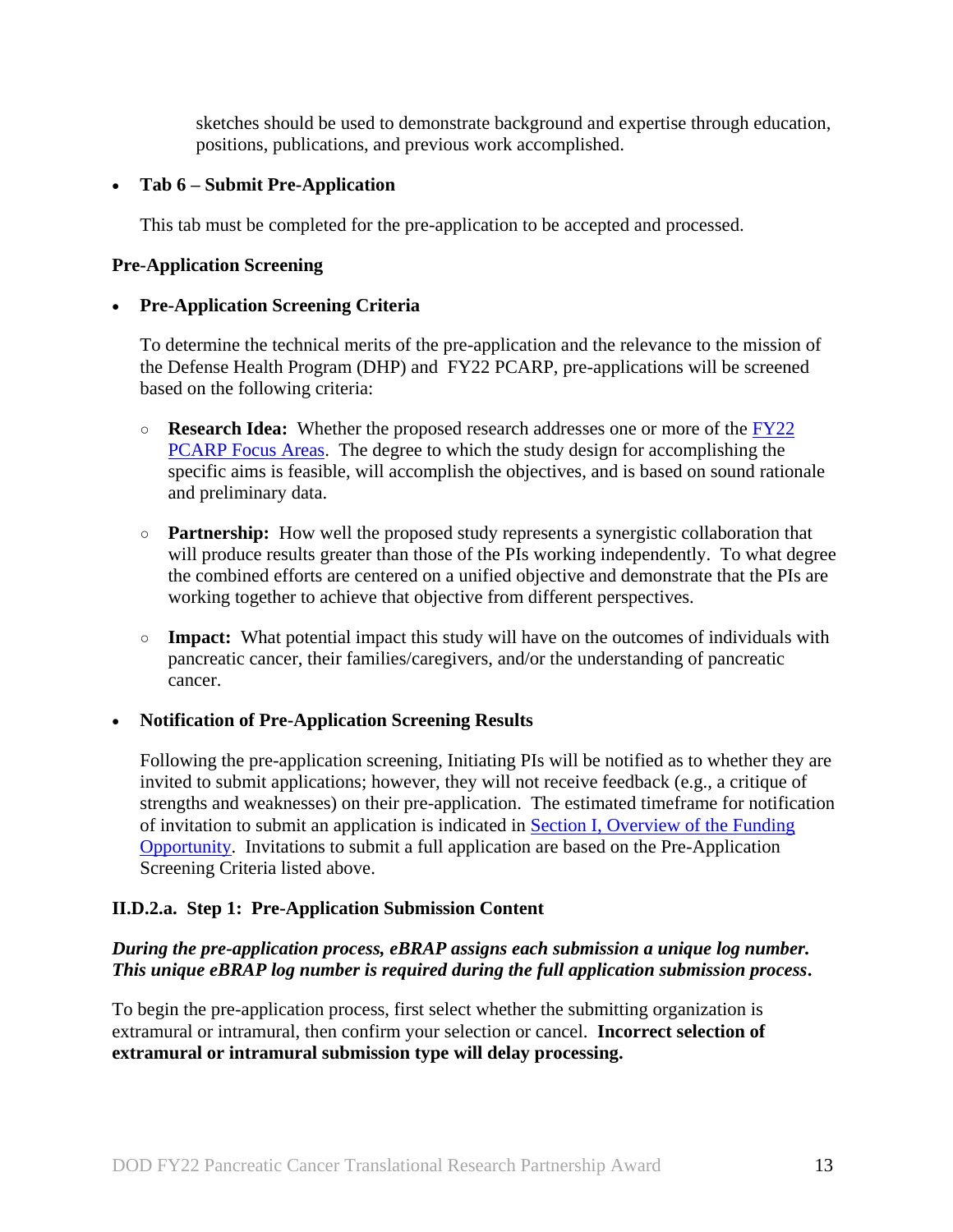If an error has been made in the selection of extramural versus intramural and the pre-application submission deadline has passed, the PI or Business Official must contact the eBRAP Help Desk at [help@eBRAP.org](mailto:help@eBRAP.org) or 301-682-5507 to request a change in designation.

## **II.D.2.b. Step 2: Full Application Submission Content**

Applications will not be accepted unless notification of invitation has been received by the Initiating PI.

## *The CDMRP cannot make allowances/exceptions to its policies for submission problems encountered by the applicant organization using system-to-system interfaces with Grants.gov.*

Each application submission must include the completed full application package for this program announcement. The full application package is submitted by the Authorized Organizational Representative through Grants.gov [\(https://grants.gov/\)](https://www.grants.gov/) for extramural organizations or through eBRAP [\(https://ebrap.org/\)](https://ebrap.org/) for intramural organizations. See Table 1 below for more specific guidelines.

## **II.D.2.b.i. Full Application Guidelines**

Extramural organizations must submit full applications through Grants.gov. Applicants must create a Grants.gov Workspace for submission, which allows the application components to be completed online and routed through the applicant organization for review prior to submission. Applicants may choose to download and save individual PDF forms rather than filling out webforms in Workspace. A compatible version of Adobe Reader **must** be used to view, complete, and submit an application package consisting of PDF forms. If more than one person is entering text into an application package, the *same version* of Adobe Reader software should be used by each person. Check the version number of the Adobe software on each user's computer to make sure the versions match. Using different versions of Adobe Reader may cause submission and/or save errors – even if each version is individually compatible with Grants.gov. Refer to the General Application Instructions, Section III, and the "Apply For Grants" page of Grants.gov [\(https://www.grants.gov/web/grants/applicants/apply-for-grants.html\)](https://www.grants.gov/web/grants/applicants/apply-for-grants.html) for further information about the Grants.gov Workspace submission process. Submissions of extramural applications through eBRAP may be withdrawn.

<span id="page-13-0"></span>*Do not password protect any files of the application package, including the Project Narrative.*

| <b>Extramural Submissions</b>                                                                                                                                                                                                            | <b>Intramural DOD Submissions</b>                                                                         |
|------------------------------------------------------------------------------------------------------------------------------------------------------------------------------------------------------------------------------------------|-----------------------------------------------------------------------------------------------------------|
| <b>Application Package Location</b>                                                                                                                                                                                                      |                                                                                                           |
| Download application package components for<br>W81XWH-22-PCARP-TRPA from Grants.gov<br>(https://grants.gov) and create a Grants.gov<br>Workspace. Workspace allows online completion<br>of the application components and routing of the | Download application package components for<br>W81XWH-22-PCARP-TRPA from eBRAP<br>$(htips://ebrap.org)$ . |

## **Table 1. Full Application Submission Guidelines**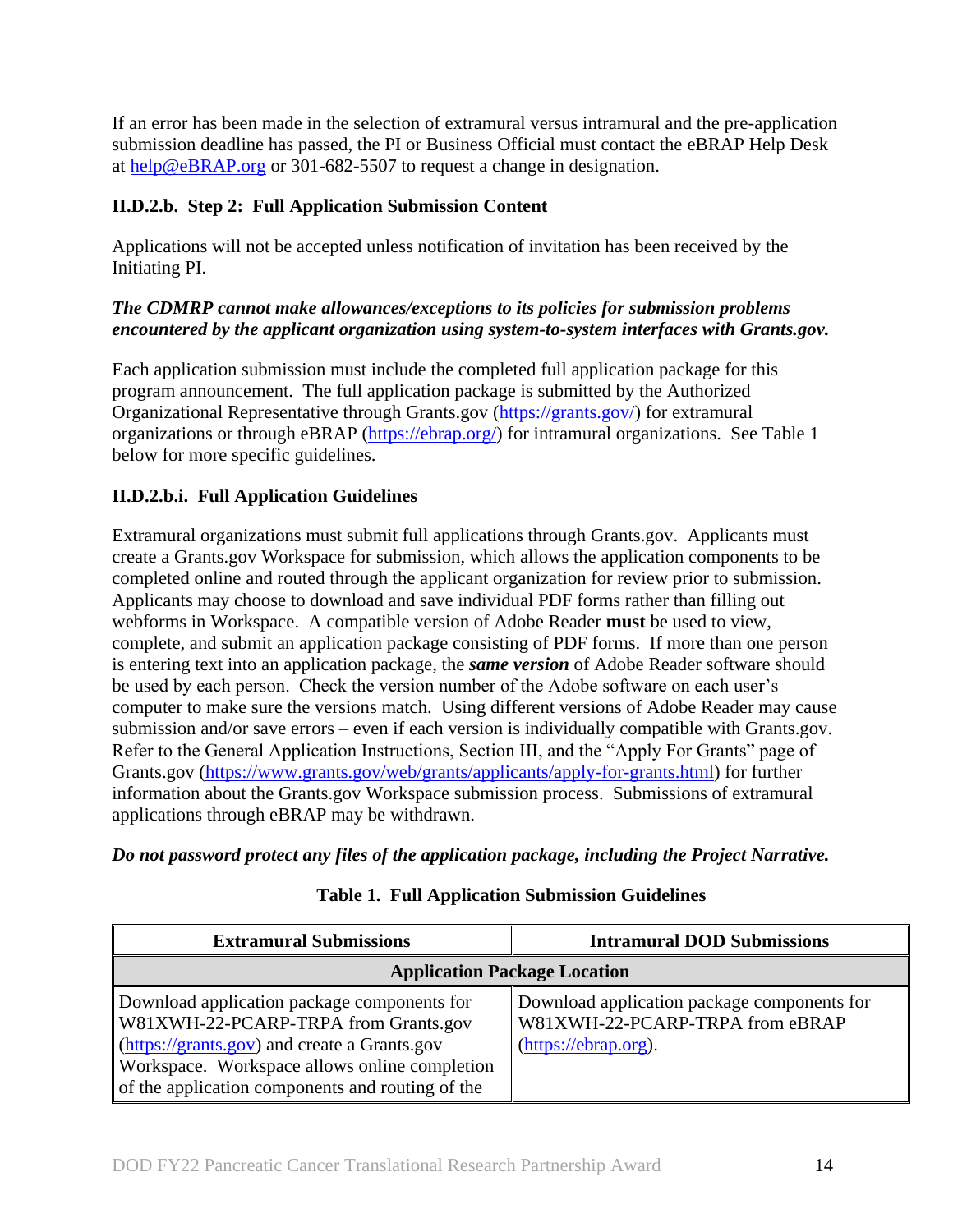| <b>Extramural Submissions</b>                                                                                                                                                                                                                                                                                                                                                                                                                                                                                                                                                                                                                                                                                                                                                                                                                                                                                                                                       | <b>Intramural DOD Submissions</b>                                                                                                                                                                                                                                                                                                                                                                                                                                                                                                                                                          |  |
|---------------------------------------------------------------------------------------------------------------------------------------------------------------------------------------------------------------------------------------------------------------------------------------------------------------------------------------------------------------------------------------------------------------------------------------------------------------------------------------------------------------------------------------------------------------------------------------------------------------------------------------------------------------------------------------------------------------------------------------------------------------------------------------------------------------------------------------------------------------------------------------------------------------------------------------------------------------------|--------------------------------------------------------------------------------------------------------------------------------------------------------------------------------------------------------------------------------------------------------------------------------------------------------------------------------------------------------------------------------------------------------------------------------------------------------------------------------------------------------------------------------------------------------------------------------------------|--|
| application package through the applicant<br>organization for review prior to submission.                                                                                                                                                                                                                                                                                                                                                                                                                                                                                                                                                                                                                                                                                                                                                                                                                                                                           |                                                                                                                                                                                                                                                                                                                                                                                                                                                                                                                                                                                            |  |
| <b>Full Application Package Components</b>                                                                                                                                                                                                                                                                                                                                                                                                                                                                                                                                                                                                                                                                                                                                                                                                                                                                                                                          |                                                                                                                                                                                                                                                                                                                                                                                                                                                                                                                                                                                            |  |
| <b>SF424 Research &amp; Related Application for</b><br>Federal Assistance Form: Refer to the General<br>Application Instructions, Section III.A.1, for<br>detailed information.                                                                                                                                                                                                                                                                                                                                                                                                                                                                                                                                                                                                                                                                                                                                                                                     | Tab 1 - Summary: Provide a summary of the<br>application information.<br>Tab 2 – Application Contacts: This tab will be<br>pre-populated by eBRAP; add Authorized<br>Organizational Representative.                                                                                                                                                                                                                                                                                                                                                                                        |  |
| Descriptions of each required file can be found<br>under Full Application Submission Components:<br><b>Attachments</b><br>Research & Related Personal Data<br>Research & Related Senior/Key Person<br>$\bullet$<br>Profile (Expanded)<br><b>Research &amp; Related Budget</b><br>٠<br><b>Project/Performance Site Location(s) Form</b><br><b>Research &amp; Related Subaward Budget</b><br><b>Attachment(s)</b> Form<br>(if applicable) Additional Application<br>Component(s)                                                                                                                                                                                                                                                                                                                                                                                                                                                                                      | Tab 3 – Full Application Files: Upload files<br>under each Application Component in eBRAP.<br>Descriptions of each required file can be found<br>under Full Application Submission Components:<br><b>Attachments</b><br>$\bullet$<br><b>Key Personnel</b><br><b>Budget</b><br><b>Performance Sites</b><br>Tab 4 - Application and Budget Data: Review<br>and edit proposed project start date, proposed end<br>date, and budget data pre-populated from the<br><b>Budget Form.</b>                                                                                                         |  |
| <b>Application Package Submission</b>                                                                                                                                                                                                                                                                                                                                                                                                                                                                                                                                                                                                                                                                                                                                                                                                                                                                                                                               |                                                                                                                                                                                                                                                                                                                                                                                                                                                                                                                                                                                            |  |
| <b>Create a Grants.gov Workspace.</b><br>Add participants (investigators and Business<br>Officials) to Workspace, complete all required<br>forms, and check for errors before submission.<br><b>Submit a Grants.gov Workspace Package.</b><br>An application may be submitted through<br>Workspace by clicking the "Sign and Submit"<br>button on the "Manage Workspace" page, under<br>the "Forms" tab. Grants.gov recommends<br>submission of the application package at least<br>24-48 hours prior to the close date to allow time<br>to correct any potential technical issues that may<br>disrupt the application submission.<br><b>Note:</b> If either the Project Narrative or the budget<br>fails eBRAP validation or needs to be modified, an<br>updated Grants.gov application package must be<br>submitted via Grants.gov as a "Changed/Corrected<br>Application" with the previous Grants.gov<br>Tracking ID <i>prior to</i> the application submission | <b>Submit package components to eBRAP</b><br>(https://ebrap.org).<br>Tab 5 - Submit/Request Approval Full<br>Application: After all components are uploaded<br>and prior to the full application submission<br>deadline, enter your password in the space<br>provided next to "Enter Your Password Here" and<br>press the "Submit Full Application" button.<br>eBRAP will notify your Resource Manager/<br>Comptroller/Task Area Manager or equivalent<br>Business Official by email. Do not password<br>protect any files of the application package,<br>including the Project Narrative. |  |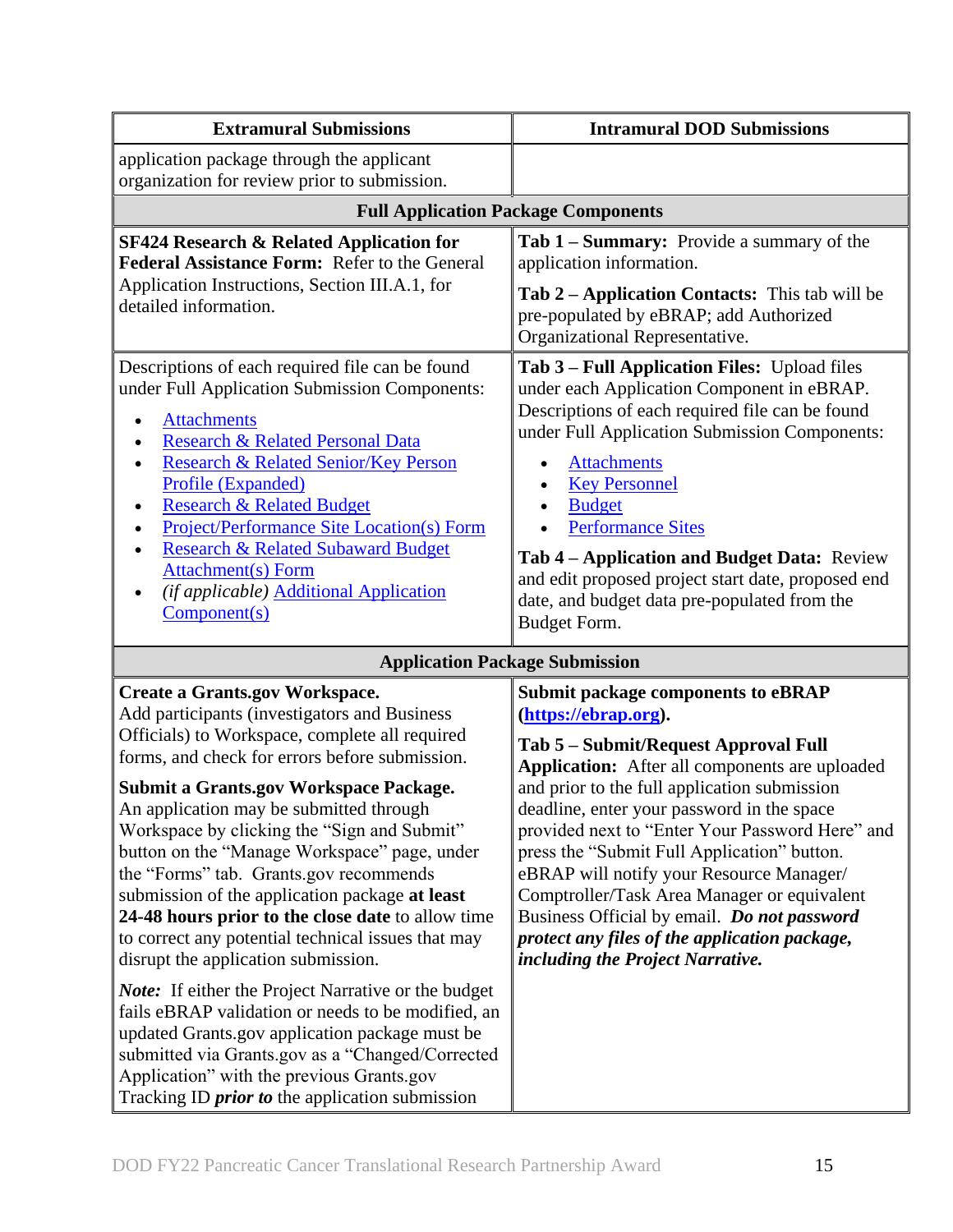| <b>Extramural Submissions</b>                                                                                                                                                                                                                                                                                                             | <b>Intramural DOD Submissions</b>                                                                                                                                                                                                                                                                                                                                                                                                                                                                                                                                                                                                                                                              |
|-------------------------------------------------------------------------------------------------------------------------------------------------------------------------------------------------------------------------------------------------------------------------------------------------------------------------------------------|------------------------------------------------------------------------------------------------------------------------------------------------------------------------------------------------------------------------------------------------------------------------------------------------------------------------------------------------------------------------------------------------------------------------------------------------------------------------------------------------------------------------------------------------------------------------------------------------------------------------------------------------------------------------------------------------|
| deadline. Do not password protect any files of the<br>application package, including the Project<br>Narrative.                                                                                                                                                                                                                            |                                                                                                                                                                                                                                                                                                                                                                                                                                                                                                                                                                                                                                                                                                |
| <b>Application Verification Period</b>                                                                                                                                                                                                                                                                                                    |                                                                                                                                                                                                                                                                                                                                                                                                                                                                                                                                                                                                                                                                                                |
| The full application package submitted to<br>Grants.gov may be viewed and modified in eBRAP<br>until the end of the application verification period.<br>During the application verification period, the full<br>application package may be modified with the<br>exception of the Project Narrative and Research<br>& Related Budget Form. | After eBRAP has processed the full application,<br>the organizational Resource Manager/Comptroller/<br>Task Area Manager or equivalent Business<br>Official(s) and PI(s) will receive email notification<br>of this status and will be able to view and modify<br>application components in eBRAP. During the<br>application verification period, the full application<br>package may be modified with the exception of<br>the Project Narrative and Research & Related<br><b>Budget Form.</b> Your Resource Manager/<br>Comptroller/Task Area Manager or equivalent<br>Business Official should log into eBRAP to review<br>and to approve prior to the application verification<br>deadline. |
| <b>Further Information</b>                                                                                                                                                                                                                                                                                                                |                                                                                                                                                                                                                                                                                                                                                                                                                                                                                                                                                                                                                                                                                                |
| <b>Tracking a Grants.gov Workspace Package.</b><br>After successfully submitting a Workspace<br>package, a Grants.gov Tracking Number is<br>automatically assigned to the package. The<br>number will be listed on the "Confirmation" page<br>that is generated after submission.                                                         | Refer to the General Application Instructions,<br>Section IV, for further information regarding<br>eBRAP requirements.                                                                                                                                                                                                                                                                                                                                                                                                                                                                                                                                                                         |
| Refer to the General Application Instructions,<br>Section III, for further information regarding<br>Grants.gov requirements.                                                                                                                                                                                                              |                                                                                                                                                                                                                                                                                                                                                                                                                                                                                                                                                                                                                                                                                                |

The CDMRP requires separate full application package submissions for the Initiating PI and Partnering PI, even if the PIs are located within the same organization. Initiating and Partnering PIs will each be assigned a unique eBRAP log number. Each full application package must be submitted using the unique eBRAP log number. *Note: All associated applications (Initiating PI's and Partnering PI's) must be submitted by the full application submission deadline.*

The full application package must be submitted using the unique eBRAP log number to avoid delays in application processing.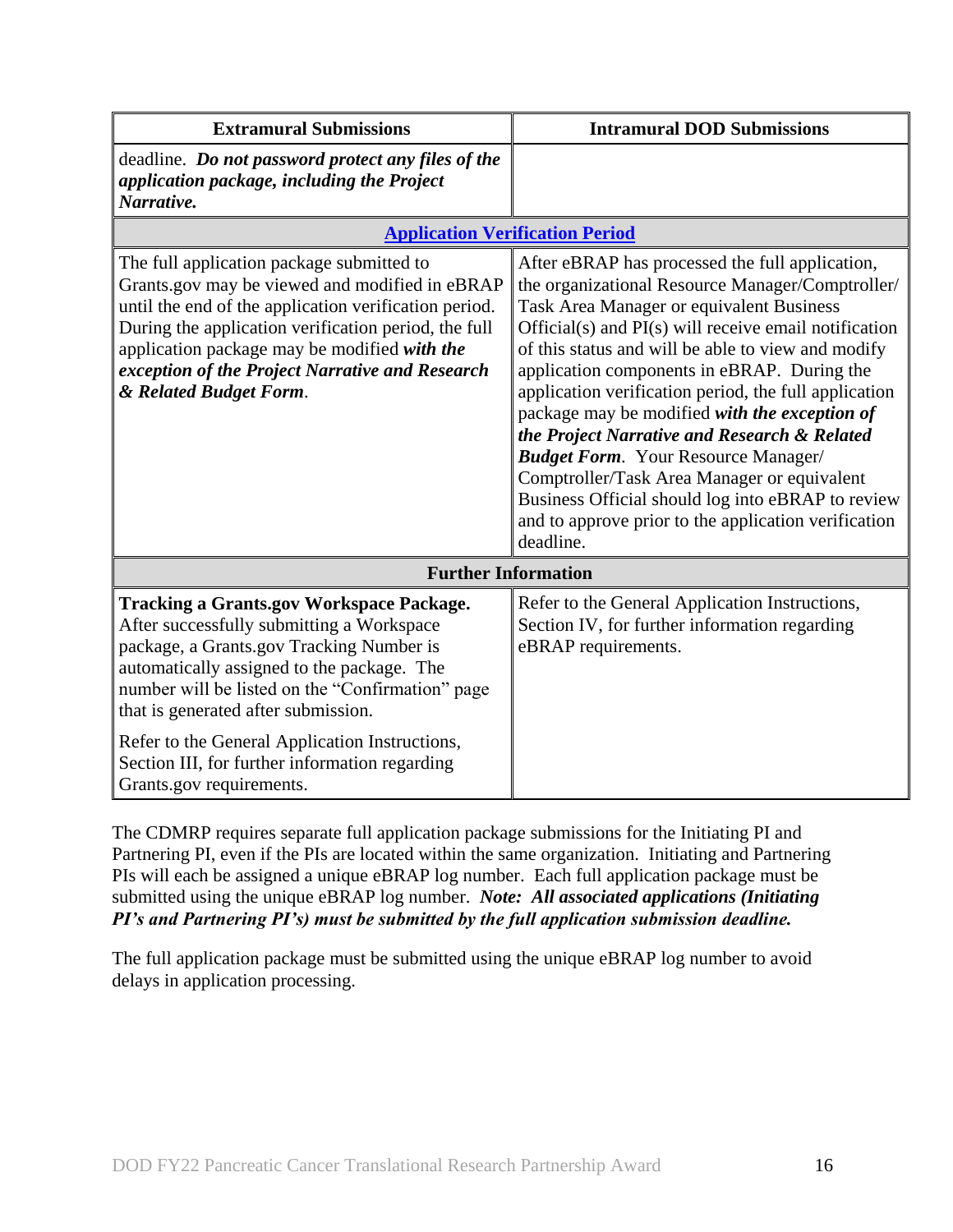#### <span id="page-16-0"></span>**II.D.2.b.ii. Full Application Submission Components**

**Extramural Applications Only**

**SF424 Research & Related Application for Federal Assistance Form:** Refer to the General Application Instructions, Section III.A.1, for detailed information.

#### **Extramural and Intramural Applications**

#### <span id="page-16-1"></span>**Attachments:**

### *Each attachment to the full application components must be uploaded as an individual file in the format specified and in accordance with the formatting guidelines listed in the General Application Instructions, Appendix 4.*

For all attachments, ensure that the file names are consistent with the guidance. Attachments will be rejected if the file names are longer than 50 characters or have incorrect file names that contain characters other than the following: A-Z, a-z, 0-9, underscore, hyphen, space, and period. In addition, there are file size limits that may apply in some circumstances. Individual attachments may not exceed 20 megabytes (MB), and the file size for the entire full application package may not exceed 200 MB.

#### ○ **Attachment 1: Project Narrative (15-page limit): Upload as**

**"ProjectNarrative.pdf".** The page limit of the Project Narrative applies to text and nontext elements (e.g., figures, tables, graphs, photographs, diagrams, chemical structures, drawings) used to describe the project. Inclusion of URLs (uniform resource locators) that provide additional information to expand the Project Narrative and could confer an unfair competitive advantage is prohibited and may result in administrative withdrawal of the application.

Describe the proposed project in detail using *one* of the two outlines below, depending on whether a clinical trial is proposed. *The inclusion of preliminary data relevant to the proposed project, but not necessarily derived from studies of pancreatic cancer, is required.*

### *Outline for projects without a clinical trial:*

- **Background:** Present the ideas and scientific rationale behind the proposed research; include relevant literature citations, preliminary data, and/or preclinical data that led to the development of the proposed study. Any preliminary data provided should be from the laboratory of the PIs or member(s) of the collaborating team.
- **Hypothesis(es)/Objective(s):** State the hypothesis(es)/study question(s) and/or overall objective(s) to be reached.
- **Specific Aims:** Concisely explain the project's specific aims. If this application is part of a larger study, present only tasks that this award would fund.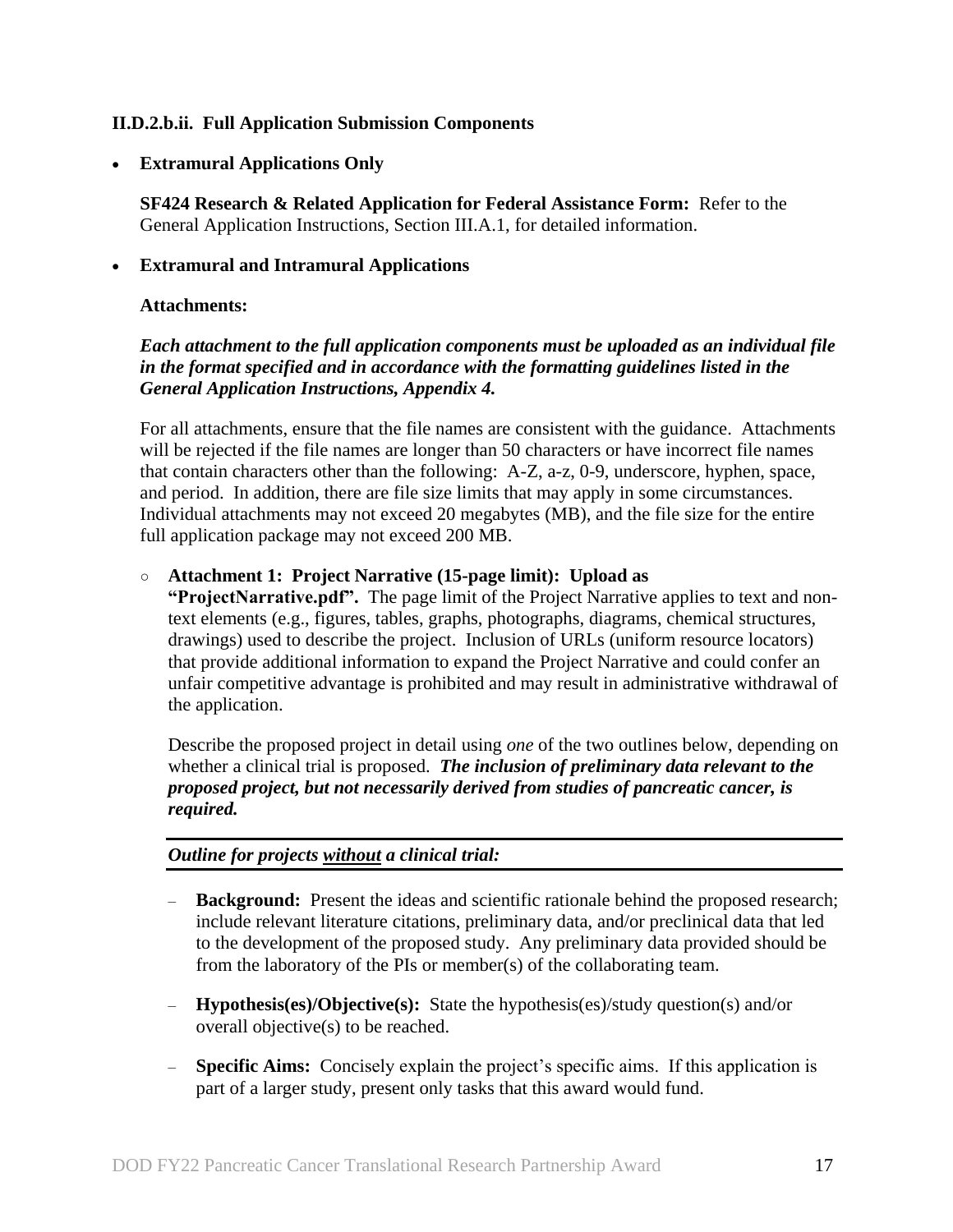- **Research Strategy and Feasibility:** Describe the experimental design, methods, and analyses, including appropriate controls, in sufficient detail for scientific evaluation. Include specific examples of synergistic elements incorporated into the research design. Address potential problem areas and present alternative methods and approaches. If animals studies are proposed, describe how they will be conducted in accordance with the ARRIVE 2.0 (Animal Research: Reporting *In Vivo* Experiments) guidelines [\(https://arriveguidelines.org/arrive-guidelines\)](https://arriveguidelines.org/arrive-guidelines). Additionally, describe how the proposed animal studies are designed to achieve reproducible and rigorous results, including the choice of model and the endpoints/outcomes to be measured. If human subjects or human biological samples will be used, include a detailed plan for the recruitment of subjects or the acquisition of samples. Where relevant, describe the availability of and access to tissue, data, or human subjects.
- If applicable, describe the strategy for the inclusion of women and minorities in the clinical research appropriate to the objectives of the study, including a description of the composition of the proposed study population in terms of sex/gender, race, and/or ethnicity, and an accompanying rationale for the selection of subjects. It is not expected that every study will include all genders and racial and ethnic groups. Studies utilizing human biospecimens or datasets that cannot be linked to a specific individual, gender, ethnicity, or race are exempt from this requirement.
- **Research Team:** Describe how the combined backgrounds and pancreatic cancerrelated experience of the research team will enable successful conduct of the project.
- **Project Coordination and Communication:** Describe plans for communication, decision-making, allocation of resources, coordination of research progress and results, and sharing of data among both PIs and institutions participating in the project.
- **Data Collection and Statistical Analysis Plan:** Describe how data will be collected and analyzed in a manner that is consistent with the study objectives. Detail a statistical plan for the resulting outcomes. If applicable, include a complete power analysis to demonstrate that the sample size is appropriate to meet the objectives of the study. If a subpopulation of a recruited sample population will be used for analysis, complete a statistical analysis to ensure appropriate power can be achieved within the subpopulation study. If applicable, describe how data will be appropriately reported and documented to support a regulatory filing with the U.S. Food and Drug Administration (FDA).

#### *Outline for projects with a pilot clinical trial:*

*Note: The Project Narrative is NOT the formal clinical trial protocol. Instead, all elements of the proposed pilot clinical trial necessary for peer review must be described as indicated below.*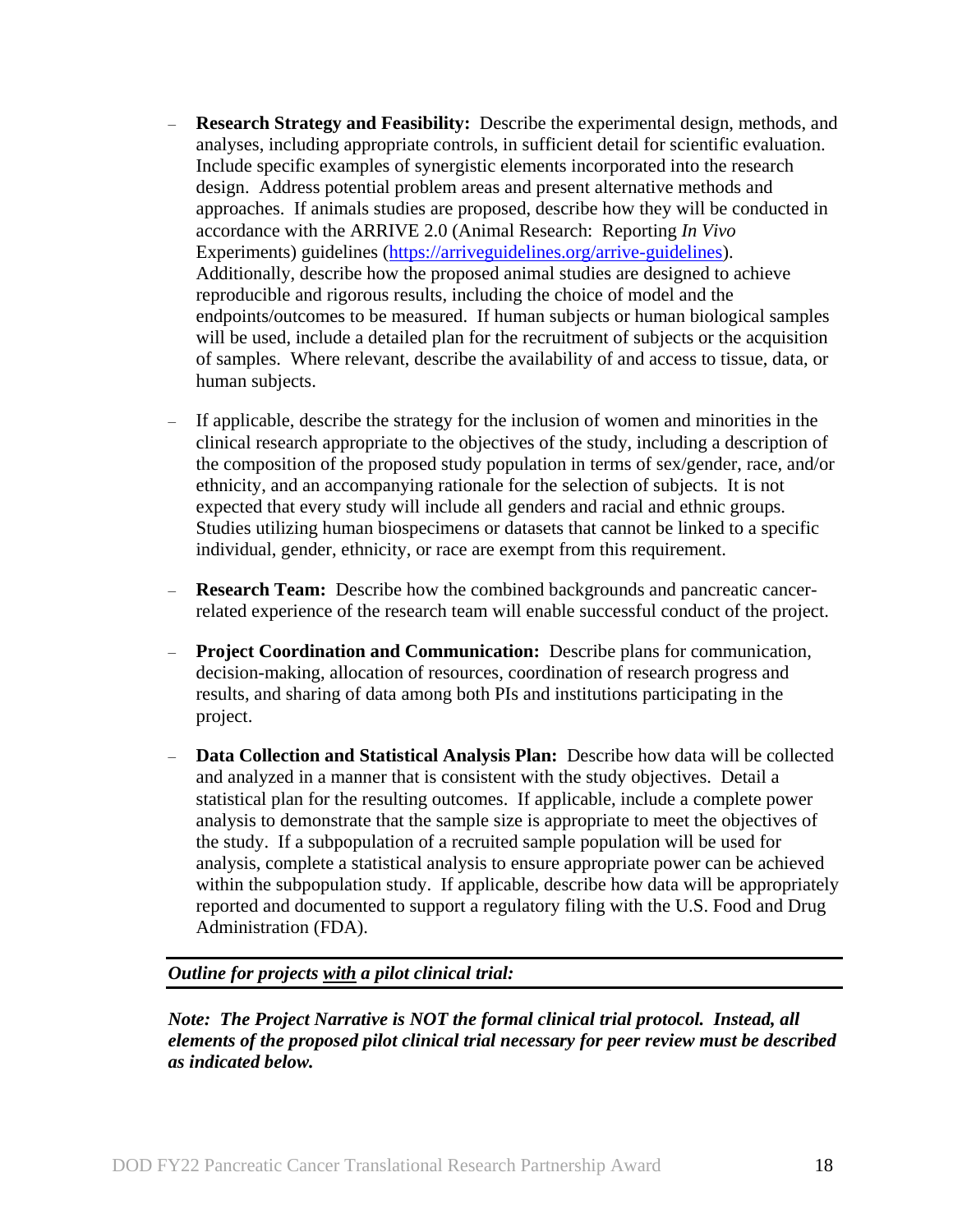- **Background:** Present the scientific rational behind the proposed research; include relevant literature citations, preliminary data, and/or preclinical data that led to the development of the proposed clinical trial. Any preliminary data provided should be from the laboratory of the PIs or members of the collaborating team.
	- Clearly support the choice of study variables and explain the basis for the study question(s) and/or study hypothesis(es). Establish the relevance of the study and explain the applicability of the proposed findings.
	- If the proposed clinical trial was initiated using other funding prior to this application, explain the history and background of the clinical trial and declare the source of prior funding. Specifically, identify the portions of the study that would be supported with funds from this award.
- **Hypothesis(es)/Objective(s):** State the hypothesis(es)/study question(s) and overall objective(s) to be reached.
- **Specific Aims:** Concisely explain the project's specific aims. If this application is part of a larger study, present only tasks that this award would fund.
- **Research Strategy and Feasibility (include only if laboratory research studies are proposed as a component of the application):** Describe the laboratory research studies that will be performed under this award and how they are clearly linked to the clinical trial. Describe the experimental design and methodology, including reagents, assay validation, statistical analysis, potential pitfalls, and alternative approaches. Where relevant, describe the availability of and access to the requisite data and/or critical reagents (e.g., therapeutic molecules, human samples) necessary for the proposed research. Provide a well-developed, well-integrated research strategy that supports the feasibility of the approach. If the methodology is new or unusual, provide sufficient details for evaluation.
- **Clinical Trial:** Provide detailed plans for initiating, conducting, and completing the clinical trial during the period of performance. As appropriate, briefly outline a plan for obtaining an Investigational New Drug (IND) approval or Investigational Device Exemption (IDE) status (or other FDA approvals). Describe the type of clinical trial to be performed (e.g., prospective, randomized, controlled) and outline the proposed methodology in sufficient detail to show a clear course of action. Address potential problem areas and present alternative methods and approaches.
	- Describe the intervention to be studied, how it will be applied, and the projected outcomes of the study.
	- Define the study variables, describe how they will be measured, and include a description of appropriate controls and the endpoints to be tested.
	- Describe the availability of and access to critical reagents (e.g., therapeutic molecules) necessary for the clinical trial.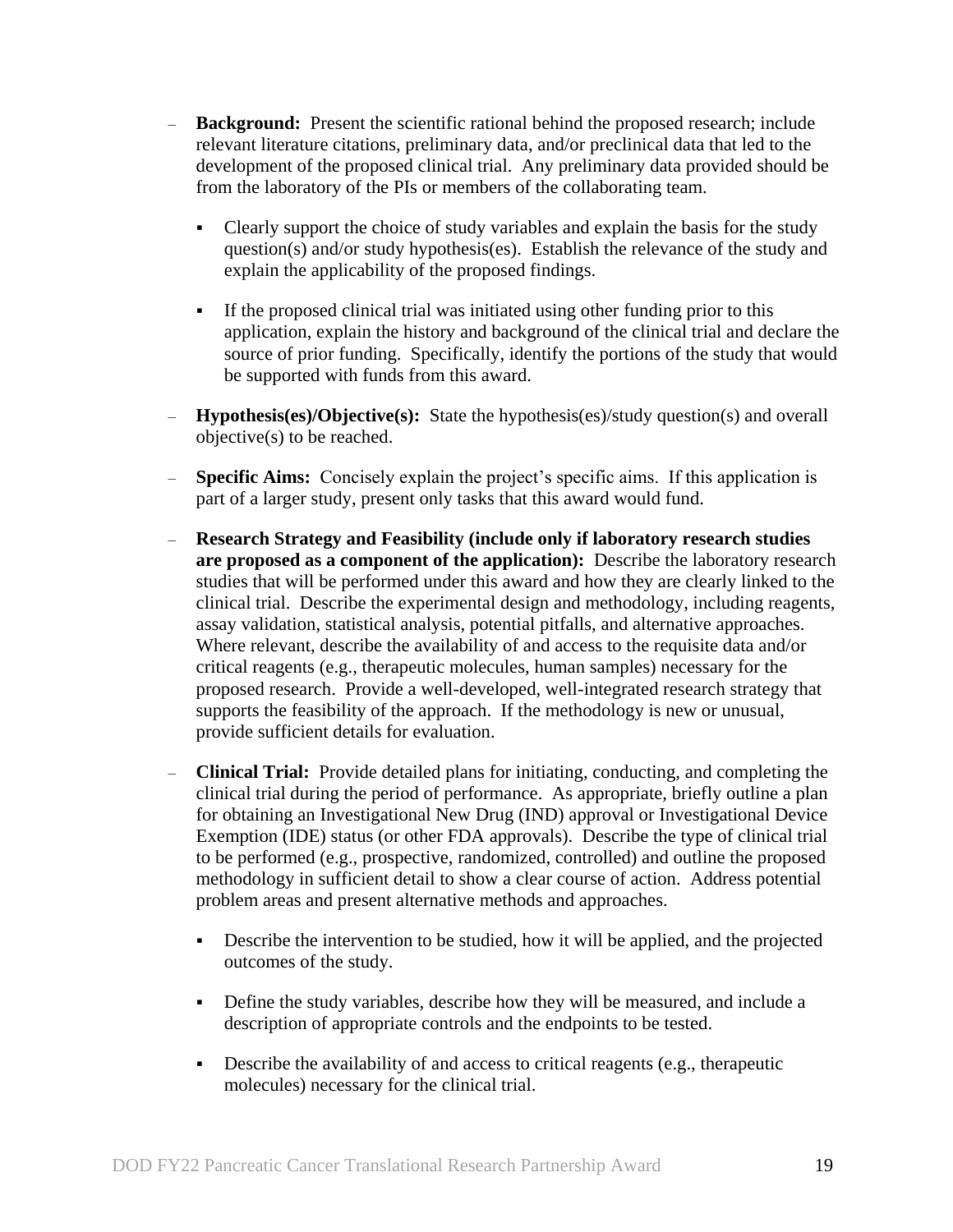- Describe the methods that will be used to recruit a sample of human subjects from the accessible population (e.g., convenience, simple random, stratified random). Provide information on the availability of and access to sufficient number of subjects for the clinical trial.
- Describe the human subject-to-group assignment process (randomization, block randomization, stratified randomization, age-matched controls, alternating group, or other procedures), if applicable. Explain the specific actions to accomplish the group assignment (e.g., computer assignment, use of table of random numbers).
- Describe the strategy for the inclusion of women and minorities in the clinical research appropriate to the objectives of the study, including a description of the composition of the proposed study population in terms of sex/gender, race, and/or ethnicity, and an accompanying rationale for the selection of subjects. It is not expected that every study will include all genders and racial and ethnic groups. Studies utilizing human biospecimens or datasets that cannot be linked to a specific individual, gender, ethnicity, or race are exempt from this requirement. The Policy on Inclusion of Women and Minorities, and Frequently Asked Questions for the policy may be downloaded from eBRAP under "Resources and Reference Material" at [https://ebrap.org/eBRAP/ public/Program.htm.](https://ebrap.org/eBRAP/%20public/Program.htm)
- **Data Collection and Statistical Analysis Plan:** Describe how data will be collected and analyzed in a manner that is consistent with the study objectives. Detail a statistical analysis plan for the resulting outcomes. If applicable, include a complete power analysis to demonstrate that the sample size is appropriate to meet the objectives of the study and lead to meaningful results. If a subpopulation of a recruited sample population will be used for analysis, complete a statistical analysis to ensure appropriate power can be achieved within the subpopulation study. Specify the approximate number of human subjects/samples that will be accrued. If multiple study sites are involved, state the approximate number to be enrolled at each site. Describe how data will be reported and how it will be assured that the documentation will support a regulatory filing with the FDA, if applicable.
- **Clinical Team:** Describe the composition of the clinical trial team. Provide details on how the team (including investigator(s), study coordinator, statistician) possesses the appropriate experience in conducting clinical trials.
- **Project Coordination and Communication:** Describe plans for communication, decision-making, allocation of resources, coordination of research progress and results, and sharing of data among both PIs and institutions participating in the project.
- **Attachment 2: Supporting Documentation: Combine and upload as a single file named "Support.pdf".** Start each document on a new page. If documents are scanned to PDF, the lowest resolution (100 to 150 dpi) should be used. The Supporting Documentation attachment should not include additional information such as figures,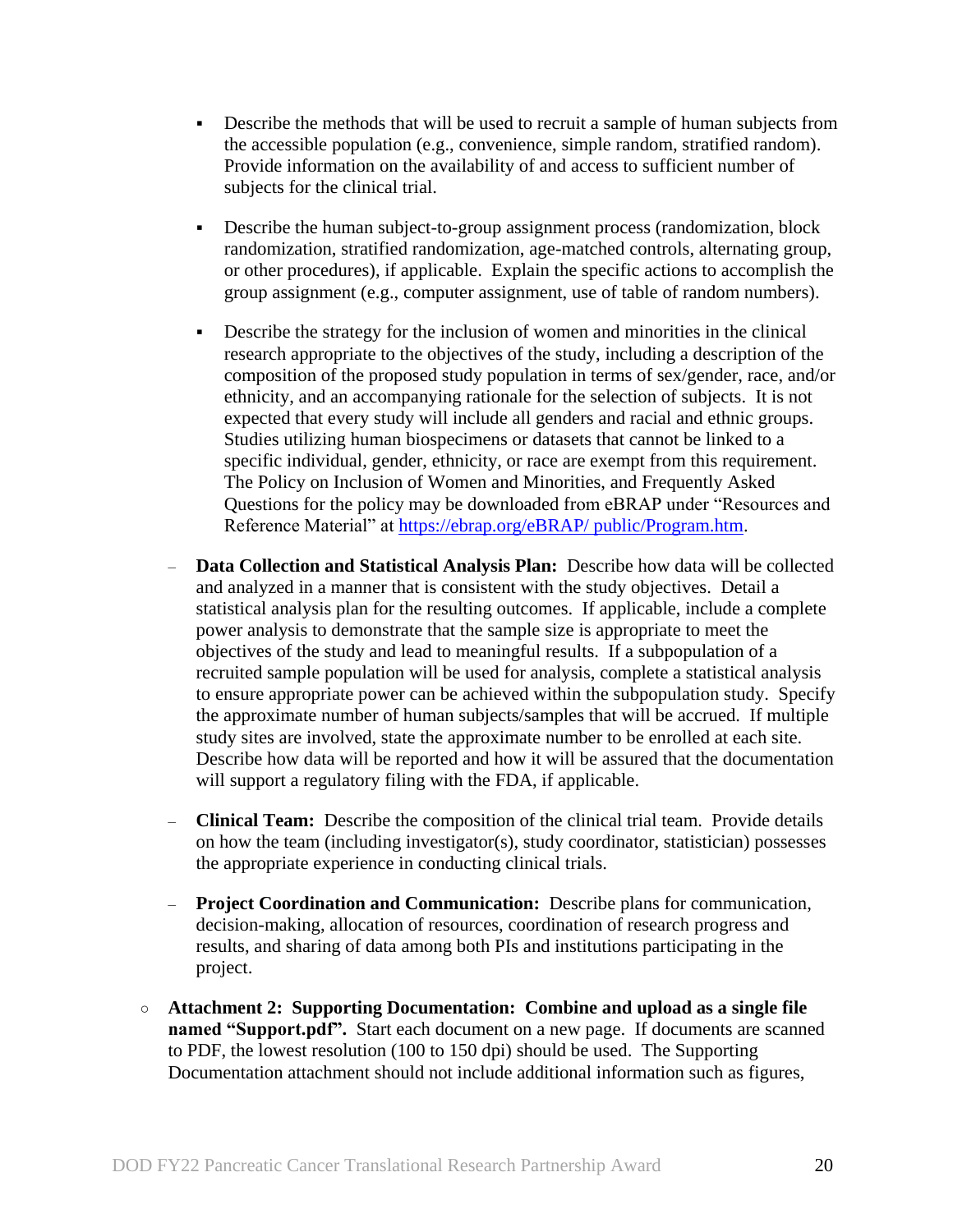tables, graphs, photographs, diagrams, chemical structures, or drawings. These items should be included in the Project Narrative.

*There are no page limits for any of these components unless otherwise noted. Include only those components described below; inclusion of items not requested or viewed as an extension of the Project Narrative will result in the removal of those items or may result in administrative withdrawal of the application.*

**References Cited:** List the references cited (including URLs, if available) in the Project Narrative using a standard reference format that includes the full citation (i.e., author[s], year published, title of reference, source of reference, volume, chapter, page numbers, and publisher, as appropriate).

**List of Abbreviations, Acronyms, and Symbols:** Provide a list of abbreviations, acronyms, and symbols.

**Facilities, Existing Equipment, and Other Resources:** Describe the facilities and equipment available for performance of the proposed project and any additional facilities or equipment proposed for acquisition at no cost to the award. Indicate whether government-furnished facilities or equipment are proposed for use. If so, reference should be made to the original or present government award under which the facilities or equipment items are now accountable. There is no form for this information.

**Publications and/or Patents:** Include a list of relevant publication URLs and/or patent abstracts. If articles are not publicly available, then copies of up to five published manuscripts may be included in Attachment 2. Extra items will not be reviewed.

**Letters of Organizational Support:** Provide a letter (or letters, if applicable) signed by the Department Chair or appropriate organization official, confirming the laboratory space, equipment, and other resources available for the project. Letters of support not requested in the program announcement, such as those from members of Congress, do not impact application review or funding decisions.

**Letters of Collaboration:** Provide a signed letter from each collaborating individual or organization that will demonstrate that the PI has the support or resources necessary for the proposed work. If an investigator at an intramural organization is named as a collaborator on an application submitted through an extramural organization, the application must include a letter from the collaborator's Commander or Commanding Officer at the intramural organization that authorizes the collaborator's involvement and demonstrates the following:

- Availability of and access to quality control for all data, critical reagents (e.g., therapeutic molecules, human samples), and/or cohorts.
- Availability of and access to the appropriate populations (and/or access to available samples/data or databases), if applicable.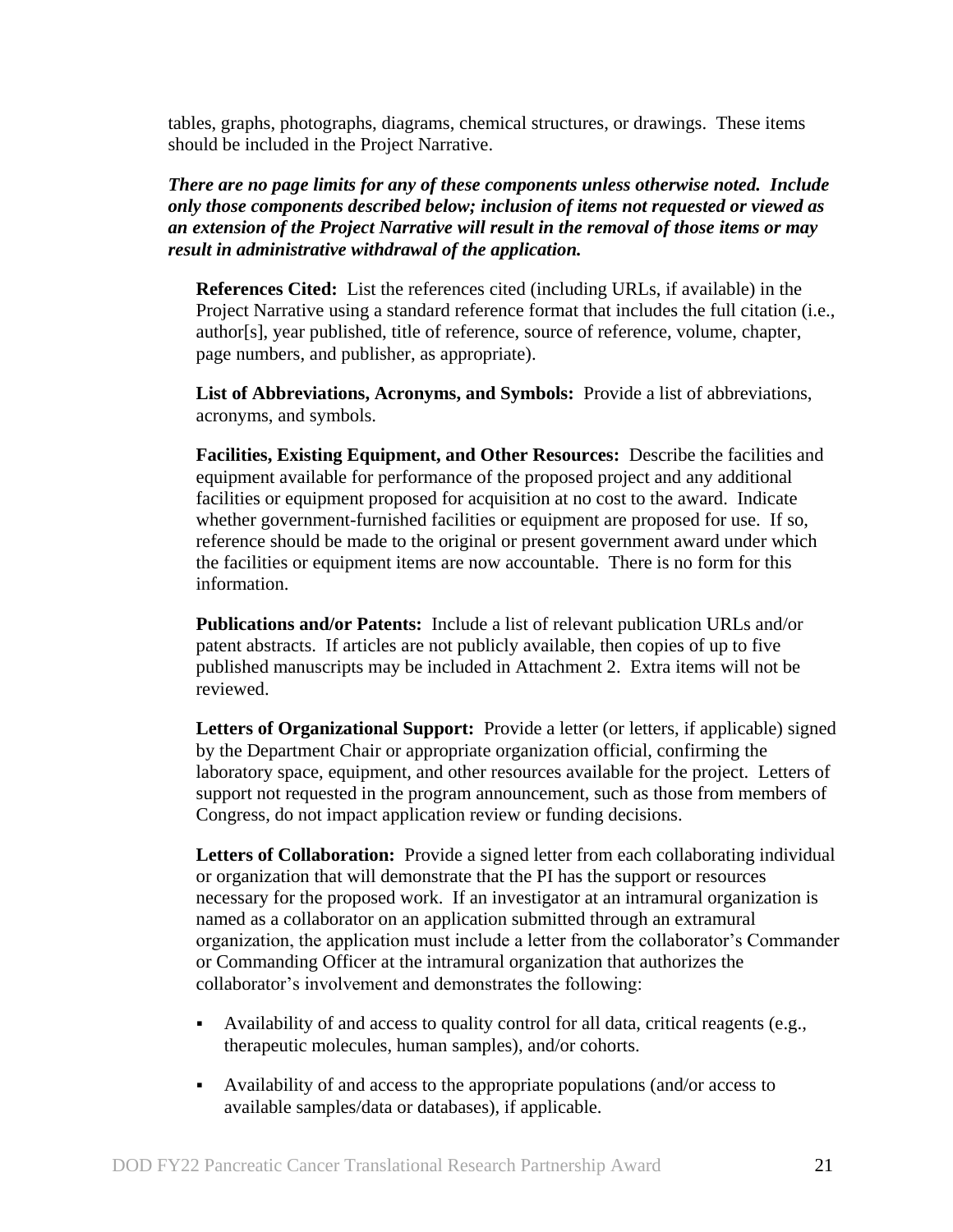– **Inclusion Enrollment Report (if applicable):** Provide an anticipated enrollment table(s) for the inclusion of women and minorities appropriate to the objective(s) of the study with the proposed enrollment distributed on the basis of sex/gender, race, and ethnicity. The Public Health Service (PHS) Inclusion Enrollment Report format is a one-page fillable PDF form, which can be downloaded from eBRAP at <https://ebrap.org/eBRAP/public/Program.htm>

**Intellectual Property:** Information can be found in 2 CFR 200.315, "Intangible Property."

- Intellectual and Material Property Plan (if applicable): Provide a plan for resolving intellectual and material property issues among participating organizations.
- Commercialization Strategy (if applicable): Describe the commercialization plan. The plan should include intellectual property, market size, financial analysis, strengths and weaknesses, barriers to the market, competitors, and management team. Discuss the significance of this development effort, when it can be anticipated, and the potential commercial use for the technology being developed.

**Data and Research Resources Sharing Plan:** Describe how data and resources generated during the performance of the project will be shared with the research community. Refer to the General Application Instructions, Appendix 2, Section K, for more information about the CDMRP expectations for making data and research resources publicly available.

**Use of DOD Resources (if applicable):** Provide a letter of support signed by the lowest-ranking person with approval authority confirming access to active duty military populations and/or DOD resources or databases.

**Use of VA Resources (if applicable):** Provide a letter of support from the VA Facility Director(s) or individual designated by the VA Facility Director(s), such as the Associate Chief of Staff for Research and Development (ACOS/R&D) or Clinical Service Chief, confirming access to VA patients, resources, and/or VA research space. For VA PIs, if the VA non-profit corporation is not identified as the applicant institution for administering the funds, include a letter from the VA ACOS/R&D confirming this arrangement and identifying the institution that will administer the funds associated with the proposed research.

○ **Attachment 3: Technical Abstract (one-page limit): Upload as "TechAbs.pdf".** The technical abstract is used by all reviewers. Abstracts of all funded research projects will be posted publicly. *Do not include proprietary or confidential information.* Use only characters available on a standard QWERTY keyboard. Spell out all Greek letters, other non-English letters, and symbols. Graphics are not allowed.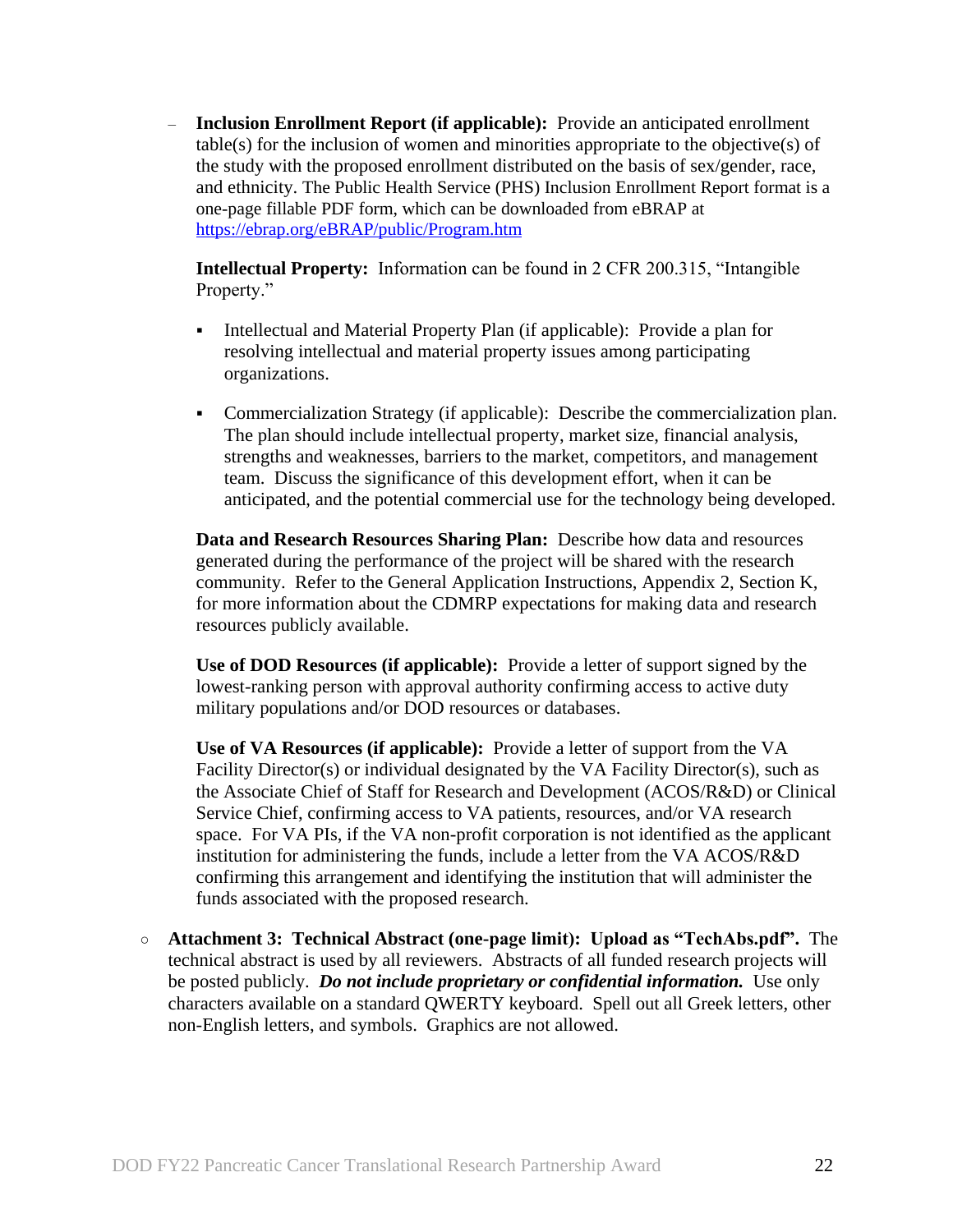Programmatic reviewers typically do not have access to the full application and rely on the technical abstract for appropriate description of the project's key aspects. Therefore, clarity and completeness within the space limits of the technical abstract are highly important.

The technical abstract should address the following elements:

- **Background:** Present the scientific rational behind the proposed work. Identify the FY22 [PCARP Focus Area\(s\)](#page-2-2) to be addressed in the proposed research.
- **Hypothesis(es)/Objective(s):** State the hypothesis(es) to be tested/objective(s) to be reached. Provide evidence or rationale that supports the hypothesis(es)/objective(s).
- **Specific Aims:** State the specific aims of the study.
- **Study Design:** Briefly describe the study design including appropriate controls.
- **Impact:** Summarize how the proposed project is relevant to and will have an impact on the outcomes of individuals with pancreatic cancer, their families/caregivers, and/or the understanding of pancreatic cancer.
- **Attachment 4: Lay Abstract (one-page limit): Upload as "LayAbs.pdf".** The lay abstract is used by all reviewers. Abstracts of all funded research projects will be posted publicly. *Do not include proprietary or confidential information*. *Do not duplicate the technical abstract.* Use only characters available on a standard QWERTY keyboard. Spell out all Greek letters, other non-English letters, and symbols. Graphics are not allowed.

*Do not duplicate the technical abstract.* Minimize the use of acronyms and abbreviations, where appropriate. The lay abstract is an important component of the application review process because it addresses issues of particular interest to the consumer community. Lay abstracts should be written using the outline below.

- Describe the scientific objective and rationale for the proposed project in a manner that will be readily understood by readers without a background in science or medicine.
- State the  $\frac{FY22 PCARP Focus Area(s)}{Fxyz}$  the project addresses.
- Explain the impact that the proposed research project's results might have on the field of pancreatic cancer research and/or patient care, including the goal of diminishing the burden of pancreatic cancer.
- Describe the impact, in the short or long term, on individuals with pancreatic cancer, their families/caregivers, and/or the understanding of pancreatic cancer.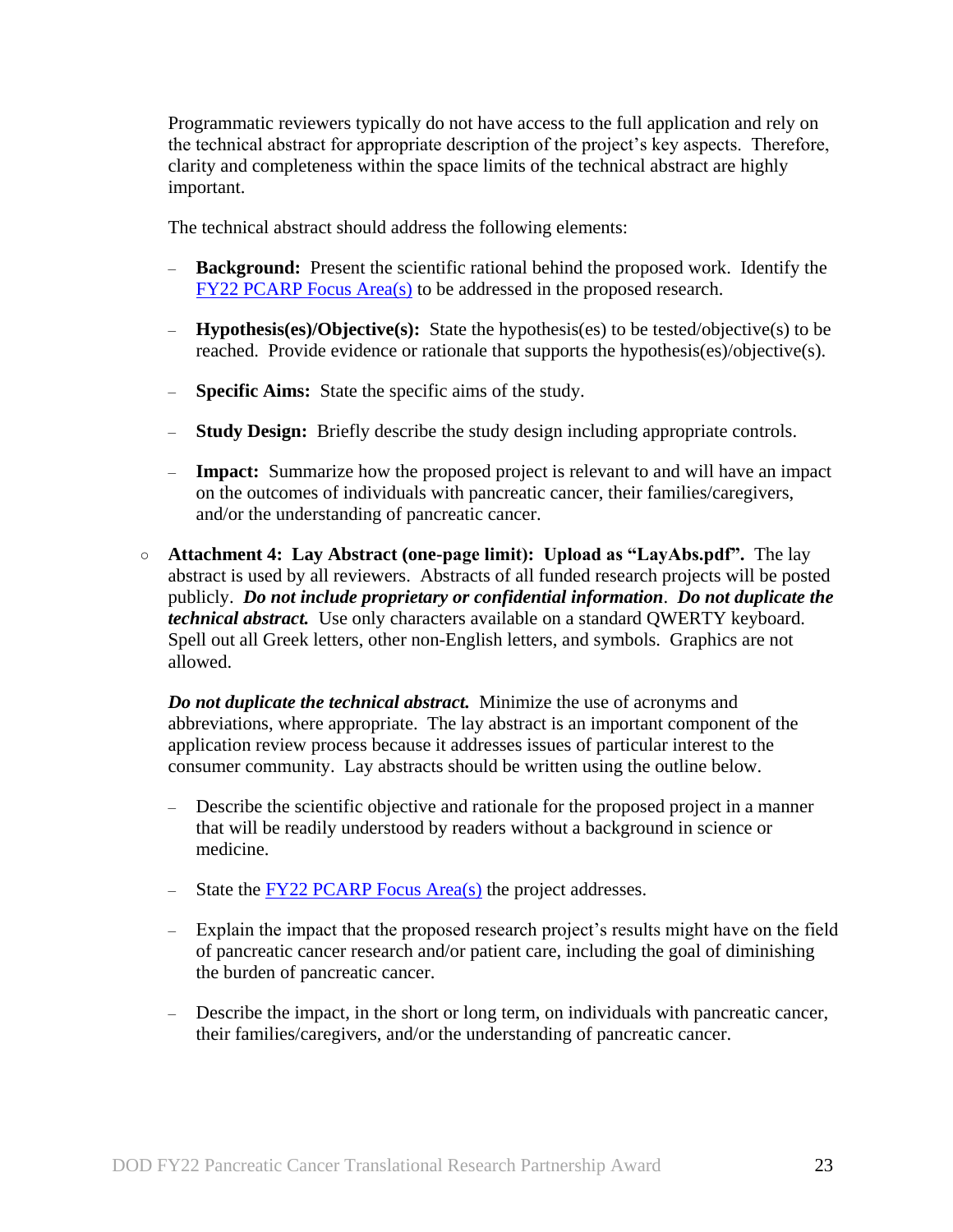- **Attachment 5: Statement of Work (3-page limit): Upload as "SOW.pdf".** The suggested SOW format and examples specific to different types of research projects are available on the eBRAP "Funding Opportunities & Forms" web page [\(https://ebrap.org/eBRAP/public/Program.htm\)](https://ebrap.org/eBRAP/public/Program.htm). Recommended strategies for assembling the SOW can be found at [https://ebrap.org/eBRAP/public/Program.htm.](https://ebrap.org/eBRAP/public/Program.htm)
- For the Translational Research Partnership Award mechanism, use the SOW format example titled, "SOW Generic Format." The SOW must be in PDF format prior to attaching.
- *Each PI must submit an identical copy of a jointly created SOW.* The contributions of the Initiating PI and Partnering PI should be noted for each task.
- **Attachment 6: Impact Statement (one-page limit): Upload as "Impact.pdf".** Explain in detail why the proposed research project is important, as follows:
	- Explain how the project addresses one or more of the FY22 [PCARP Focus Areas](#page-2-2) as it relates to the PCARP's goal of diminishing the burden of pancreatic cancer among Service Members, Veterans, their families, and the American public.
	- *Describe the short-term impact:* Detail the anticipated outcome(s)/product(s) that will be directly attributed to the results of the proposed research.
	- *Describe the long-term impact:* Explain the anticipated long-term gains from the proposed research, including the long-term anticipated advantages that the new understanding may ultimately contribute to the goal of clinical applications in patient care and the elimination of pancreatic cancer.
- **Attachment 7: Partnership Statement (one-page limit): Upload as "Partnership.pdf".** Discuss in detail how the proposed project is centered on a unified theme that addresses a central problem or question rather than an additive set of unrelated subprojects and the advantages of addressing the research problem through the combined expertise and synergistic efforts of the PIs. Describe how the proposed partnership involves a substantial contribution by each partner and the reciprocal flow of ideas and information (e.g., ongoing communication, decision making, allocation of resources, coordination of research progress and results, and data sharing among all participating PIs and institutions). Describe how the combined efforts of the PIs will result in a level of productivity that is greater than that achievable by each PI working independently.
- **Attachment 8: Animal Research Plan (required if application includes research on animal models; five-page limit):** Upload as "AnimalPlan.pdf."

If the proposed study involves animals, the applicant is required to submit a summary describing the animal research that will be conducted. Applicants should not submit a verbatim replica of the protocol(s) to be submitted to the IACUC as the Animal Research Plan. The Animal Research Plan should address the following points for each proposed animal study: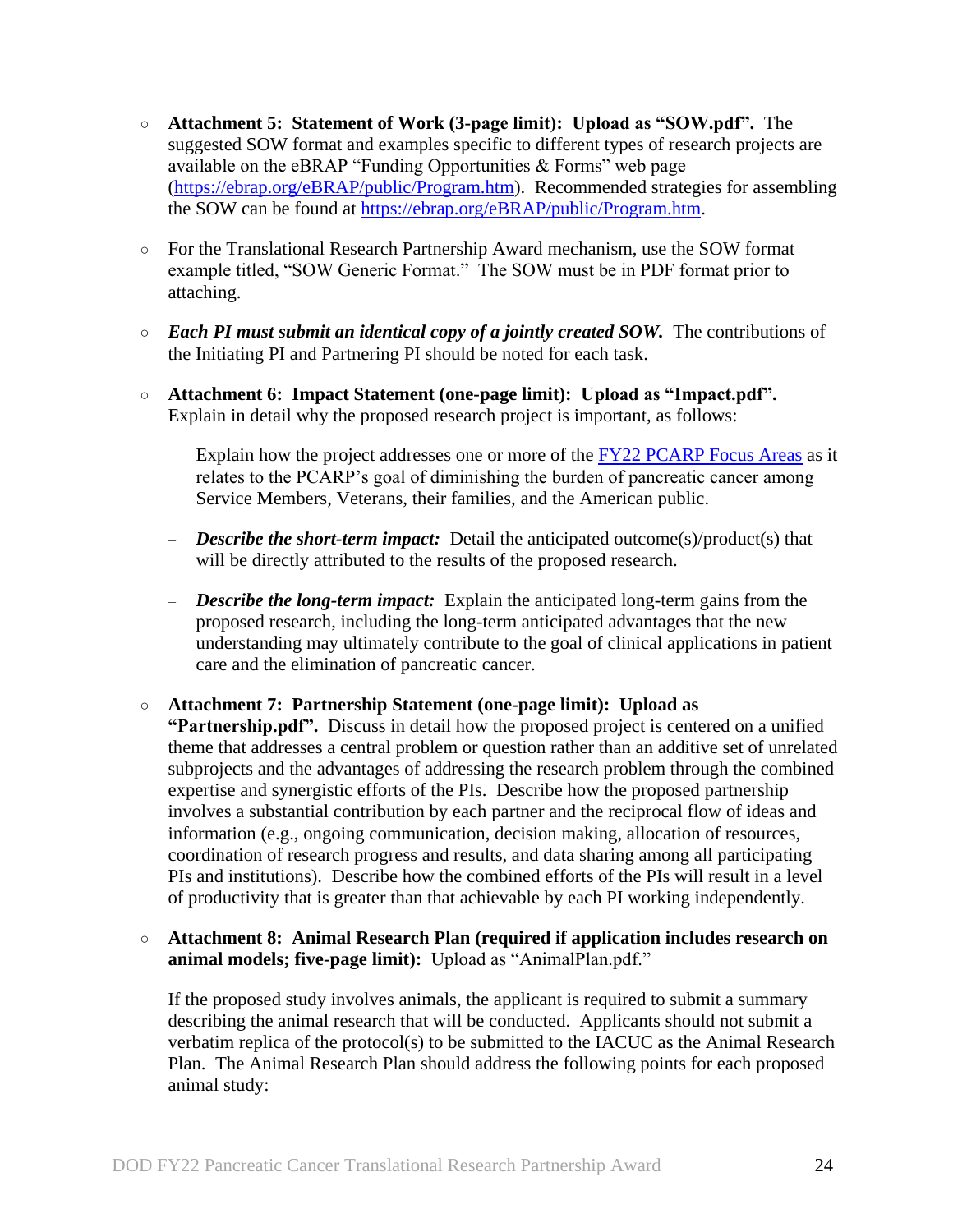- Briefly describe the research objective(s) of the animal study. Explain how and why the animal species, strain, sex, and model(s) being used can address the scientific objectives and, where appropriate, the study's relevance to human biology.
- Summarize the procedures to be conducted. Describe how the study will be controlled.
- Describe the randomization and blinding procedures for the study, and any other measures to be taken to minimize the effects of subjective bias during animal treatment and assessment of results. If randomization and/or blinding will not be utilized, provide justification.
- Provide a sample size estimate for each study arm and the method by which it was derived, including power analysis calculations.
- Describe how data will be handled, including rules for stopping data collection, criteria for inclusion and exclusion of data, how outliers will be defined and handled, statistical methods for data analysis, and identification of the primary endpoint(s).
- Describe how the animal studies will be conducted in accordance with the ARRIVE 2.0 guidelines (https://arriveguidelines.org/arrive-guidelines).

#### ○ **Attachment 9: Regulatory Strategy (applicable only if proposing a clinical trial; no page limit): If submitting multiple documents, start each document on a new page. Combine and upload as a single file named "Regulatory.pdf".**

Describe the regulatory strategy using the following outline and provide supporting documentation as applicable.

State the product/intervention name.

### *For products/interventions that do not require regulation by the FDA or an international regulatory agency:*

For investigator-sponsored regulatory exemptions (e.g., IND, IDE) provide evidence of institutional support. Provide evidence that the clinical trial does not require regulation by the FDA. If the clinical trial will be conducted at international sites, provide equivalent information relevant to the host country(ies) regulatory requirements. No further information for this attachment is required.

#### *For products/interventions that require regulation by the FDA or an international regulatory agency:*

– State whether the product is FDA-approved, -licensed, or -cleared and marketed in the U.S.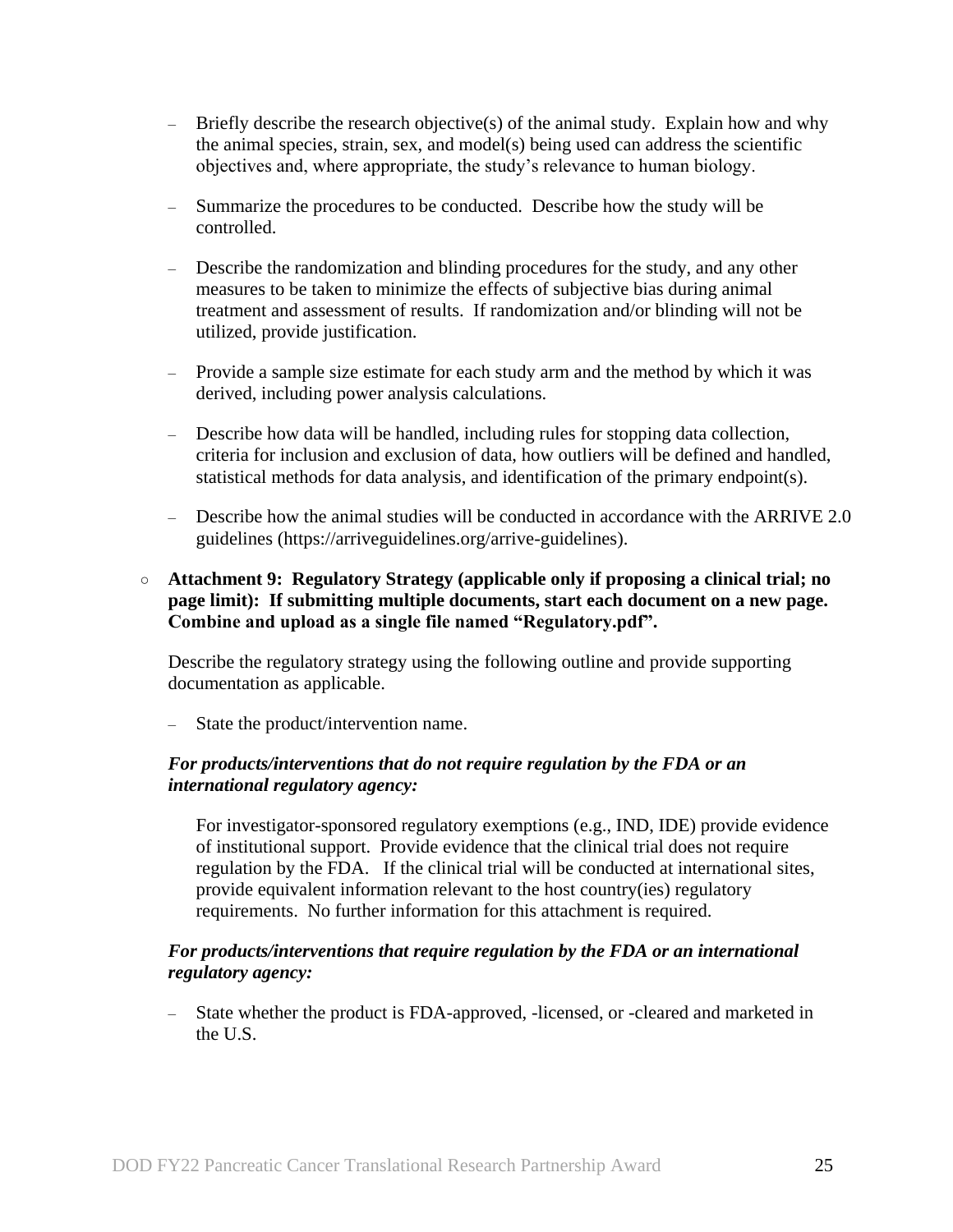- If the product/intervention *has* already received FDA approval:
	- Provide a copy of the acceptance letter from the FDA.
	- If the product is marketed in the U.S., state the product label indication. State whether the proposed research involves a change to the approved label indication for the route of administration, dosage level, and/or subject population. Indicate whether the proposed research involves a change that increases the risks associated with using the product. State whether the product is being promoted for an off-label use (where promotion involves the sale of a marketed product).
- If the product/intervention *has not* already received FDA approval:
	- State the planned indication/use. Indicate whether the product would be classified as a drug, device, biologic, or combination product. Indicate whether the FDA has confirmed the proposed classification.
	- Identify the regulatory sponsor. Include a signed sponsor commitment letter acknowledging the regulatory sponsor's understanding of all sponsor responsibilities and commitment to oversee execution of the study.
	- Describe the overall regulatory strategy and product development plan that will support the planned product indication. Include a description of the numbers and types of studies proposed to reach approval, licensure, or clearance, and the types of FDA meetings that will be held/planned. Include considerations for compliance with current Good Manufacturing Practice (GMP), Good Laboratory Practice (GLP), and Good Clinical Practice (GCP) guidelines.
- If an IND or IDE application is required to initiate the proposed research project, *it must be submitted to the FDA prior to the FY22 PCARP Translational Research Partnership Award application submission deadline*. The IND or IDE application should be specific for the investigational product (i.e., not a derivative or alternate version of the product) and indication to be tested in the proposed clinical trial. Provide the date of submission, application number, and sponsor for any existing FDA applications in place. If there are any existing cross-references in place, provide the application number and associated sponsor. Provide an explanation of the status of the application (e.g., past the critical 30-day period, pending response to questions raised by the FDA, or on clinical hold). Provide a summary of previous meetings with the FDA (or other applicable national regulatory agency) on development of this product, if appropriate. A copy of the agency meeting minutes should be included if available. Provide copies of communications from the FDA relevant to the most recent status of the IND or IDE application. The government reserves the right to withhold or withdraw funding if an IND or IDE application is necessary but has not been submitted to the FDA or other applicable national regulatory agency by the application submission deadline, or if documented status of the IND or IDE has not been obtained within 9 months of the award date.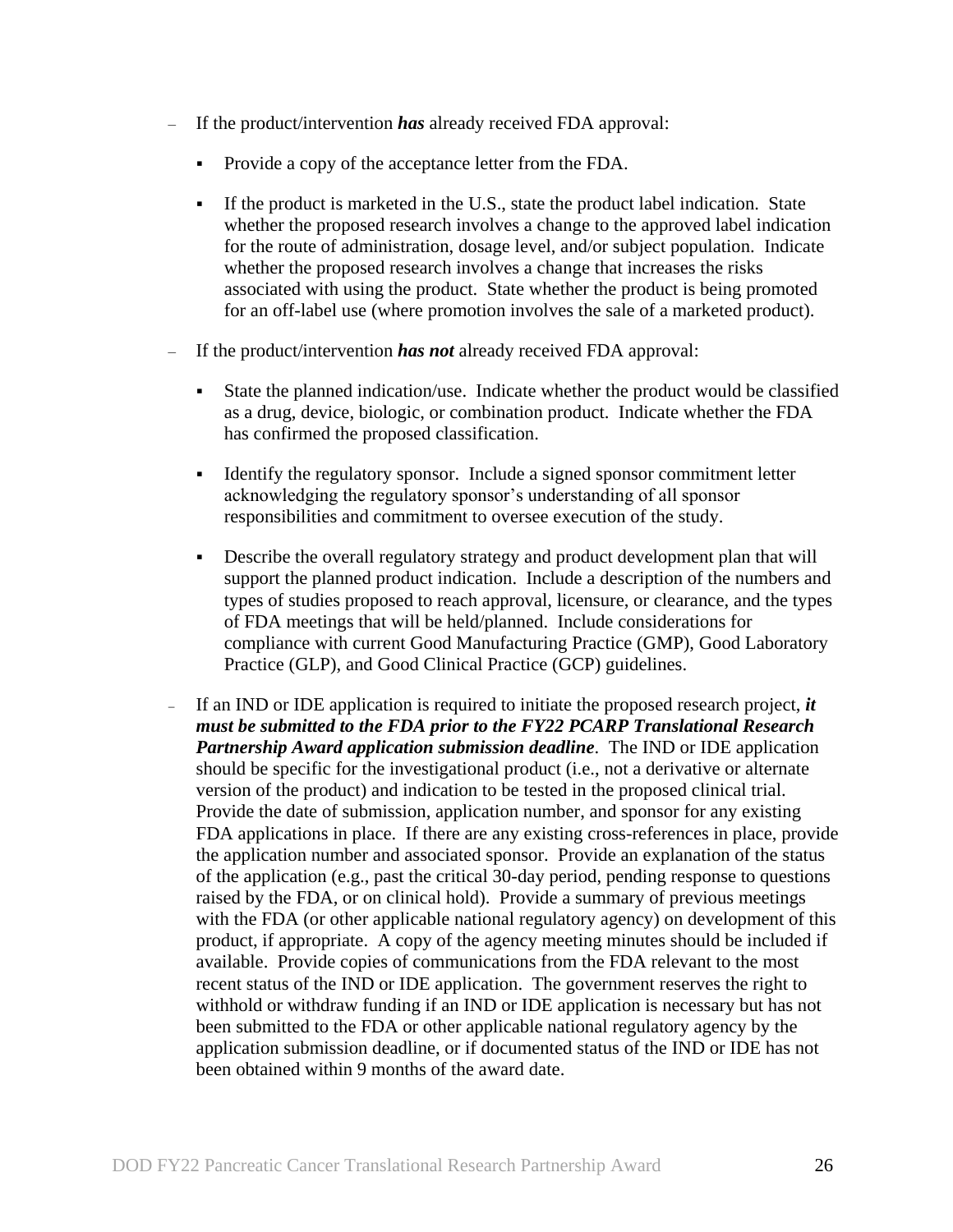- If the clinical trial will be conducted at international sites, provide equivalent information and supporting documentation relevant to the product indication/label and regulatory approval and/or filings in the host country(ies).
- If a drug is to be used in the proposed clinical trial, describe the current status for manufacturing development (e.g., manufacturer's name, GMP-compliant lots available, status of stability testing), non-clinical development (e.g., test facility name, status of pivotal GLP toxicology studies to support phase 1 testing), and clinical development (e.g., clinical site name, safety profile, status of any completed or ongoing clinical trials).
- If a device is to be used in the proposed clinical trial, indicate who holds the intellectual property rights to the intervention, if applicable, and how the PIs have obtained access to those rights for the conduct of the clinical trial.
- **Attachment 10: Representations, if applicable (extramural submissions only): Upload as "RequiredReps.pdf".** All extramural applicants must complete and submit the Required Representations template available on eBRAP [\(https://ebrap.org/eBRAP/](https://ebrap.org/eBRAP/public/Program.htm) [public/Program.htm\)](https://ebrap.org/eBRAP/public/Program.htm). For more information, see the General Application Instructions, Appendix 5, Section B, Representations.
- <span id="page-26-1"></span>○ **Attachment 11: Suggested Collaborating DOD Military Facility Budget Format, if applicable: Upload as "MFBudget.pdf".** If a military facility (Military Health System facility, research laboratory, medical treatment facility, dental treatment facility, or DOD activity embedded with a civilian medical center) will be a collaborator in performance of the project, complete a separate budget, using "Suggested Collaborating DOD Military Facility Budget Format", available for download on the eBRAP "Funding Opportunities & Forms" web page [https://ebrap.org/eBRAP/public/Program.htm\)](https://ebrap.org/eBRAP/public/Program.htm), including a budget justification, for each military facility as instructed. The costs per year should be included on the Grants.gov Research & Related Budget Form under subaward costs. Refer to the General Application Instructions, Section III.A.8, for detailed information.

### **Extramural and Intramural Applications**

To evaluate compliance with Title IX of the Education Amendments of 1972 (20 USC 1681[a] et seq.), the DOD is collecting certain demographic and career information to be able to assess the success rates of women who are proposed for key roles in applications in science, technology, engineering, and/or mathematics (STEM) disciplines. To enable this assessment, each application must include the following forms completed as indicated.

<span id="page-26-0"></span>**Research & Related Personal Data:** For extramural submissions (via Grants.gov), refer to the General Application Instructions, Section III.A.3, and for intramural submissions (via eBRAP), refer to the General Application Instructions, Section IV.A.2, for detailed information.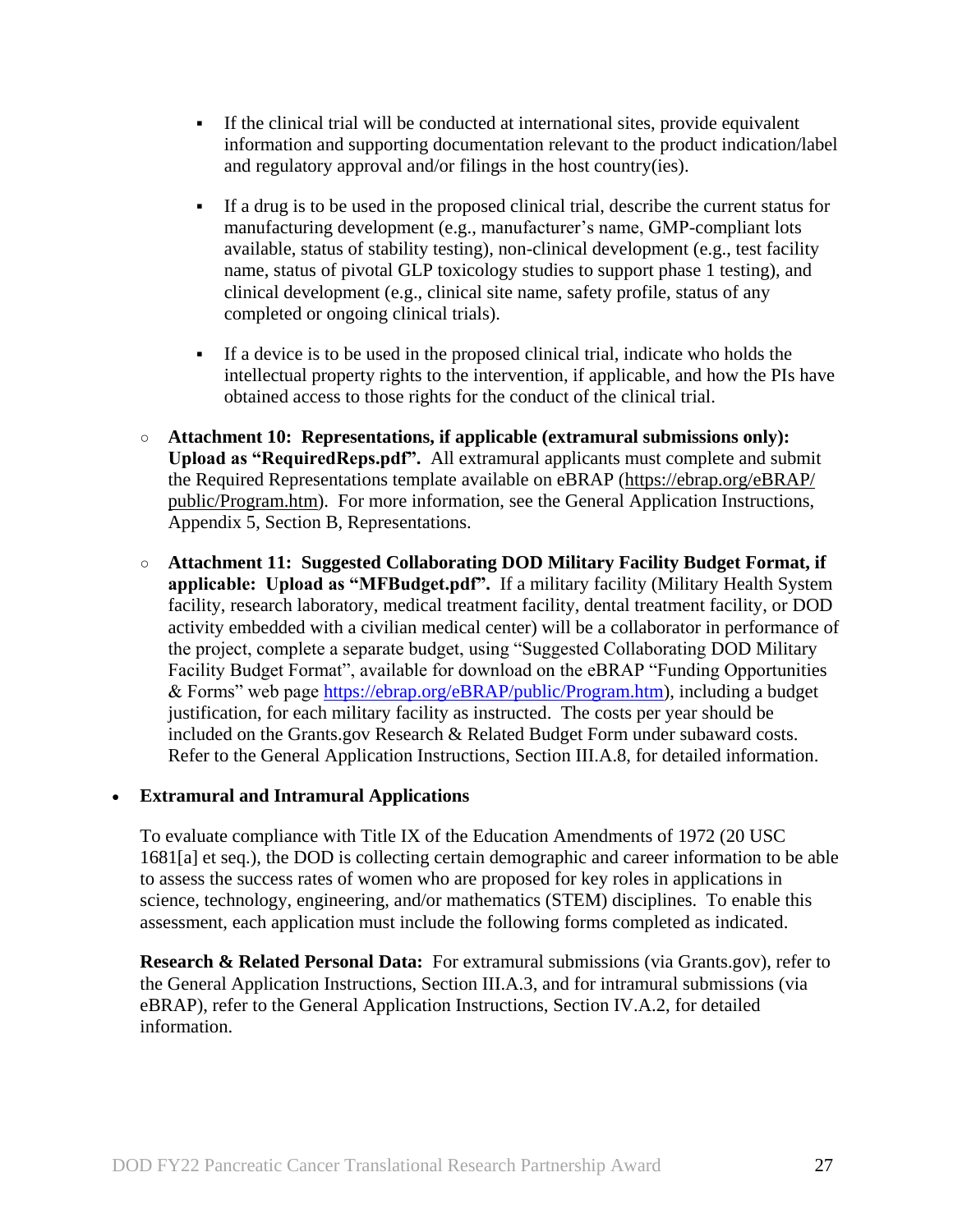<span id="page-27-0"></span>**Research & Related Senior/Key Person Profile (Expanded):** For extramural submissions (via Grants.gov), refer to the General Application Instructions, Section III.A.4, and for intramural submissions (via eBRAP), refer to the General Application Instructions, Section IV.A.3, for detailed information.

- PI Biographical Sketch (five-page limit): Upload as "Biosketch\_LastName.pdf". The suggested biographical sketch format is available on the "Funding Opportunities  $\&$ Forms" web page [\(https://ebrap.org/eBRAP/public/Program.htm\)](https://ebrap.org/eBRAP/public/Program.htm) in eBRAP. The National Institutes of Health (NIH) Biographical Sketch may also be used. All biographical sketches should be submitted in uneditable PDF format.
- PI Previous/Current/Pending Support (no page limit): Upload as "Support\_LastName.pdf".
	- For extramural submissions, refer to the General Application Instructions, Section III.A.4, for detailed information.
	- For intramural submissions, refer to the General Application Instructions, Section IV.A.3, for detailed information.
- Key Personnel Biographical Sketches (5-page limit each): Upload as "Biosketch\_LastName.pdf".
- Key Personnel Previous/Current/Pending Support (no page limit): Upload as "Support\_LastName.pdf".
	- For extramural submissions, refer to the General Application Instructions, Section III.A.4, for detailed information.
	- For intramural submissions, refer to the General Application Instructions, Section IV.A.3, for detailed information.

<span id="page-27-1"></span>**Research & Related Budget:** For extramural submissions (via Grants.gov), refer to the General Application Instructions, Section III.A.5, and for intramural submissions (via eBRAP), refer to the General Application Instructions, Section IV.A.4, for detailed information.

**Budget Justification (no page limit): Upload as "BudgetJustification.pdf".** The budget justification for the entire period of performance must be uploaded to the Research & Related Budget after completion of the budget for Period 1.

*Initiating and Partnering PIs must have a separate budget and justification specific to their distinct portions of the effort that the applicant organization will submit as separate Grants.gov or eBRAP application packages. The Initiating PI should not include budget information for Partnering PIs, even if they are located within the same organization. Refer to Section [II.D.5, Funding Restrictions,](#page-32-0) for detailed information.*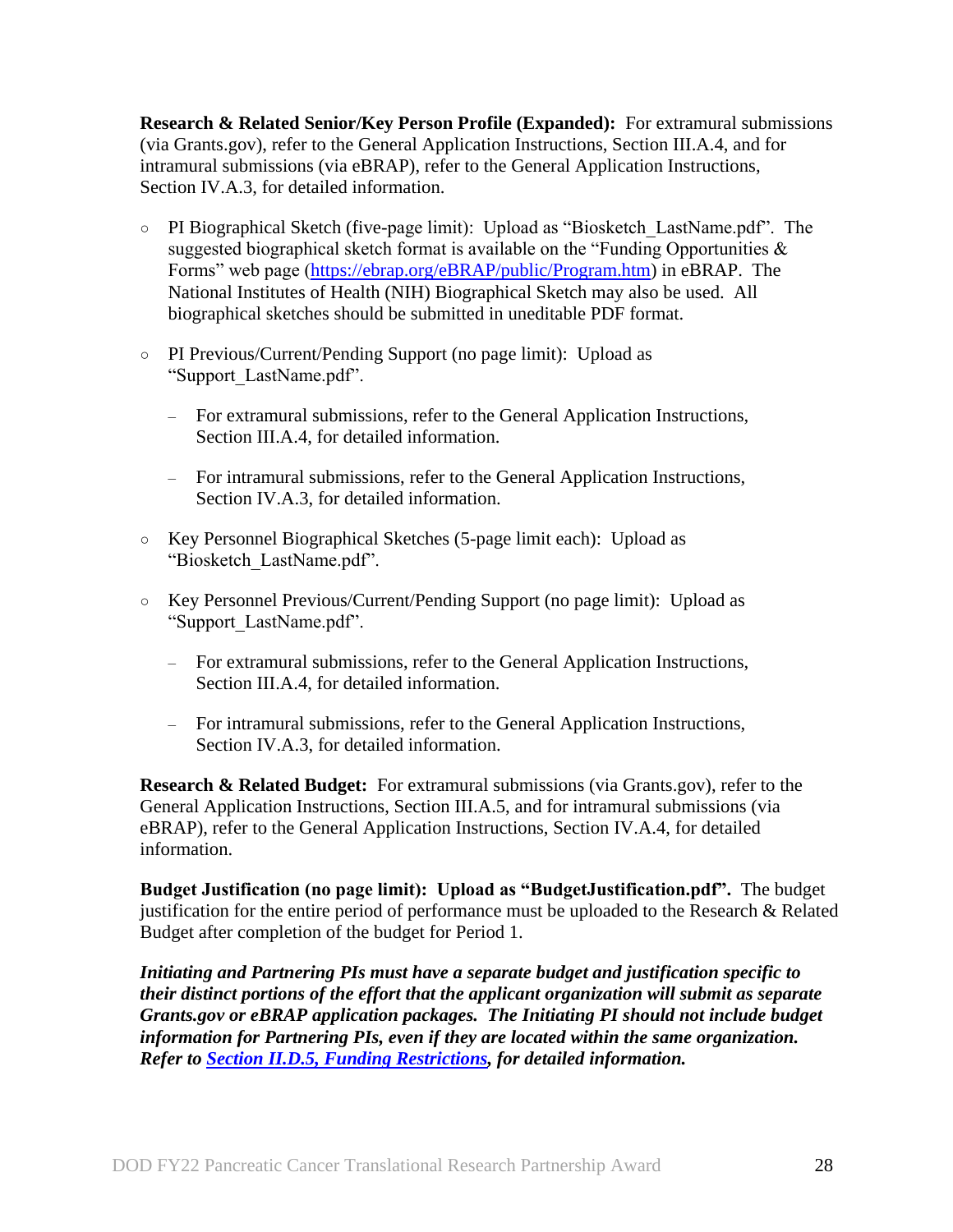<span id="page-28-0"></span>**Project/Performance Site Location(s) Form:** For extramural submissions (via Grants.gov), refer to the General Application Instructions, Section III.A.6, and for intramural submissions (via eBRAP), refer to the General Application Instructions, Section IV.A.5, for detailed information.

#### ○ **Extramural Applications Only**

<span id="page-28-1"></span>**Research & Related Subaward Budget Attachment(s) Form (if applicable):** Refer to the General Application Instructions, Section III.A.7, for detailed information.

- **1. Extramural Subaward:** Complete the Research & Related Subaward Budget Form through Grants.gov. (Refer to the General Application Instructions, Section III.A.7, for detailed information.) Verify subaward budget(s) and budget justification forms are present in eBRAP during the application verification period. If these components are missing, upload them to eBRAP before the end of the application verification period.
- **2. Intramural DOD Collaborator(s):** Complete the "Suggested Collaborating DOD Military Facility Budget Format" and upload to Grants.gov attachment form as [Attachment 11.](#page-26-1) (Refer to the General Application Instructions, Section IV.A.4, for detailed information.) Each Intramural DOD Collaborator should include costs per year on the Grants.gov Research & Related Budget Form under subaward costs.

**Suggested DOD Military Budget Format:** A military facility collaborating in the performance of the project (but not participating as a Partnering PI) should be treated as a subaward for budget purposes. *Note*: Applicants should complete a separate military budget using "Suggested Collaborating DOD Military Facility Budget Format" (available for download on the eBRAP "Funding Opportunities & Forms" web page [\[https://ebrap.org/eBRAP/public/Program.htm\]](https://ebrap.org/eBRAP/public/Program.htm)) [\(Attachment 11\)](#page-26-1) to show all direct and indirect costs. The costs per year should be included on the Grants.gov Research & Related Budget Form under subaward costs. Refer to the General Application Instructions, Section III.A.8, for detailed information.

#### <span id="page-28-2"></span>**Application Components for the Partnering PI**

The Partnering PI must follow the link in the email from eBRAP and, if not registered in eBRAP, complete the registration process prior to the application submission deadline in order to associate their full application package with that of the Initiating PI.

The Initiating PI must identify if the Partnering PI will be named on an extramural or intramural application (in accordance with the guidelines in Section [II.C.1.a, Organization\)](#page-7-2) and the appropriate mode of submission (Grants.gov for extramural and eBRAP for intramural). The Partnering PI must verify their contact information and mode of submission within eBRAP to ensure proper submission of their application.

The application submission process for the Partnering PI uses an abbreviated full application package that includes: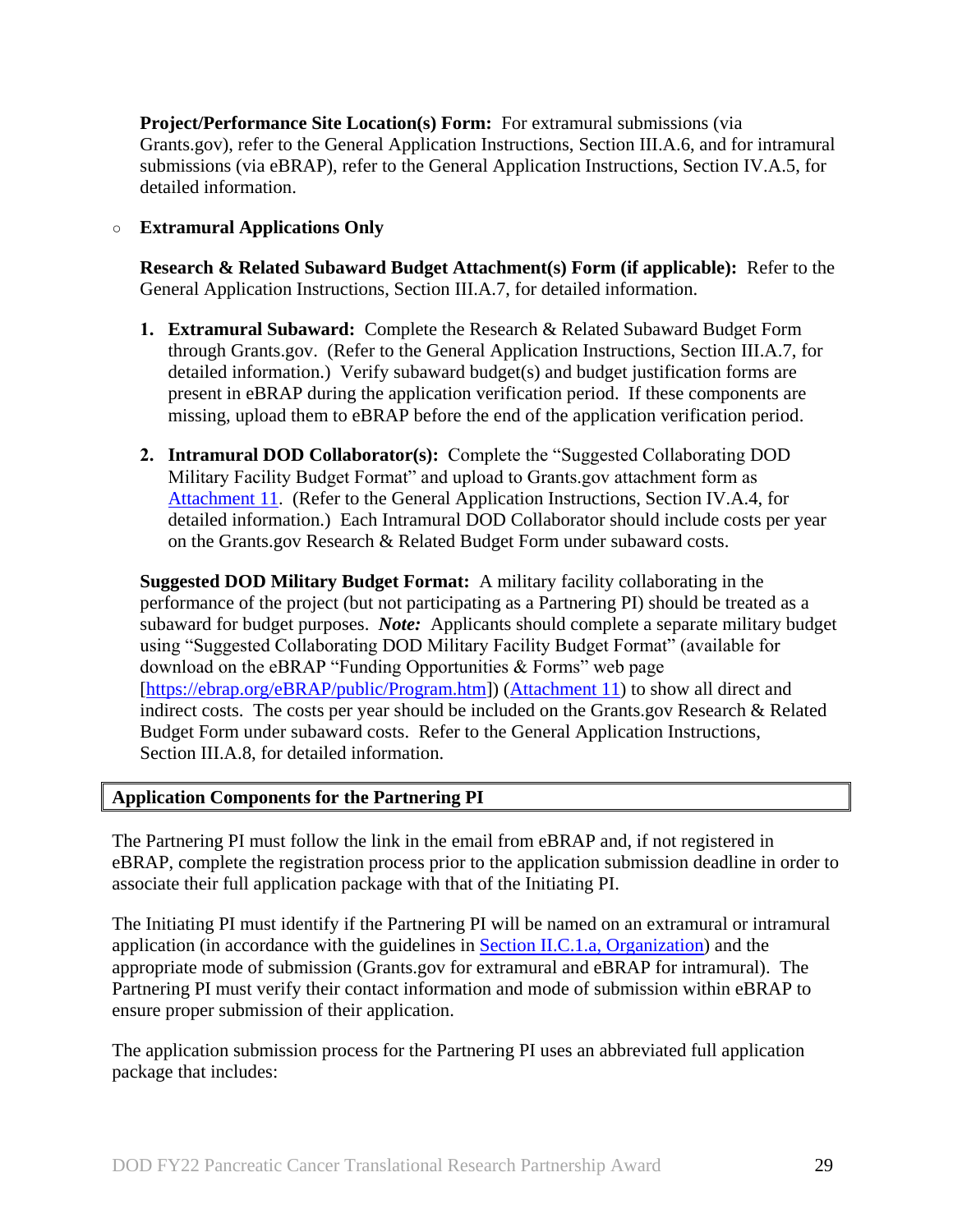#### **Extramural and Intramural Applications**

#### **Attachments:**

- **Attachment 5: Statement of Work (three-page limit): Upload as "SOW.pdf".** Refer to the General Application Instructions, Section III.A.2, for detailed information on completing the SOW. Each PI must submit an identical copy of a jointly created SOW. The contributions of the Initiating PI and the Partnering PI should be noted for each task.
- **Attachment 10: Representations (extramural submissions only): Upload as "RequiredReps.pdf".** All extramural applicants must complete and submit the Required Representations template available on eBRAP [\(https://ebrap.org/eBRAP/](https://ebrap.org/eBRAP/public/Program.htm) [public/Program.htm\)](https://ebrap.org/eBRAP/public/Program.htm). For more information, see the General Application Instructions, Appendix 5, Section B, Representations.
- **Attachment 11: Suggested Collaborating DOD Military Facility Budget Format: Upload as "MFBudget.pdf".** Refer to the General Application Instructions, Section IV.A.4, for detailed information. The costs per year should be included on the Grants.gov Research & Related Budget Form under subaward costs.

**Research & Related Personal Data:** For extramural submissions (via Grants.gov) refer to the General Application Instructions, Section III.A.3, and for intramural submissions (via eBRAP), refer to the General Application Instructions, Section IV.A.2, for detailed information.

**Research & Related Senior/Key Person Profile (Expanded):** For extramural submissions (via Grants.gov), refer to the General Application Instructions, Section III.A.4, and for intramural submissions (via eBRAP), refer to the General Application Instructions, Section IV.A.3, for detailed information.

- PI Biographical Sketch (five-page limit): Upload as "Biosketch\_LastName.pdf". The suggested biographical sketch format is available on the "Funding Opportunities  $\&$ Forms" web page [\(https://ebrap.org/eBRAP/public/Program.htm\)](https://ebrap.org/eBRAP/public/Program.htm) in eBRAP. The NIH Biographical Sketch may also be used. All biographical sketches should be submitted in the PDF format that is not editable.
- PI Previous/Current/Pending Support (no page limit): Upload as "Support\_LastName.pdf".
	- For extramural submissions, refer to the General Application Instructions, Section III.A.4, for detailed information.
	- For intramural submissions, refer to the General Application Instructions, Section IV.A.3, for detailed information.
- Key Personnel Biographical Sketches (five-page limit each): Upload as "Biosketch\_LastName.pdf".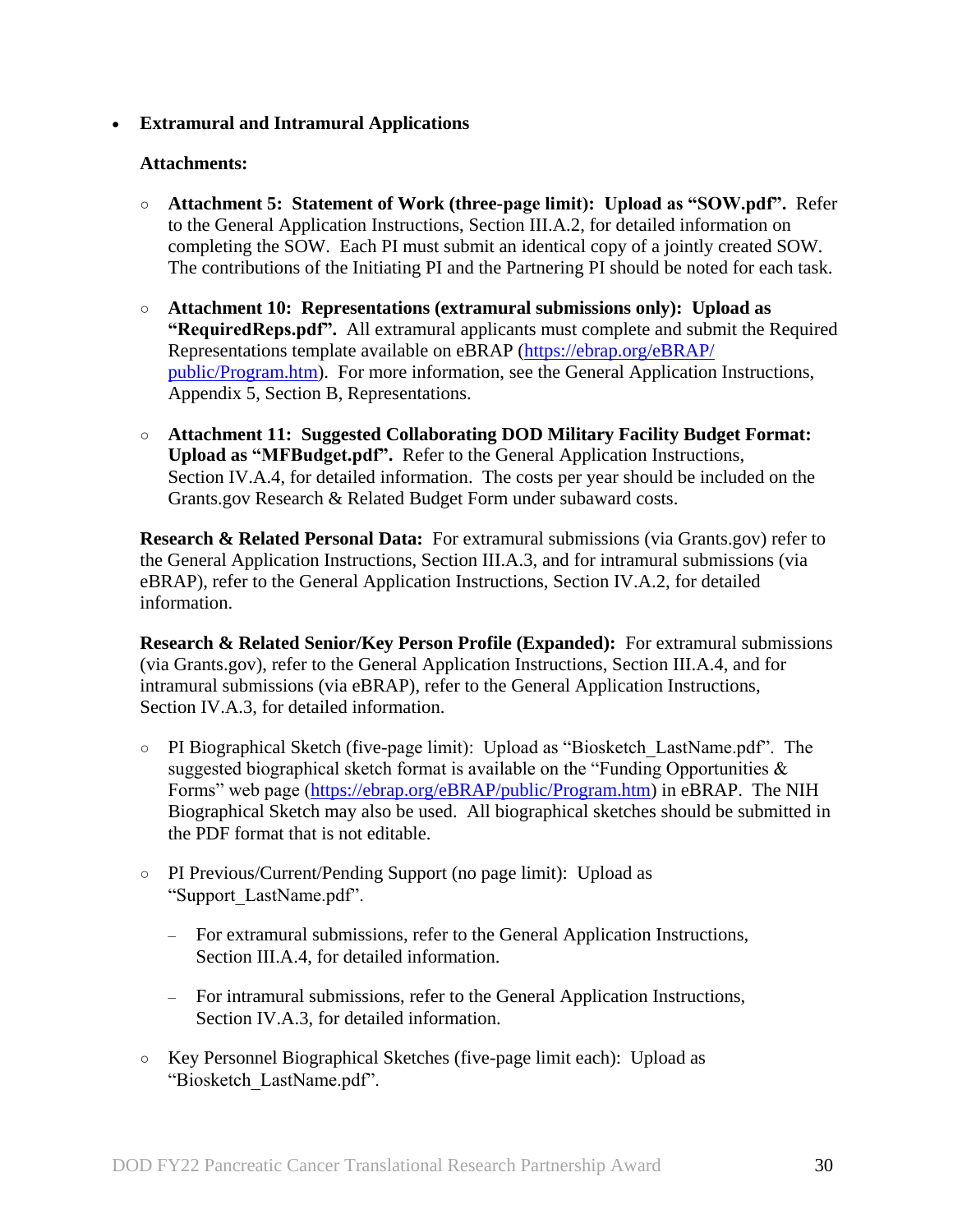- Key Personnel Previous/Current/Pending Support (no page limit): Upload as "Support\_LastName.pdf".
	- For extramural submissions, refer to the General Application Instructions, Section III.A.4, for detailed information.
	- For intramural submissions, refer to the General Application Instructions, Section IV.A.3, for detailed information.

**Research & Related Budget:** For extramural submissions, refer to the General Application Instructions, Section III.A.5, and for intramural submissions, refer to the General Application Instructions, Section IV.A.4, for detailed information.

### **Budget Justification (no page limit): Upload as "BudgetJustification.pdf".**

*Initiating and Partnering PIs must each submit a budget and justification specific to their own portion of the efforts as part of their separate Grants.gov or eBRAP application packages. The Research & Related Budget for the Partnering PI should not include budget information for the Initiating PI, even if they are located within the same organization. Refer to [Section II.D.5, Funding Restrictions,](#page-32-0) for detailed information.* 

**Project/Performance Site Location(s) Form:** For extramural submissions (via Grants.gov), refer to the General Application Instructions, Section III.A.6, and for intramural submissions (via eBRAP), refer to General Application Instructions, Section IV.A.5, for detailed information.

### **Extramural Applications Only**

### **Research & Related Subaward Budget Attachment(s) Form:**

- **Extramural Subaward:** Complete the Research & Related Subaward Budget Form through Grants.gov. (Refer to the General Application Instructions, Section III.A.7, for detailed information.)
- **Intramural DOD Collaborator(s):** Complete a separate DOD military budget, using Suggested Collaborating DOD Military Facility Budget Format (available for download on the eBRAP "Funding Opportunities & Forms" web page [\[https://ebrap.org/eBRAP/public/Program.htm\]](https://ebrap.org/eBRAP/public/Program.htm)), and upload to Grants.gov attachment form as [Attachment 11.](#page-26-1) (Refer to the General Application Instructions, Section III.A.8, for detailed information.)

## <span id="page-30-0"></span>**II.D.3. Unique Entity Identifier (UEI) and System for Award Management (SAM)**

The applicant organization must be registered as an entity in SAM [\(https://www.sam.gov/SAM/\)](https://www.sam.gov/SAM/) and receive confirmation of an "Active" status before submitting an application through Grants.gov. As published in the Federal Register, July 10, 2019, [\(https://www.federalregister.gov/documents/2019/07/10/2019-14665/unique-entity-id-standard](https://www.federalregister.gov/documents/2019/07/10/2019-14665/unique-entity-id-standard-for-awards-management)[for-awards-management\)](https://www.federalregister.gov/documents/2019/07/10/2019-14665/unique-entity-id-standard-for-awards-management), the UEI for awards management generated through SAM will be used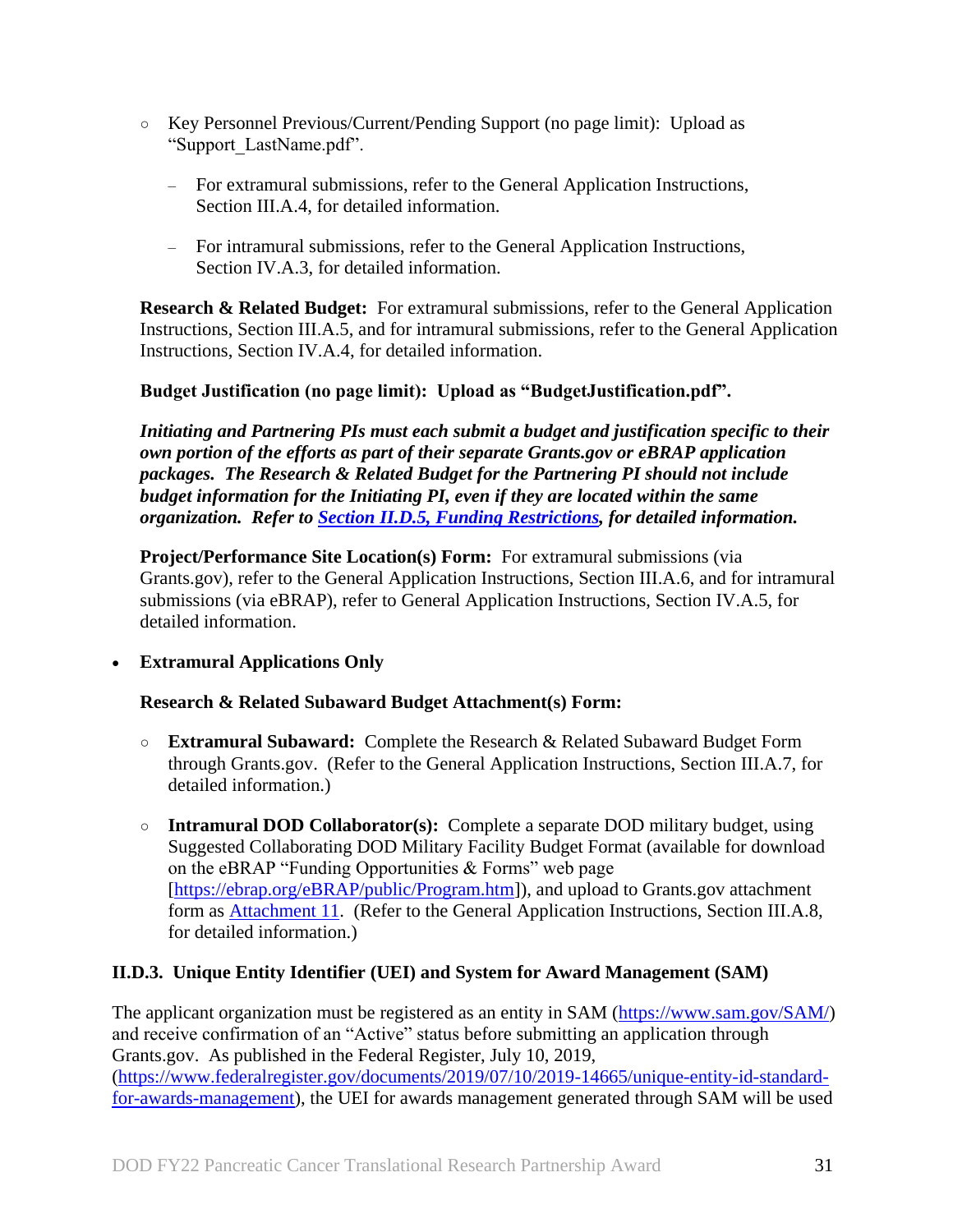instead of the Data Universal Numbering System (DUNS) number as of April 2022. *All federal awards including, but not limited to, contracts, grants, and cooperative agreements will use the UEI.* USAMRDC will transition to use of the UEI beginning with FY22 announcements and utilize the latest SF424, which includes the UEI. The DUNS will no longer be accepted. Applicant organizations will not go to a third-party website to obtain an identifier. During the transition, your SAM registration will automatically be assigned a new UEI displayed in SAM. (For more information, visit the General Services Administration: [https://www.gsa.gov/about](https://www.gsa.gov/about-us/organization/federal-acquisition-service/office-of-systems-management/integrated-award-environment-iae/iae-information-kit/unique-entity-identifier-update)[us/organization/federal-acquisition-service/office-of-systems-management/integrated-award](https://www.gsa.gov/about-us/organization/federal-acquisition-service/office-of-systems-management/integrated-award-environment-iae/iae-information-kit/unique-entity-identifier-update)[environment-iae/iae-information-kit/unique-entity-identifier-update.](https://www.gsa.gov/about-us/organization/federal-acquisition-service/office-of-systems-management/integrated-award-environment-iae/iae-information-kit/unique-entity-identifier-update)) Current SAM.gov registrants are assigned their UEI and can view it within SAM.gov. *Authorized Organizational Representatives with existing eBRAP accounts should update their organizational profile to include the UEI prior to submission of the full application to Grant.gov (see Section II.D.4, Submission Dates and Times below).* Refer to the General Application Instructions, Section III, for further information regarding Grants.gov requirements.

#### <span id="page-31-0"></span>**II.D.4. Submission Dates and Times**

All submission dates and times are indicated in [Section I, Overview of the Funding Opportunity.](#page-0-1) Pre-application and application submissions are required. The pre-application and application submission process should be started early to avoid missing deadlines. There are no grace periods. Failure to meet either of these deadlines will result in submission rejection.

#### <span id="page-31-1"></span>**Applicant Verification of Full Application Submission in eBRAP**

*For Both Extramural and Intramural Applicants:* eBRAP allows an organization's representatives and PIs to view and modify the full application submissions associated with them. Following retrieval and processing of the full application, eBRAP will notify the organizational representatives and PI by email to log into eBRAP to review, modify, and verify the full application submission. eBRAP will validate full application files against the specific program announcement requirements, and discrepancies will be noted in an email to the PI and in the "Full Application Files" tab in eBRAP. eBRAP does not confirm the accuracy of file content. Application viewing, modification, and verification in eBRAP are strongly recommended, but not required. It is the applicant's responsibility to review all application components and ensure proper ordering as specified in the program announcement. *If either the Project Narrative or the budget fails eBRAP validation or needs to be modified, an updated full application package must be submitted prior to the application submission deadline. The Project Narrative and Research & Related Budget Form cannot be changed after the application submission deadline.* Other application components may be changed until the end of the [application verification period.](#page-0-0) Verify that subaward budget(s) and budget justification forms are present in eBRAP during the application verification period. If these components are missing, upload them to eBRAP before the end of the application verification period. After the end of the application verification period, the full application cannot be modified.

*Extramural Submission:* The full application package submitted to Grants.gov may be viewed and modified in eBRAP until the end of the application verification period. During the application verification period, the full application package, *with the exception of the Project Narrative and Budget Form,* may be modified.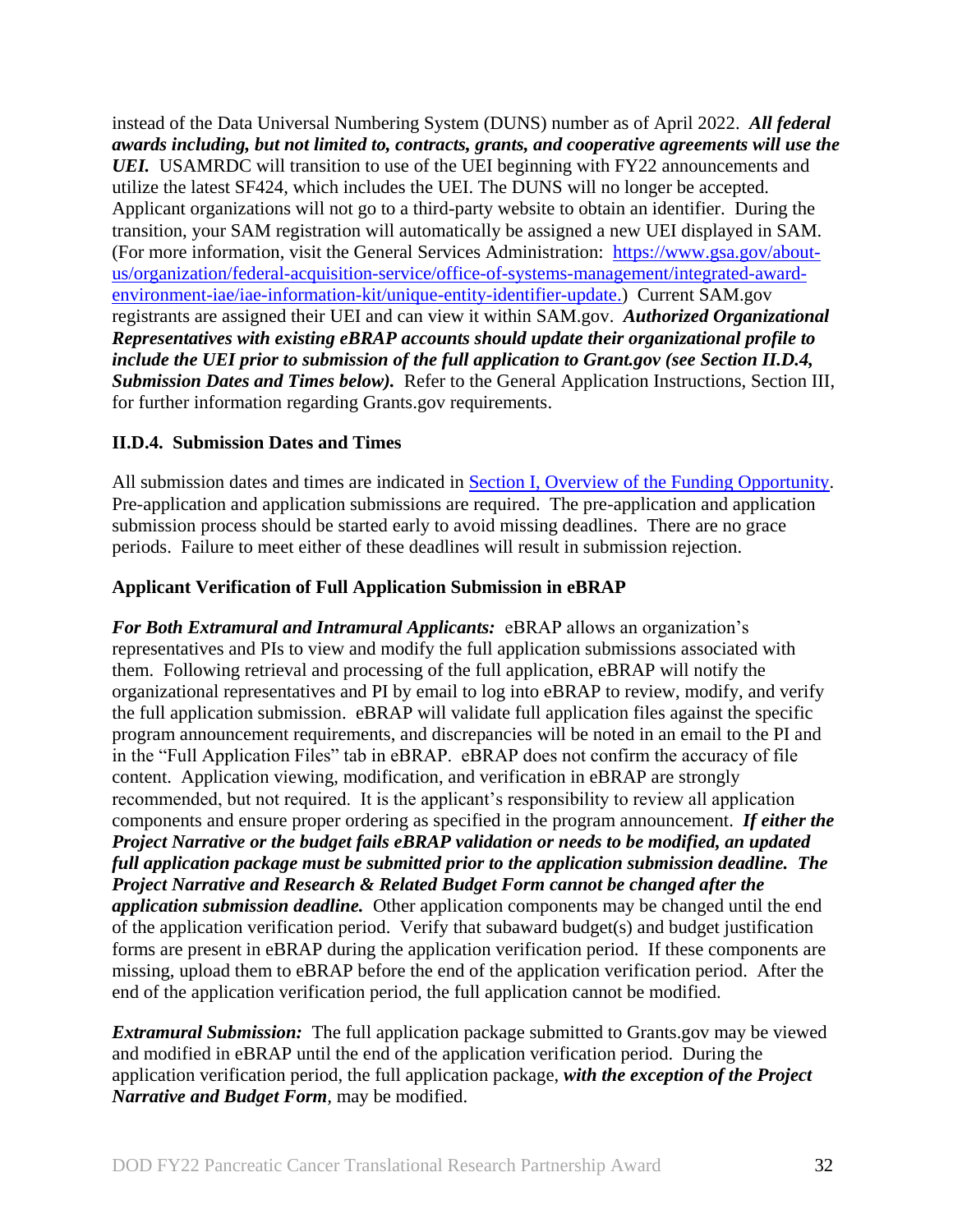*Intramural DOD Submission:* After eBRAP has processed the full application, the organizational Resource Manager/Comptroller/Task Area Manager or equivalent Business Official(s) and PIs will receive email notification of the status and will be able to view and modify application components in eBRAP. During the application verification period, the full application package, *with the exception of the Project Narrative and Budget Form*, may be modified. The Resource Manager/Comptroller/Task Area Manager or equivalent Business Official should log into eBRAP to review and to approve the application package prior to the application verification deadline.

*For All Submissions:* Verify that subaward budget(s) with budget justification are present in eBRAP during the application verification period. If these components are missing, upload them to eBRAP before the end of the application verification period.

### <span id="page-32-0"></span>**II.D.5. Funding Restrictions**

The maximum period of performance is **3** years.

The anticipated combined direct costs budgeted for the entire period of performance for the Initiating and Partnering PIs' applications will not exceed **\$750,000**. If indirect cost rates have been negotiated, indirect costs are to be budgeted in accordance with the organization's negotiated rate. Collaborating organizations should budget associated indirect costs in accordance with each organization's negotiated rate. The combined budgeted direct costs approved by the government will not exceed **\$750,000** or use an indirect cost rate exceeding each organization's negotiated rate.

A separate award will be made to each PI's organization.

The PIs are expected to be partners in the research, and direct cost funding should be divided accordingly, unless otherwise warranted and clearly justified.

All direct and indirect costs of any subaward or contract must be included in the total direct costs of the primary award.

The applicant may request the entire maximum funding amount for a project that may have a period of performance less than the maximum **3** years.

For this award mechanism, direct costs may be requested for (not all-inclusive):

- Support for multidisciplinary collaborations, including travel
- Costs for up to two investigators (i.e., one for each PI's budget) to travel to one scientific/technical meeting per year to present project information or disseminate project results from the FY22 PCARP Translational Research Partnership Award

For extramural awards with an intragovernmental component, direct transfer of funds from an extramural award recipient to a DOD or other federal agency is not allowed except under very limited circumstances. Funding to intramural DOD and other federal agencies will be managed through a direct funds transfer. Intramural applicants are responsible for coordinating through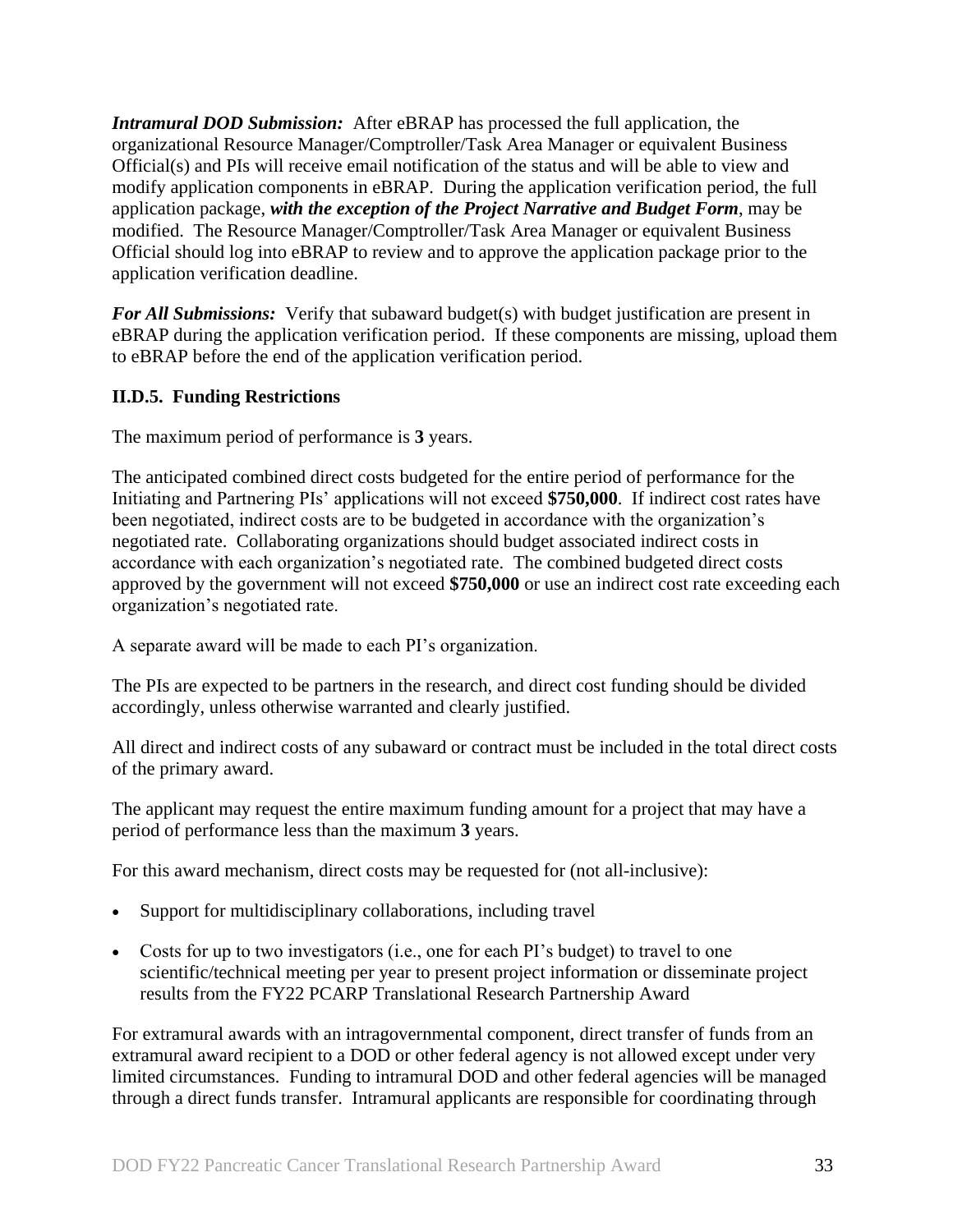their agency's procedures the use of contractual or assistance funding awards or other appropriate agreements to support extramural collaborators.

Refer to the General Application Instructions, Section III.A.5, for budget regulations and instructions for the Research & Related Budget. *For federal agencies or organizations collaborating with federal agencies, budget restrictions apply as are noted in the General Application Instructions, Section III.A.5***.**

#### <span id="page-33-0"></span>**II.D.6. Other Submission Requirements**

Refer to the General Application Instructions, Appendix 4, for detailed formatting guidelines.

## <span id="page-33-1"></span>**II.E. Application Review Information**

#### <span id="page-33-2"></span>**II.E.1. Criteria**

#### **II.E.1.a. Peer Review**

To determine technical merit, all applications will be evaluated according to the following **scored criteria**, which are of equal importance:

#### **Research Strategy and Feasibility**

- How well the scientific rationale for the proposed study and its feasibility are supported by the preliminary data, critical review and analysis of the literature, and/or laboratory and/or preclinical evidence.
- $\circ$  How well the study aims, hypothesis(es) or objective(s), experimental design, methods, and analyses are developed.
- How well the application acknowledges potential problems and addresses alternative approaches.
- If animal studies are included, how well they are designed to achieve reproducible and rigorous results, including the choice of model and the endpoints/outcomes to be measured.
- Whether there is documented availability of and access to quality control for all data and/or critical reagents, and/or cohorts, if applicable.
- If applicable, how well the plan for the recruitment of subjects or the acquisition of samples is justified and appropriate to accomplish the proposed work.
- If applicable, whether the strategy for the inclusion of women and minorities and distribution of proposed enrollment are appropriate for the proposed research.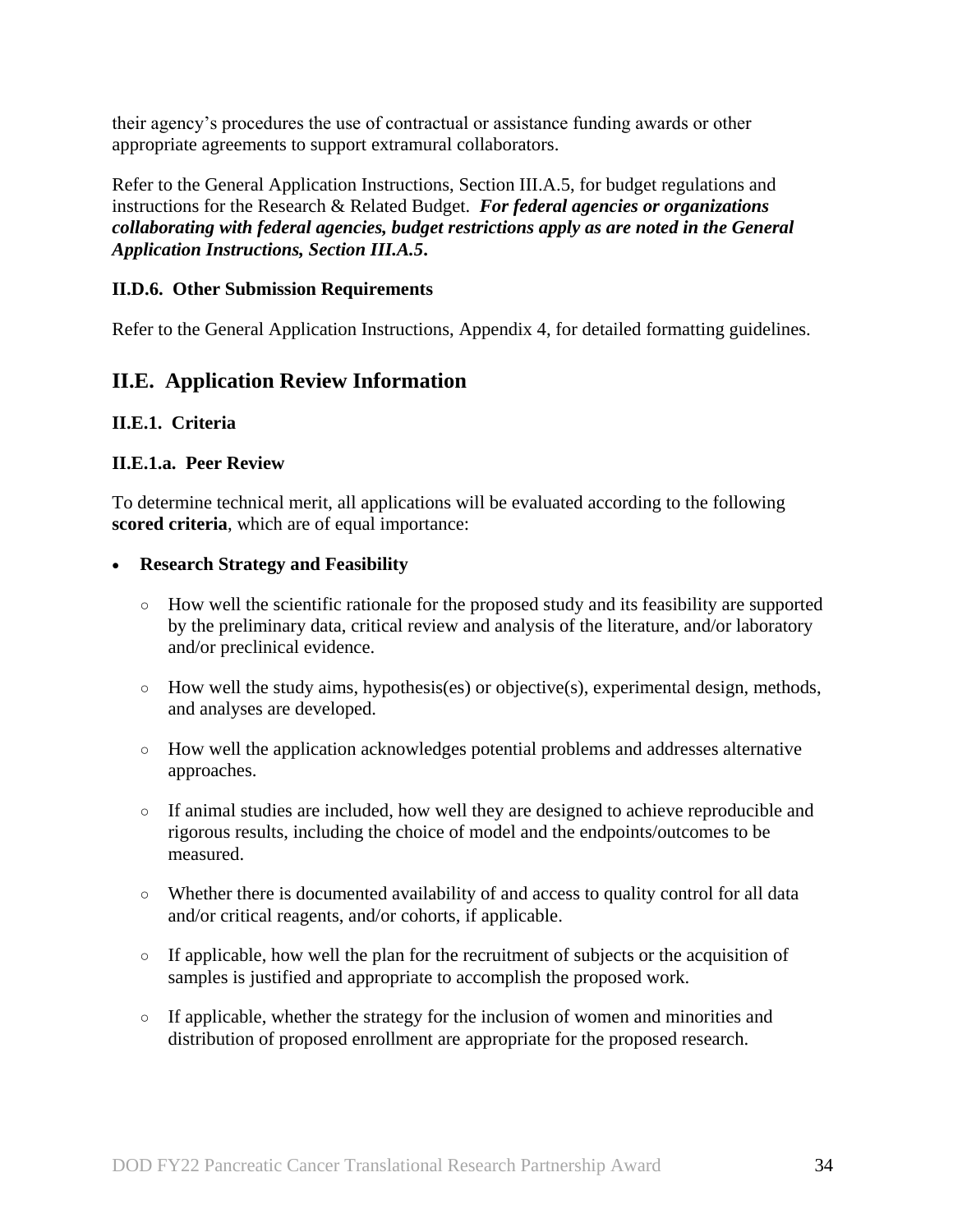#### *In addition for those applications selecting the Translational Research Partnership Award with Pilot Clinical Trial Option:*

○ Whether the proposed laboratory research studies are clearly linked to the proposed clinical trial.

#### **Clinical Trial (Translational Research Partnership Award with Pilot Clinical Trial Option only)**

- Whether the type of clinical trial (e.g., prospective, randomized, controlled) proposed is appropriate to meet the project's objectives.
- How well the clinical trial is designed with appropriate study variables, controls, and endpoints.
- Whether the strategy for the inclusion of women and minorities and distribution of proposed enrollment is appropriate for the proposed research.
- Whether the clinical trial design, methods, and analysis plan meet the requirements for applying for and obtaining IND/IDE application status (or other FDA approval), if appropriate.

#### **Regulatory Strategy (Translational Research Partnership Award with Pilot Clinical Trial Option only)**

- How the regulatory strategy and development plan to support the product indication or product label change, if applicable, are appropriate and well described.
- Whether the application includes documentation that the study is exempt from FDA regulation or the IND or IDE application has been submitted to the FDA, as appropriate.
- For investigator-sponsored regulatory exemptions (e.g., IND approval, IDE), whether there is evidence of appropriate institutional support, including capabilities to ensure monitoring as required by the FDA.
- Whether plans to comply with GMP, GLP, and GCP guidelines are appropriate.

### **Statistical Plan**

- To what degree the statistical plan is appropriate for the experimental and/or clinical methodology being used.
- Whether the power analysis for the proposed study adequately represents an assessment of the population or subpopulation proposed, if applicable.
- If applicable, whether data will be appropriately reported and documented to support a regulatory filing with the FDA.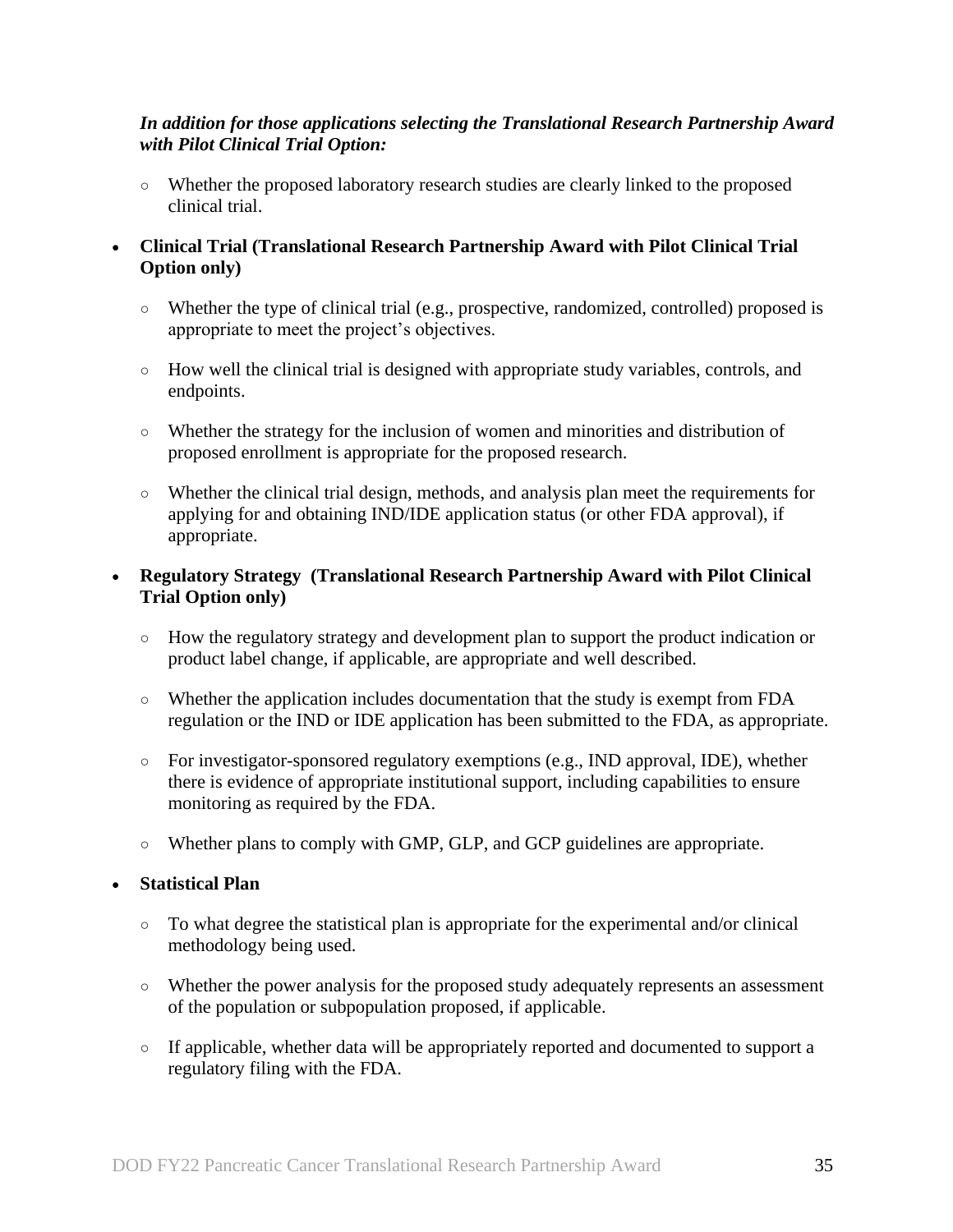### **Impact**

- $\circ$  How well the proposed research addresses at least one of the FY22 [PCARP Focus Areas.](#page-2-2)
- To what degree the proposed study could, whether in the short or long term, make a significant impact on pancreatic cancer research and/or patient care, including the goal of diminishing the burden of pancreatic cancer.

#### **Personnel**

- How the PIs have assembled an appropriate research team with their combined backgrounds and pancreatic cancer-related experience to enable successful conduct of the project.
- To what degree the proposed partnership between the PIs will result in a level of productivity that is greater than that achievable by each PI working independently.
- Whether the levels of effort are appropriate for successful conduct of the proposed project.
- To what degree the proposed project is centered on a unified theme that addresses a central problem or question rather than an additive set of unrelated subprojects.
- How well the application addresses processes for ongoing communication, decisionmaking, allocation of resources, coordination of research progress and results, and sharing of data among all participating PIs and institutions.

In addition, the following **unscored** criteria will also contribute to the overall evaluation of the application:

#### **Environment**

- To what extent the scientific environment is appropriate for the proposed research project.
- How well the research requirements are supported by the availability of and access to facilities and resources.
- To what degree the quality and extent of institutional support are appropriate for the proposed research.
- If multi-institutional, to what degree the intellectual and material property plan is appropriate.

#### **Budget**

○ Whether the direct costs exceed the allowable direct costs as published in the program announcement.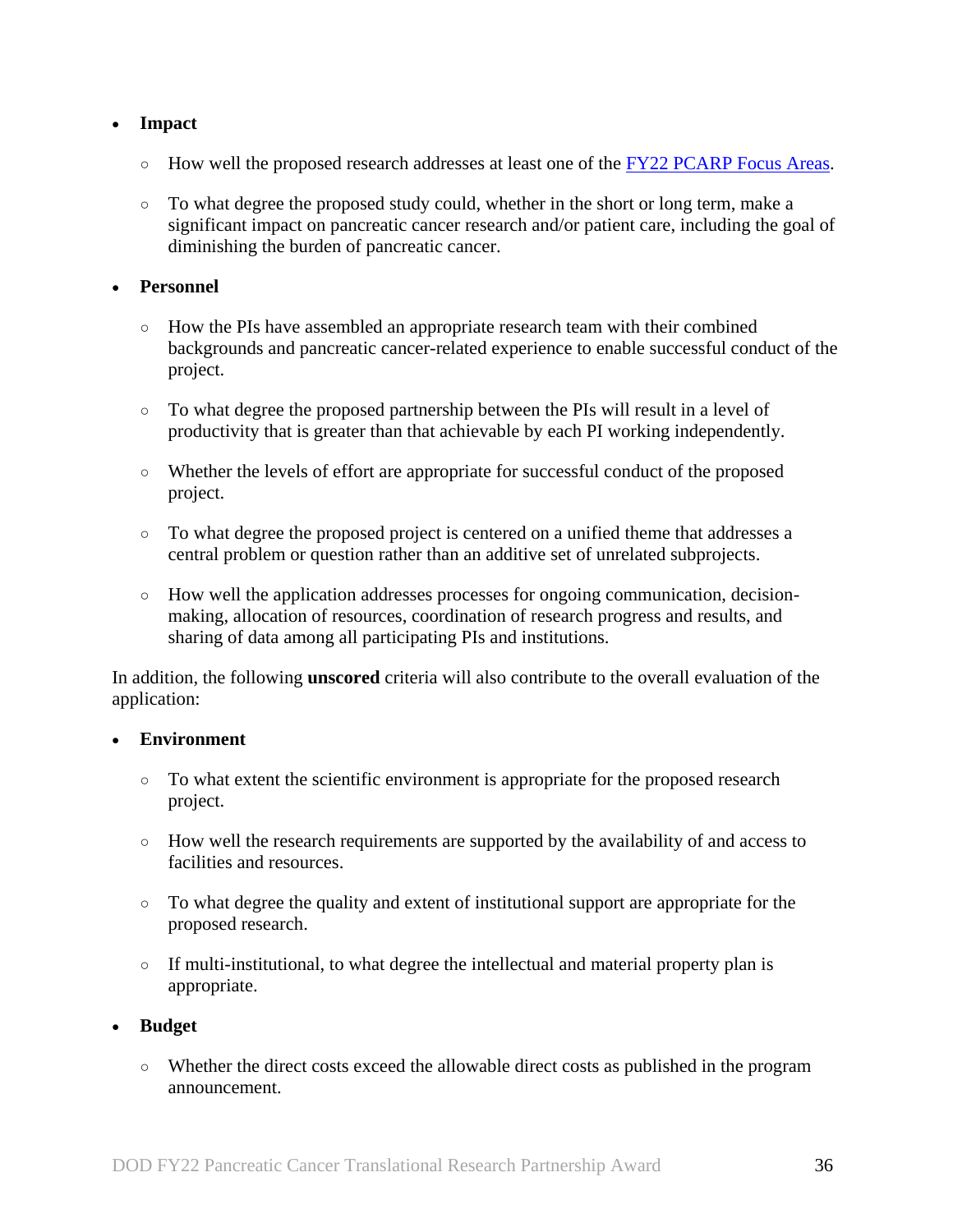○ Whether the budget is appropriate for the proposed research.

## **Application Presentation**

 To what extent the writing, clarity, and presentation of the application components influence the review.

## <span id="page-36-1"></span>**II.E.1.b. Programmatic Review**

To make funding recommendations and select the application(s) that, individually or collectively, will best achieve the program objectives, the following criteria are used by programmatic reviewers:

- Ratings and evaluations of the peer reviewers
- Relevance to the mission of the DHP and FY22 PCARP, as evidenced by the following:
	- Adherence to the intent of the award mechanism
	- Program portfolio balance
	- o Programmatic relevance to the [FY22 PCARP Focus Areas](#page-2-2)
	- Partnership and synergy
	- Relative impact

## <span id="page-36-0"></span>**II.E.2. Application Review and Selection Process**

All applications are evaluated by scientists, clinicians, and consumers in a two-tier review process. The first tier is **peer review**, the evaluation of applications against established criteria to determine technical merit, where each application is assessed for its own merit, independent of other applications. The second tier is **programmatic review**, a comparison-based process in which applications with high scientific and technical merit are further evaluated for programmatic relevance. Final recommendations for funding are made to the Commanding General, USAMRDC. *The highest-scoring applications from the first tier of review are not automatically recommended for funding. Funding recommendations depend on various factors as described in Section [II.E.1.b, Programmatic Review.](#page-36-1)* Additional information about the two-tier process used by the CDMRP can be found at [https://cdmrp.army.mil/about/2tierRevProcess.](http://cdmrp.army.mil/about/2tierRevProcess) An information paper describing the funding recommendations and review process for the award mechanisms for the PCARP will be provided to the PI(s) and posted on the CDMRP website.

All CDMRP review processes are conducted confidentially to maintain the integrity of the meritbased selection process. Panel members sign a statement declaring that application and evaluation information will not be disclosed outside the panel. Violations of confidentiality can result in the dissolving of a panel(s) and other corrective actions. In addition, personnel at the applicant or collaborating organizations are prohibited from contacting persons involved in the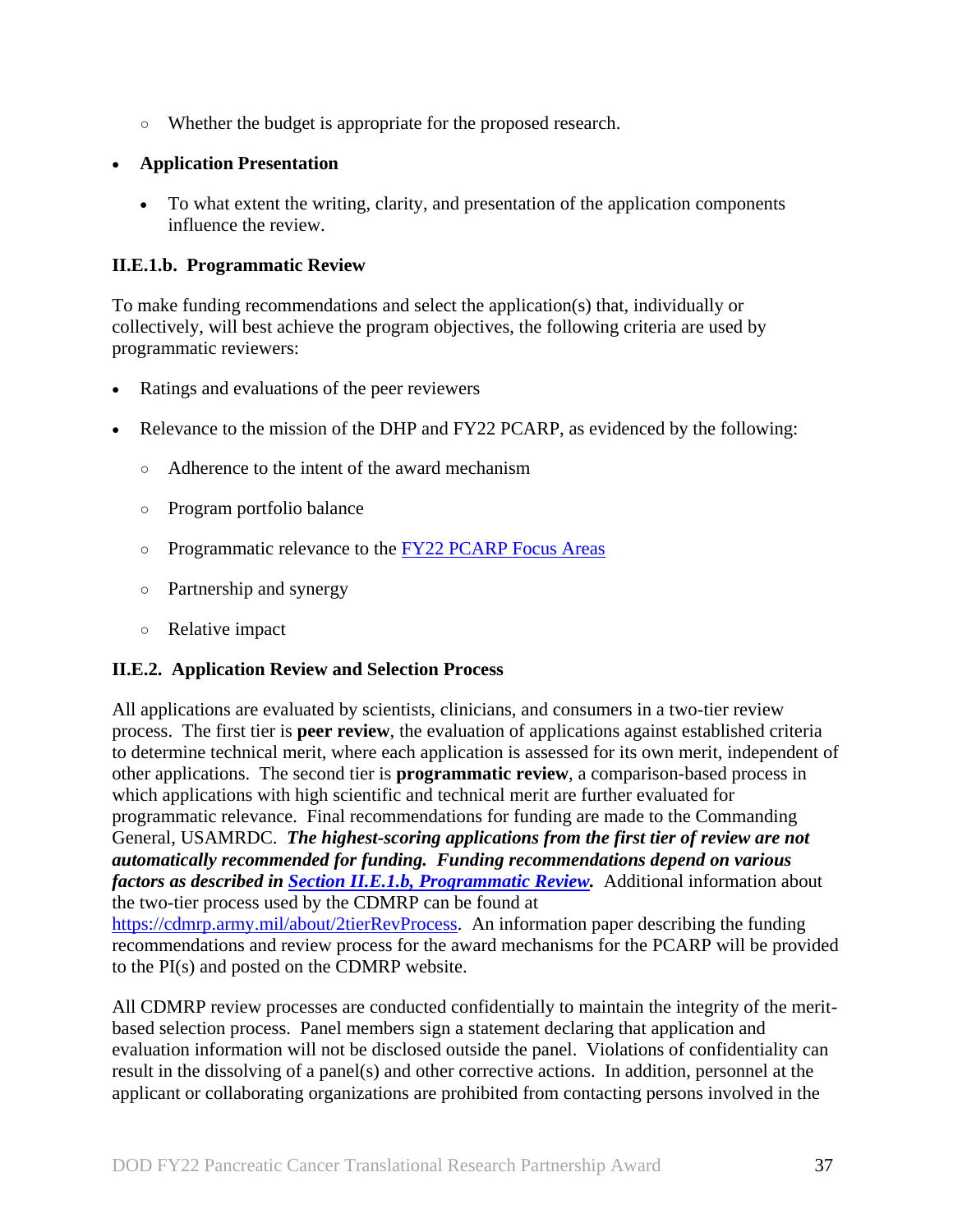review and approval process to gain protected evaluation information or to influence the evaluation process. Violations of these prohibitions will result in the administrative withdrawal of the organization's application. Violations by panel members or applicants that compromise the confidentiality of the review and approval process may also result in suspension or debarment from federal awards. Furthermore, the unauthorized disclosure of confidential information of one party to another third party is a crime in accordance with 18 USC 1905.

### <span id="page-37-0"></span>**II.E.3. Integrity and Performance Information**

Prior to making an assistance agreement award where the federal share is expected to exceed the simplified acquisition threshold, as defined in 2 CFR 200.1, over the period of performance, the federal awarding agency is required to review and consider any information about the applicant that is available in the Federal Awardee Performance and Integrity Information System (FAPIIS).

An applicant organization may review FAPIIS, accessible through SAM, and submit comments to FAPIIS on any information about the organization that a federal awarding agency previously entered and is currently available in FAPIIS.

The federal awarding agency will consider any comments by the applicant, in addition to other information in the designated integrity and performance system, in making a judgment about the applicant's integrity, business ethics, and record of performance under federal awards when determining a recipient's qualification prior to award, according to the qualification standards of the Department of Defense Grant and Agreement Regulations (DoDGARs), Section 22.415.

## <span id="page-37-1"></span>**II.E.4. Anticipated Announcement and Federal Award Dates**

All application review dates and times are indicated in [Section I, Overview of the Funding](#page-0-1)  [Opportunity.](#page-0-1)

Each PI and organization will receive email notification of posting of the funding recommendation in eBRAP. Each PI will receive a peer review summary statement on the strengths and weaknesses of the application.

### <span id="page-37-2"></span>**II.F. Federal Award Administration Information**

### <span id="page-37-3"></span>**II.F.1. Federal Award Notices**

Awards supported with FY22 funds are anticipated to be made no later than September 30, 2023. Refer to the General Application Instructions, Appendix 2, for additional award administration information.

After email notification of application review results through eBRAP, and if selected for funding, a representative from the USAMRAA will contact the Business Official authorized to negotiate on behalf of the PI's organization.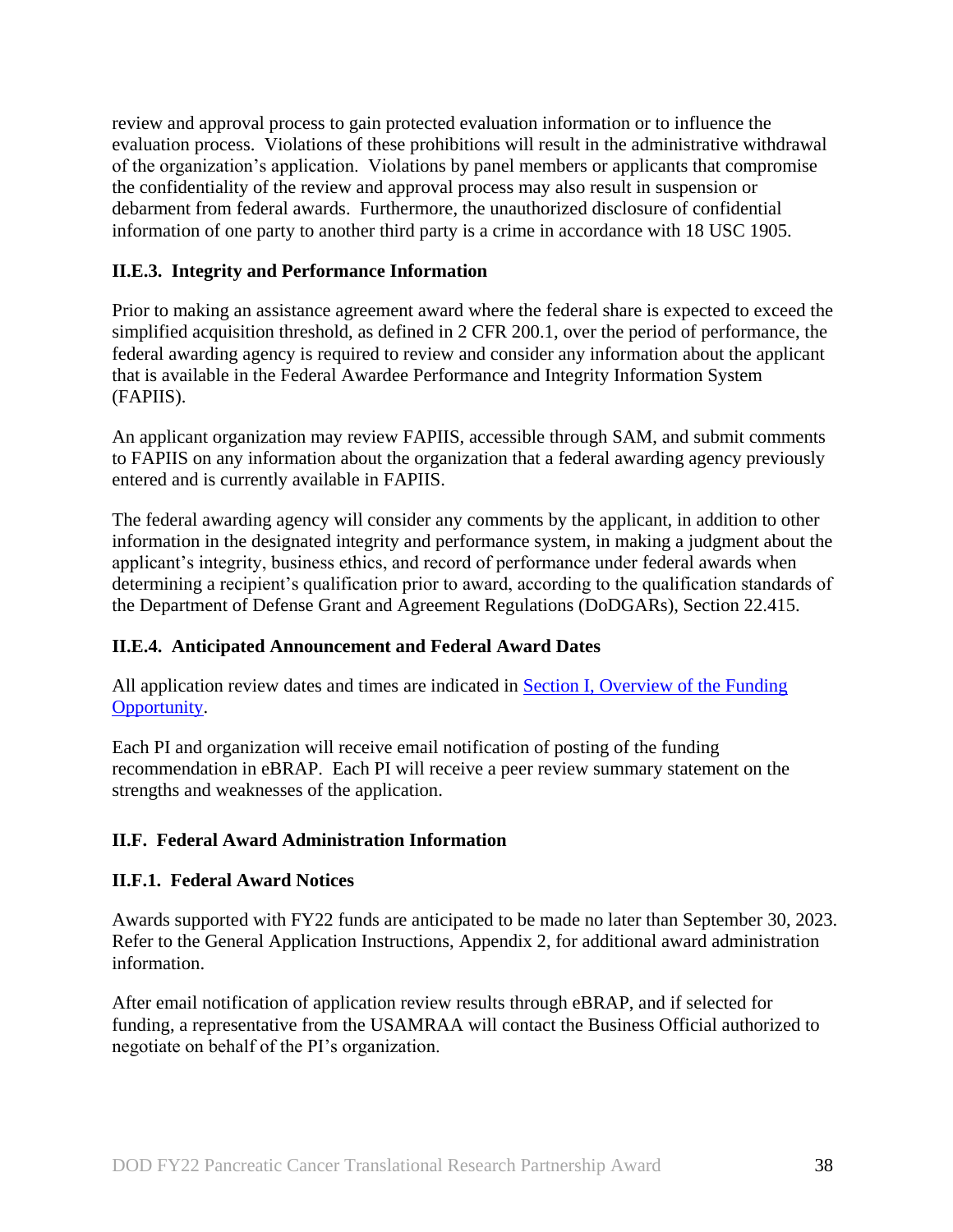**Pre-Award Costs:** An institution of higher education, hospital, or non-profit organization may, at its own risk and without the government's prior approval, incur obligations and expenditures to cover costs up to 90 days before the beginning date of the initial budget period of a new award. Refer to the General Application Instructions, Section III.A.5.

*Only an appointed USAMRAA Grants Officer may obligate the government to the expenditure of funds.* No commitment on the part of the government should be inferred from discussions with any other individual. **The award document signed by the Grants Officer is the official authorizing document.**

**Federal Government Organizations:** Funding made to federal government organizations (to include intramural DOD organizations) will be executed through the Military Interdepartmental Purchase Request (MIPR) or Funding Authorization Document (FAD) process. Transfer of funds is contingent upon appropriate safety and administrative approvals. Intramural applicants and collaborators are reminded to coordinate receipt and commitment of funds through their respective Resource Manager/Task Area Manager/Comptroller or equivalent Business Official.

## **II.F.1.a. PI Changes and Award Transfers**

Unless otherwise restricted, changes in PI or organization will be allowed at the discretion of the USAMRAA Grants Officer, provided the intent of the award mechanism is met.

An organizational transfer of an award supporting the Initiating PI or Partnering PI is discouraged. Approval of a transfer request will be on a case-by-case basis at the discretion of the Grants Officer.

The organizational transfer of an award supporting a clinical trial is strongly discouraged and in most cases will not be allowed. Approval of a transfer request will be on a case-by-case basis at the discretion of the Grants Officer.

An organizational transfer of an award will not be allowed in the last year of the (original) period of performance or any extension thereof.

Refer to the General Application Instructions, Appendix 2, Section B, for general information on organization or PI changes.

### <span id="page-38-0"></span>**II.F.2. Administrative and National Policy Requirements**

Applicable requirements in the DoDGARs found in 32 CFR, Chapter I, Subchapter C, and 2 CFR, Chapter XI, apply to grants and cooperative agreements resulting from this program announcement.

Refer to the General Application Instructions, Appendix 2, for general information regarding administrative requirements.

Refer to the General Application Instructions, Appendix 5, for general information regarding national policy requirements.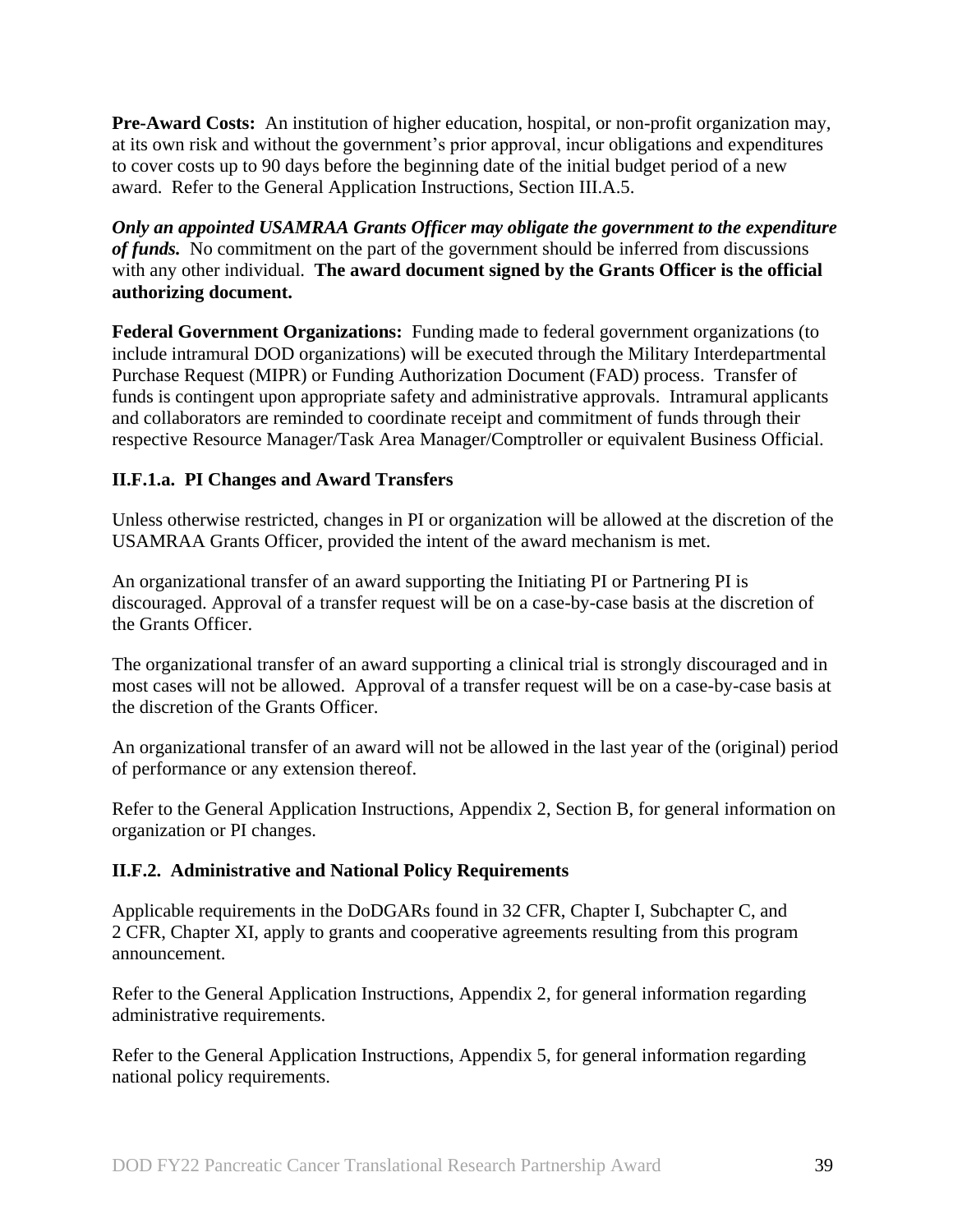Refer to full text of the latest DoD [R&D General Terms and Conditions;](https://www.onr.navy.mil/work-with-us/manage-your-award/manage-grant-award/grants-terms-conditions) the [USAMRAA](https://www.usamraa.army.mil/Pages/Resources.aspx)  [General Research Terms and Conditions with Institutions of Higher Education, Hospitals, and](https://www.usamraa.army.mil/Pages/Resources.aspx)  [Non-Profit Organizations: Addendum to the DoD](https://www.usamraa.army.mil/Pages/Resources.aspx) R&D General Terms and Conditions; and the [USAMRAA General Research Terms and Conditions with For-Profit Organizations,](https://www.usamraa.army.mil/Pages/Resources.aspx) for further information.

*New Requirement:* Certification Regarding Disclosure of Funding Sources. The proposing entity must comply with Section 223(a) of the William M. (Mac) Thornberry National Defense Authorization Act for Fiscal Year 2021, which requires that the PI, Partnering PIs (if applicable), and all key personnel:

- Certify that the current and pending support provided on the application is current, accurate, and complete;
- Agree to update such disclosure at the request of the agency prior to the award of support and at any subsequent time the agency determines appropriate during the term of the award; and
- Have been made aware of the requirements under Section  $223(a)(1)$  of this Act.

False, fictitious, or fraudulent statements or claims may result in criminal, civil, or administrative penalties (18 USC 1001).

## <span id="page-39-0"></span>**II.F.3. Reporting**

Refer to the General Application Instructions, Appendix 2, Section A, for general information on reporting requirements. *If there are technical reporting requirement delinquencies for any existing USAMRAA-sponsored awards at the applicant organization, no new awards will be issued to the applicant organization until all delinquent reports have been submitted.*

Annual progress reports as well as a final progress report will be required.

The Award Terms and Conditions will specify if more frequent reporting is required.

PHS Inclusion Enrollment Reporting Requirement *(only required for clinical research studies)*: Enrollment reporting on the basis of sex/gender, race, and/or ethnicity will be required with each annual and final progress report. The PHS Inclusion Enrollment Report is available on the "Funding Opportunities & Forms" web page [\(https://ebrap.org/eBRAP/public/Program.htm\)](https://ebrap.org/eBRAP/public/Program.htm) in eBRAP.

Award Expiration Transition Plan: An Award Expiration Transition Plan must be submitted with the final progress report. Use the one-page template "Award Expiration Transition Plan," available on the eBRAP "Funding Opportunities & Forms" web page [\(https://ebrap.org/eBRAP/](https://ebrap.org/eBRAP/public/Program.htm) [public/Program.htm\)](https://ebrap.org/eBRAP/public/Program.htm) under the "Progress Report Formats" section. The Award Expiration Transition Plan must outline whether and how the research supported by this award will progress and must include source(s) of funding, either known or pending.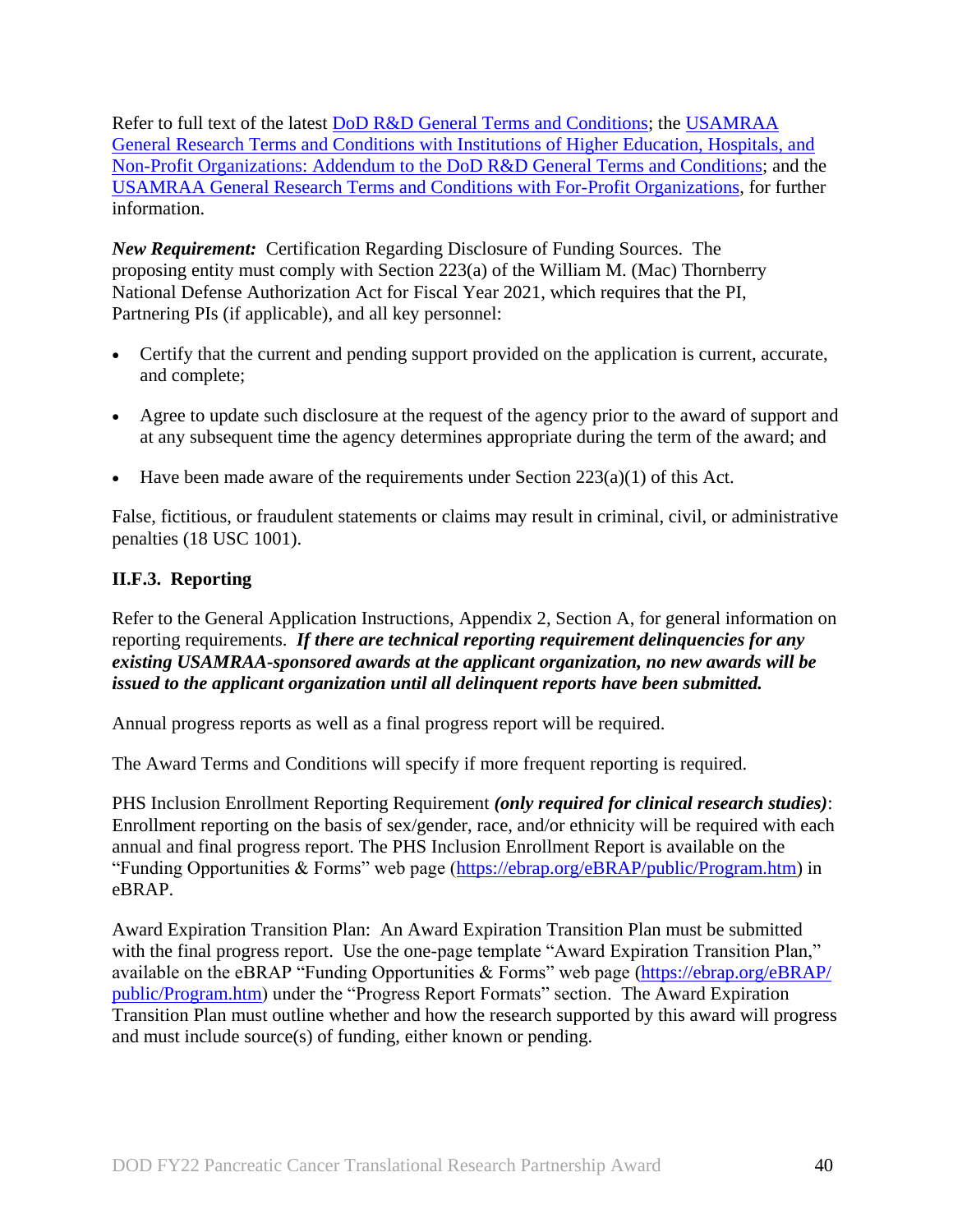Awards resulting from this program announcement may entail additional reporting requirements related to recipient integrity and performance matters. Recipient organizations that have federal contract, grant, and cooperative agreement awards with a cumulative total value greater than \$10M are required to provide information to FAPIIS about certain civil, criminal, and administrative proceedings that reached final disposition within the most recent 5-year period and that were connected with performance of a federal award. These recipients are required to disclose, semiannually, information about criminal, civil, and administrative proceedings as specified in the applicable Representations (see General Application Instructions, Appendix 5, Section B).

## <span id="page-40-0"></span>**II.G. Federal Awarding Agency Contacts**

## <span id="page-40-1"></span>**II.G.1. eBRAP Help Desk**

Questions related to program announcement content or submission requirements as well as questions related to the pre-application or intramural application submission through eBRAP should be directed to the eBRAP Help Desk, which is available Monday through Friday from 8:00 a.m. to 5:00 p.m. ET. Response times may vary depending upon the volume of inquiries.

Phone: 301-682-5507

Email: [help@eBRAP.org](mailto:help@eBRAP.org)

### <span id="page-40-2"></span>**II.G.2. Grants.gov Contact Center**

Questions related to extramural application submission through Grants.gov portal should be directed to the Grants.gov Contact Center, which is available 24 hours a day, 7 days a week (closed on U.S. federal holidays). Note that the eBRAP Help Desk is unable to provide technical assistance with Grants.gov submission.

Phone: 800-518-4726; International 1-606-545-5035

Email: [support@grants.gov](mailto:support@grants.gov)

Sign up on Grants.gov for "send me change notification emails" by following the link on the "Synopsis" page for the program announcement or by responding to the prompt provided by Grants.gov when first downloading the Grants.gov application package. If the Grants.gov application package is updated or changed, the original version of the application package may not be accepted by Grants.gov.

## <span id="page-40-3"></span>**II.H. Other Information**

### <span id="page-40-4"></span>**II.H.1. Program Announcement and General Application Instructions Versions**

Questions related to this program announcement should refer to the program name, the program announcement name, and the program announcement version code 702b. The program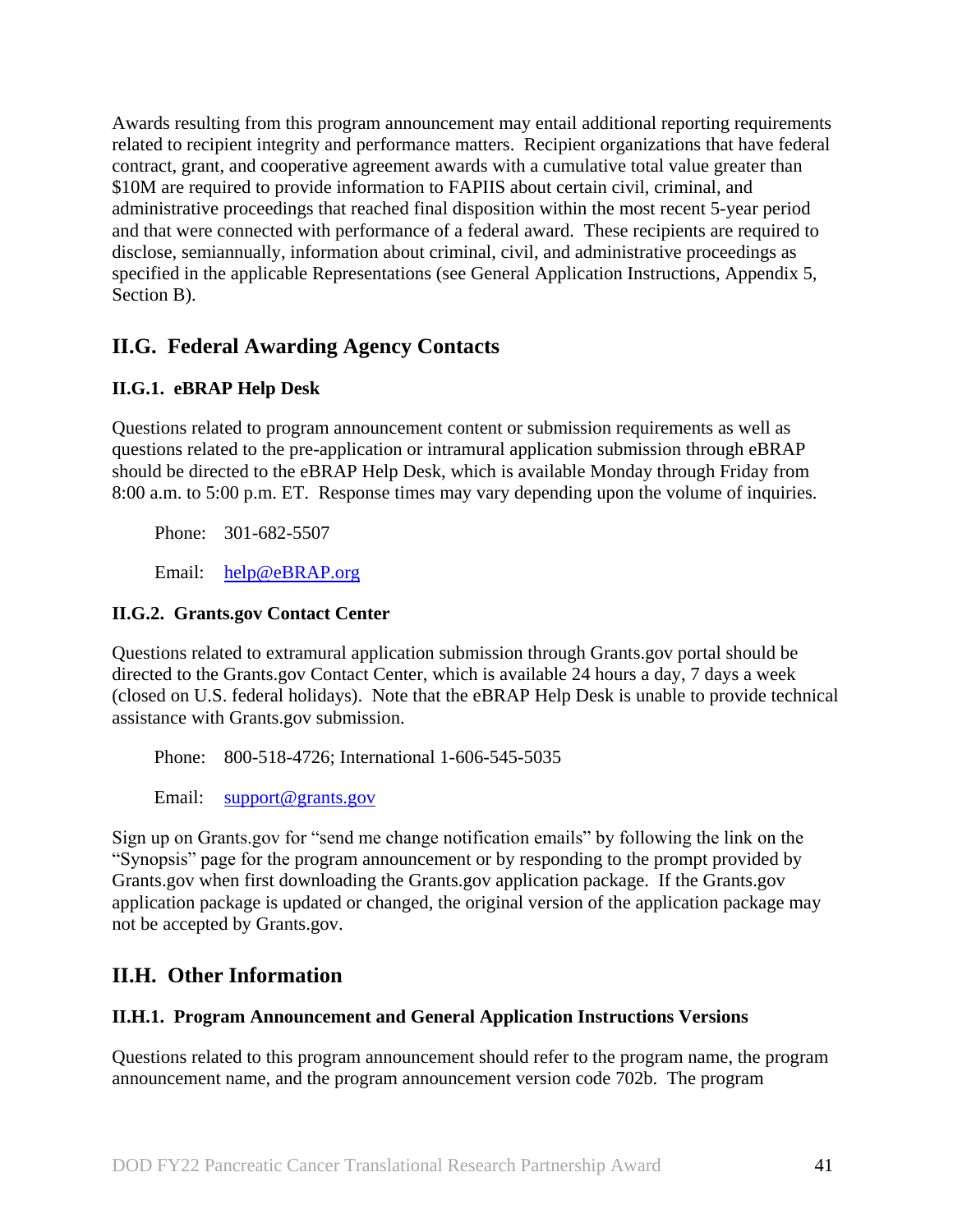announcement numeric version code will match the General Application Instructions version code 702.

## <span id="page-41-0"></span>**II.H.2. Administrative Actions**

After receipt of pre-applications or applications, the following administrative actions may occur:

### **II.H.2.a. Rejection**

The following will result in administrative rejection of the pre-application:

- Preproposal Narrative exceeds page limit.
- Preproposal Narrative is missing.

The following will result in administrative rejection of the application:

- Submission of an application for which a letter of invitation was not received.
- Project Narrative exceeds page limit.
- Project Narrative is missing.
- Budget is missing.

### **II.H.2.b. Modification**

- Pages exceeding the specific limits will be removed prior to review for all documents other than the Project Narrative.
- Documents not requested will be removed.

### <span id="page-41-1"></span>**II.H.2.c. Withdrawal**

The following may result in administrative withdrawal of the pre-application or application:

- An FY22 PCARP Programmatic Panel member is named as being involved in the research proposed or is found to have assisted in the pre-application or application processes including, but not limited to, concept design, application development, budget preparation, and the development of any supporting documentation. *A list of the FY22 PCARP Programmatic Panel members can be found at<https://cdmrp.army.mil/pcarp/panels/panels22>.*
- The application fails to conform to this program announcement description.
- Inclusion of URLs, with the exception of links in References Cited and Publication and/or Patent Abstract sections.
- Page size is larger than 8.5 inches x 11.0 inches (approximately 21.59 cm x 27.94 cm).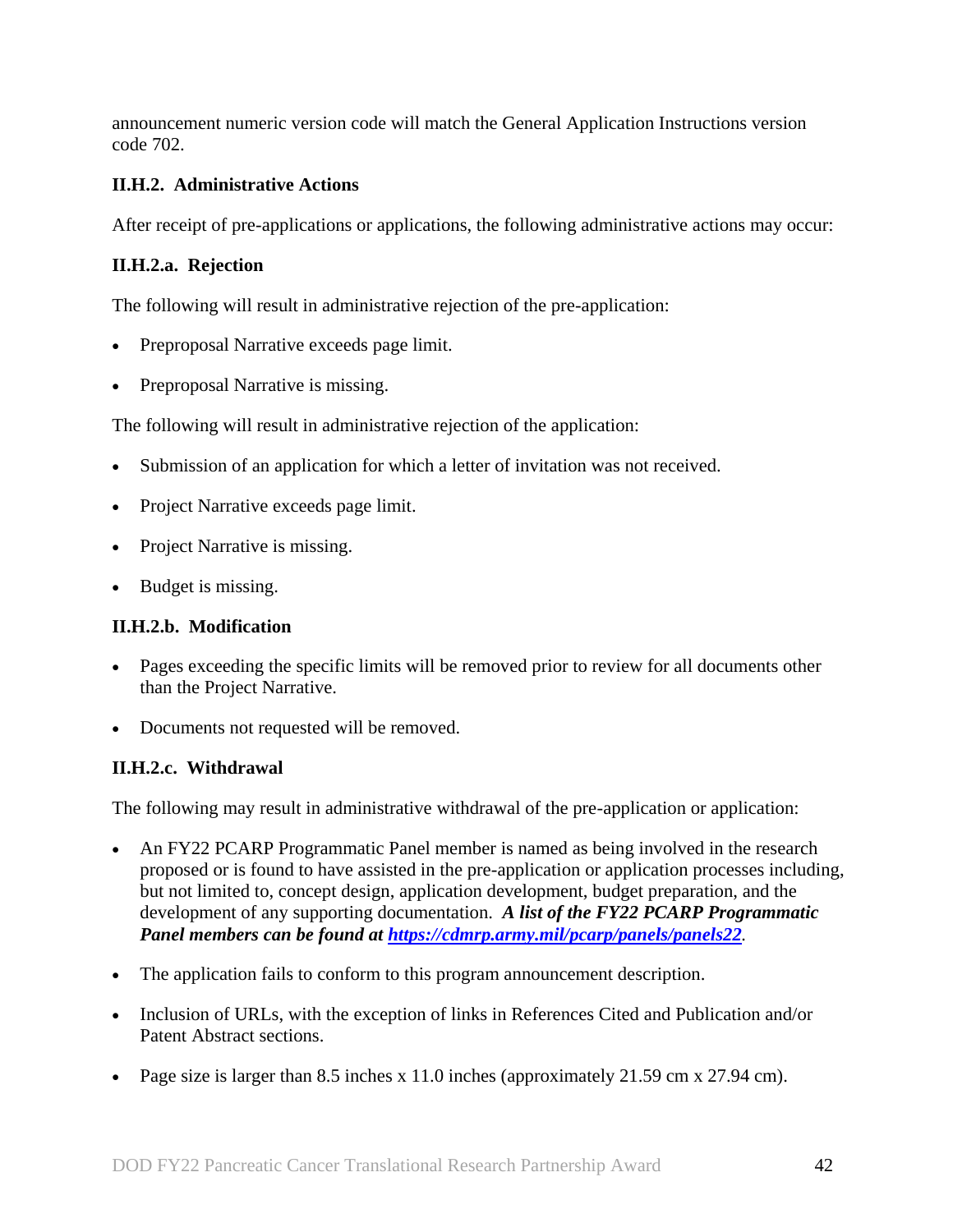- To preserve the integrity of its peer and programmatic review processes, the CDMRP discourages inclusion of any employee of its review contractors having any role in the preparation, research or other duties for submitted applications. For FY22, the identities of the peer review contractor and the programmatic review contractor may be found at the CDMRP website [\(https://cdmrp.army.mil/about/2tierRevProcess\)](https://cdmrp.army.mil/about/2tierRevProcess). Applications that include names of personnel from either of these companies may be administratively withdrawn.
- Personnel from applicant or collaborating organizations are found to have contacted persons involved in the review or approval process to gain protected evaluation information or to influence the evaluation process.
- Applications from extramural organizations, including non-DOD federal agencies, received through eBRAP may be withdrawn.
- Applications submitted by an intramural DOD organization may be withdrawn if the intramural organization cannot coordinate the use of contractual, assistance, or other appropriate agreements to provide funds to extramural collaborators.
- Submission of the same research project to different funding opportunities within the same program and fiscal year.
- The invited application proposes a different research project than that described in the preapplication.
- The Initiating PI or Partnering PI does not meet the eligibility criteria.
- Failure to submit all associated (Initiating and Partnering PIs') applications by the deadline.
- The application does not address at least one of the [FY22 PCARP Focus Areas.](#page-2-2)
- The research proposed is not based on preliminary data.
- Proof of submission to the FDA is not provided at the award application submission deadline if an IND or IDE application is required to initiate the proposed TRPA research project.

### **II.H.2.d. Withhold**

Applications that appear to involve research misconduct will be administratively withheld from further consideration pending organizational investigation. The organization will be required to provide the findings of the investigation to the USAMRAA Grants Officer for a determination of the final disposition of the application.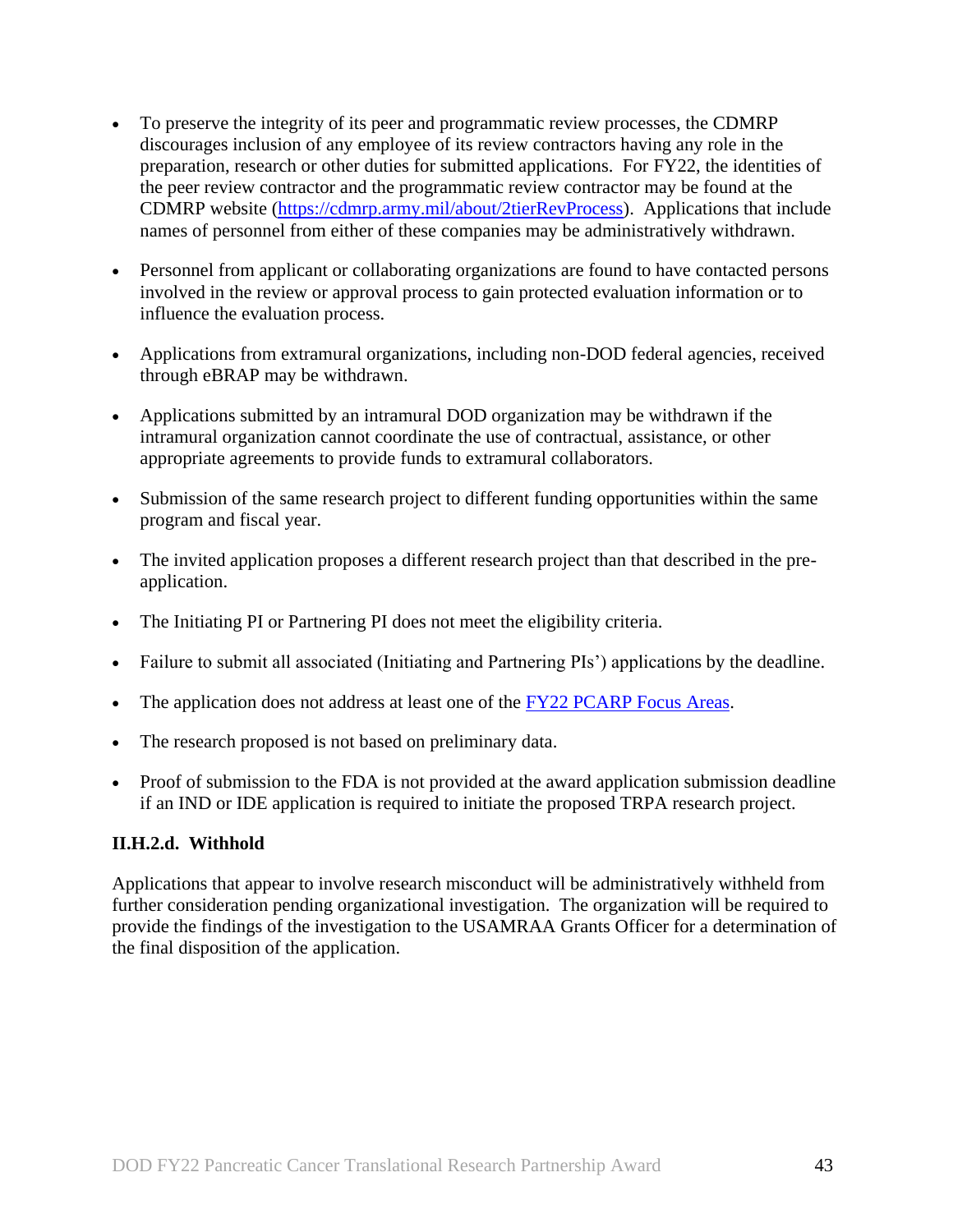# <span id="page-43-0"></span>**II.H.3. Application Submission Checklist**

| <b>Application Components</b>                                                                             | <b>Action</b>                                                     | <b>Initiating</b><br><b>PI</b> | <b>Partnering</b><br>PI |
|-----------------------------------------------------------------------------------------------------------|-------------------------------------------------------------------|--------------------------------|-------------------------|
|                                                                                                           |                                                                   | <b>Completed</b>               | <b>Completed</b>        |
| SF424 Research & Related<br><b>Application for Federal</b><br>Assistance (extramural<br>submissions only) | Complete form as instructed                                       |                                |                         |
| Summary (Tab 1) and<br><b>Application Contacts (Tab 2)</b><br>(intramural submissions<br>only)            | Complete tabs as instructed                                       |                                |                         |
|                                                                                                           | Project Narrative: Upload as Attachment                           |                                |                         |
|                                                                                                           | 1 with file name "ProjectNarrative.pdf"                           |                                |                         |
|                                                                                                           | Supporting Documentation: Upload as                               |                                |                         |
|                                                                                                           | Attachment 2 with file name                                       |                                |                         |
|                                                                                                           | "Support.pdf"                                                     |                                |                         |
|                                                                                                           | Technical Abstract: Upload as                                     |                                |                         |
|                                                                                                           | Attachment 3 with file name                                       |                                |                         |
|                                                                                                           | "TechAbs.pdf"<br>Lay Abstract: Upload as Attachment 4             |                                |                         |
|                                                                                                           | with file name "LayAbs.pdf"                                       |                                |                         |
|                                                                                                           | Statement of Work: Upload as                                      |                                |                         |
|                                                                                                           | Attachment 5 with file name "SOW.pdf"                             |                                |                         |
|                                                                                                           | Impact Statement: Upload as Attachment                            |                                |                         |
|                                                                                                           | 6 with file name "Impact.pdf"                                     |                                |                         |
| Attachments                                                                                               | Partnership Statement: Upload as                                  |                                |                         |
|                                                                                                           | Attachment 7 "Partnership.pdf"                                    |                                |                         |
|                                                                                                           | Animal Research Plan: Upload as                                   |                                |                         |
|                                                                                                           | Attachment 8 with file name                                       |                                |                         |
|                                                                                                           | "AnimalPlan.pdf" if applicable                                    |                                |                         |
|                                                                                                           | <b>Regulatory Strategy: Upload as</b>                             |                                |                         |
|                                                                                                           | Attachment 9 with file name                                       |                                |                         |
|                                                                                                           | "Regulatory.pdf" if applicable                                    |                                |                         |
|                                                                                                           | Representations (extramural submissions                           |                                |                         |
|                                                                                                           | only): Upload as Attachment 10 with file                          |                                |                         |
|                                                                                                           | name "RequiredReps.pdf" if applicable                             |                                |                         |
|                                                                                                           | <b>Suggested Collaborating DOD Military</b>                       |                                |                         |
|                                                                                                           | Facility Budget Format: Upload as<br>Attachment 11 with file name |                                |                         |
|                                                                                                           | "MFBudget.pdf" if applicable                                      |                                |                         |
| Research & Related Personal<br>Data                                                                       | Complete form as instructed                                       |                                |                         |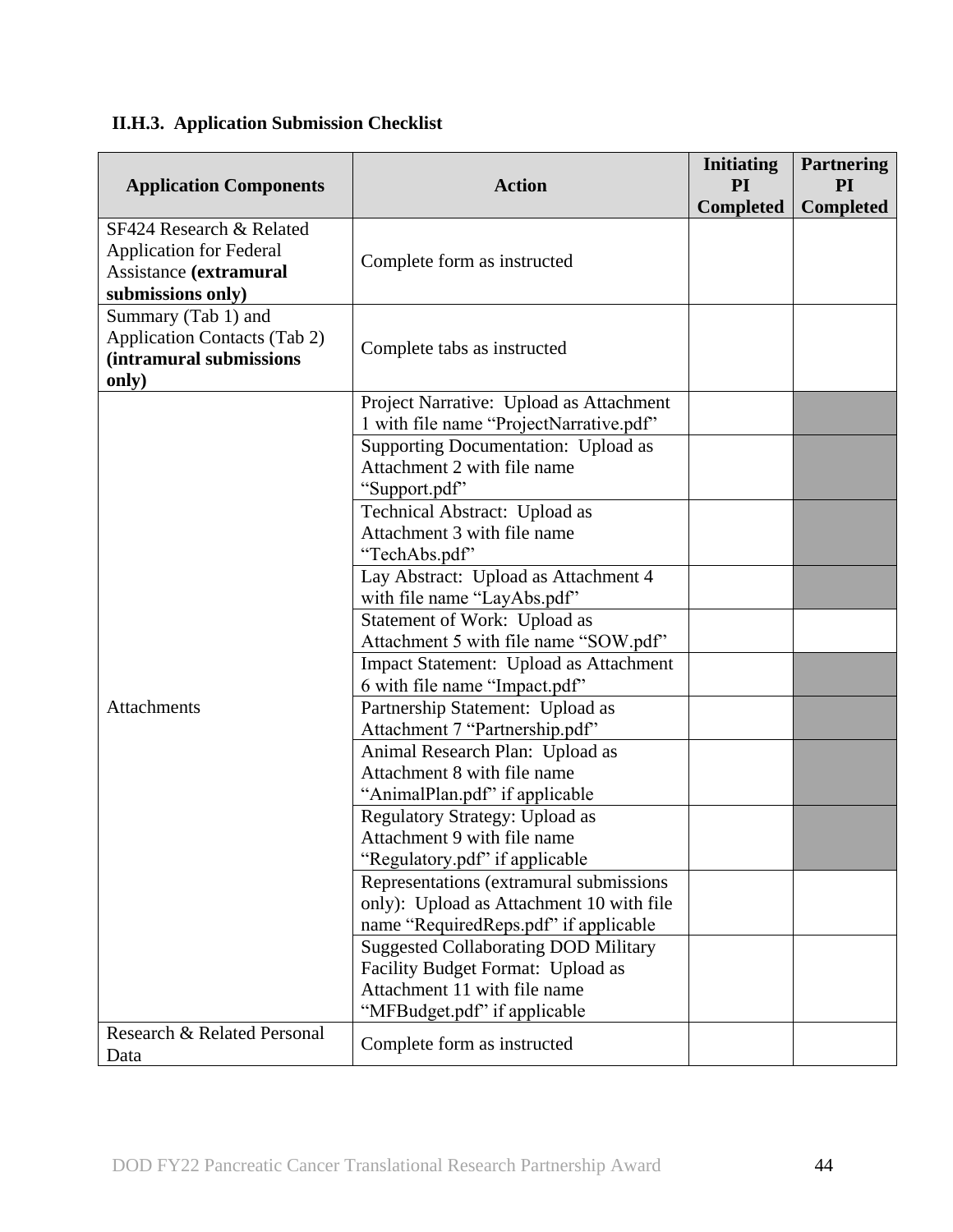| <b>Application Components</b> | <b>Action</b>                                | <b>Initiating</b><br><b>PI</b> | <b>Partnering</b><br><b>PI</b> |
|-------------------------------|----------------------------------------------|--------------------------------|--------------------------------|
|                               |                                              | <b>Completed</b>               | <b>Completed</b>               |
|                               | <b>Attach PI Biographical Sketch</b>         |                                |                                |
|                               | (Biosketch_LastName.pdf) to the              |                                |                                |
|                               | appropriate field                            |                                |                                |
|                               | <b>Attach PI Previous/Current/Pending</b>    |                                |                                |
| Research & Related            | Support (Support_LastName.pdf) to the        |                                |                                |
|                               | appropriate field                            |                                |                                |
| Senior/Key Person Profile     | <b>Attach Biographical Sketch</b>            |                                |                                |
| (Expanded)                    | (Biosketch_LastName.pdf) for each            |                                |                                |
|                               | senior/key person to the appropriate field   |                                |                                |
|                               | <b>Attach Previous/Current/Pending</b>       |                                |                                |
|                               | (Support_LastName.pdf) for each              |                                |                                |
|                               | senior/key person to the appropriate field   |                                |                                |
| Research & Related Budget     | Complete as instructed. Attach Budget        |                                |                                |
| (extramural submissions       | Justification (BudgetJustification.pdf) to   |                                |                                |
| only)                         | the appropriate field                        |                                |                                |
| <b>Budget (intramural</b>     | <b>Suggested DOD Military Budget Format,</b> |                                |                                |
| submissions only)             | including justification                      |                                |                                |
| Project/Performance Site      |                                              |                                |                                |
| Location(s) Form              | Complete form as instructed                  |                                |                                |
| Research & Related Subaward   |                                              |                                |                                |
| Budget Attachment(s) Form, if | Complete form as instructed                  |                                |                                |
| applicable                    |                                              |                                |                                |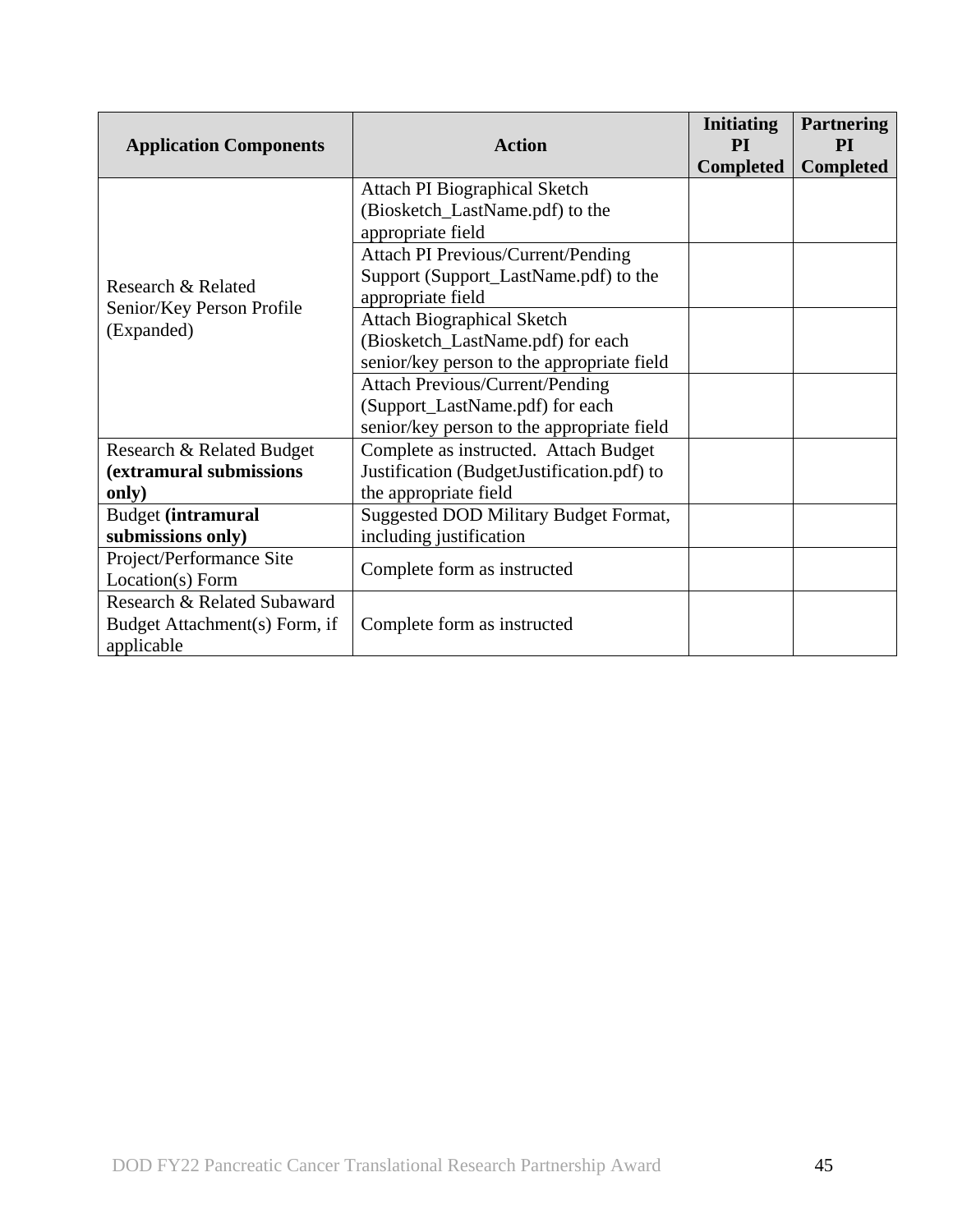## **APPENDIX 1: ACRONYM LIST**

| <b>ACURO</b>   | Animal Care and Use Review Office                            |
|----------------|--------------------------------------------------------------|
| <b>ARRIVE</b>  | Animal Research: Reporting In Vivo Experiments               |
| <b>CDMRP</b>   | <b>Congressionally Directed Medical Research Programs</b>    |
| <b>CFR</b>     | Code of Federal Regulations                                  |
| <b>DHP</b>     | Defense Health Program                                       |
| <b>DOD</b>     | Department of Defense                                        |
| <b>DoDGARs</b> | Department of Defense Grant and Agreement Regulations        |
| <b>DUNS</b>    | Data Universal Numbering System                              |
| eBRAP          | <b>Electronic Biomedical Research Application Portal</b>     |
| EC             | <b>Ethics Committee</b>                                      |
| ET             | <b>Eastern Time</b>                                          |
| FAD            | <b>Funding Authorization Document</b>                        |
| <b>FAPIIS</b>  | Federal Awardee Performance and Integrity Information System |
| <b>FDA</b>     | Food and Drug Administration                                 |
| <b>FY</b>      | <b>Fiscal Year</b>                                           |
| <b>GCP</b>     | <b>Good Clinical Practice</b>                                |
| <b>GLP</b>     | <b>Good Laboratory Practice</b>                              |
| <b>GMP</b>     | <b>Good Manufacturing Practice</b>                           |
| <b>HRPO</b>    | Human Research Protection Office                             |
| <b>IACUC</b>   | <b>Institutional Animal Care and Use Committee</b>           |
| <b>IDE</b>     | <b>Investigational Device Exemption</b>                      |
| <b>IND</b>     | <b>Investigational New Drug</b>                              |
| <b>IRB</b>     | <b>Institutional Review Board</b>                            |
| M              | Million                                                      |
| <b>MIPR</b>    | Military Interdepartmental Purchase Request                  |
| <b>NIH</b>     | National Institutes of Health                                |
| <b>ORCID</b>   | Open Researcher and Contributor ID, Inc.                     |
| <b>ORP</b>     | <b>Office of Research Protections</b>                        |
| <b>PCARP</b>   | Pancreatic Cancer Research Program                           |
| <b>PHS</b>     | <b>Public Health Service</b>                                 |
| PI             | Principal Investigator                                       |
| <b>SAM</b>     | <b>System for Award Management</b>                           |
| SOW            | <b>Statement of Work</b>                                     |
| <b>STEM</b>    | Science, Technology, Engineering, and/or Mathematics         |
| <b>TRPA</b>    | <b>Translational Research Partnership Award</b>              |